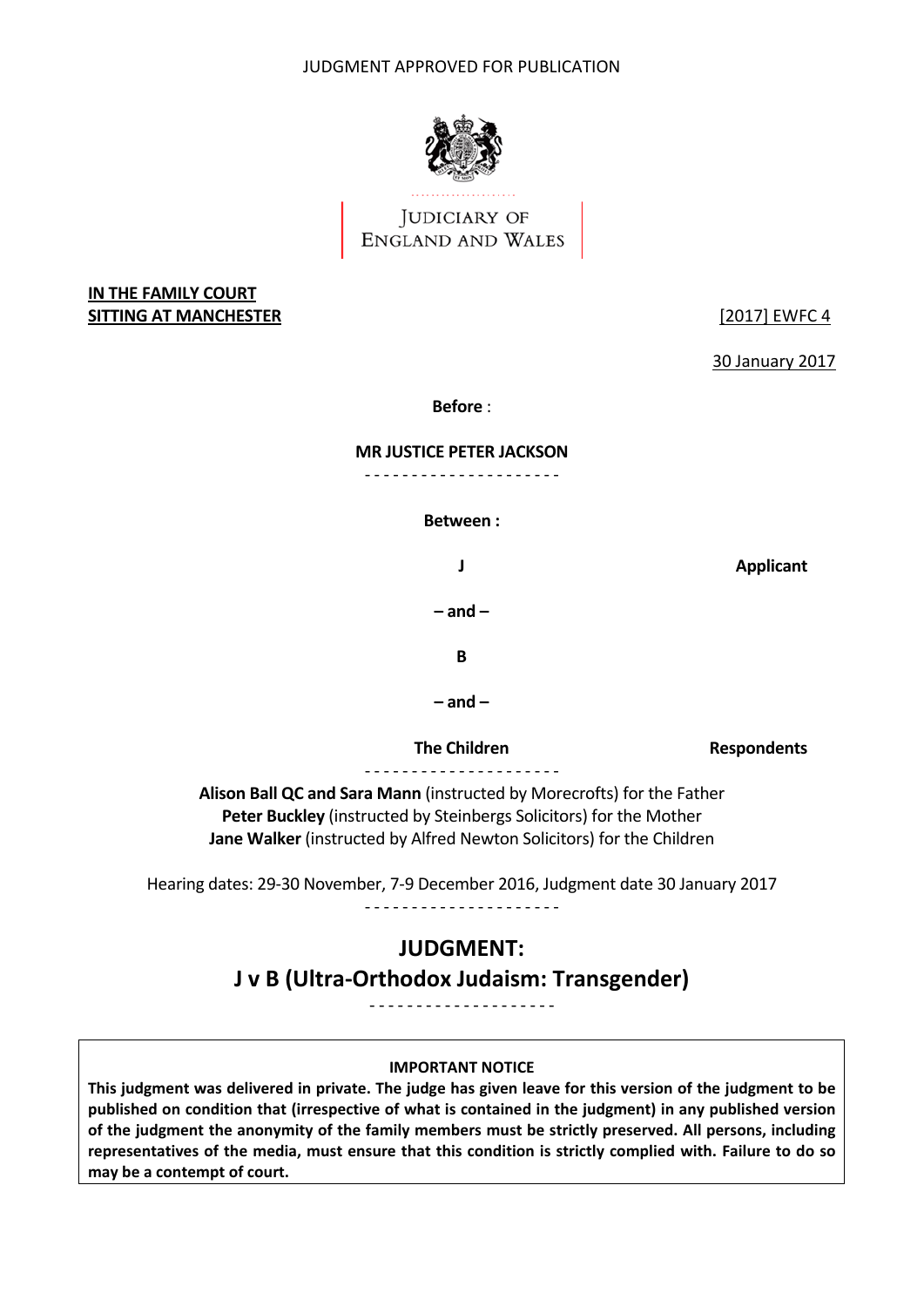## **Mr Justice Peter Jackson:**

#### **Introduction**

- 1. These proceedings concern five children, their parents, and their community.
- 2. The children are A (a boy aged 12), B and C (twin boy and girl, aged 8), D (a boy aged 5) and E (a girl aged 2).
- 3. Their parents' marriage ended in June 2015, when their father left home to live as a transgender person. She now lives as a woman and has had no contact with the children since she left. I will for the most part use the feminine pronoun when speaking of her, although her outward identity was of course male when she was at home and she retains that identity in the minds of the children, and indeed in the mind of the community.
- 4. The community is the North Manchester Charedi Jewish community. The reason why the father has had no contact with the children is to be found in the attitude of the community to people in her position.
- 5. The father's application was issued in January 2016. The children were joined as parties in February and in June the case was transferred to High Court level. The final hearing took place before me in November/December over the course of five days, with judgment being reserved.
- 6. Evidence was given by the parents, by five witnesses in respect of Jewish law and customs, by Dr Emma Morris and Ms Judy Henry (jointly instructed experts from the Anna Freud Centre), and by the Children's Guardian.
- 7. After the evidence was heard, I had a meeting with 12-year-old A.
- 8. The father's case is that she should be sensitively reintroduced to the children, who should be helped to understand her new way of life and allowed to enjoy regular and significant contact with her outside the community. The opposition of the community should be confronted and faced down.
- 9. The mother had been opposed to any contact but, having seen the professional advice, now accepts that the children should have indirect contact with their father three times a year. She opposes direct contact of any kind during their childhoods as that, she claims, will lead to the children and herself being ostracised by the community to the extent that they may have to leave it.
- 10. The Children's Guardian and the Anna Freud Centre conclude by a narrow margin and with evident reluctance that the benefits to the children of resuming contact with their father would be outweighed by the harmful community reaction that would be visited upon the family. They recommend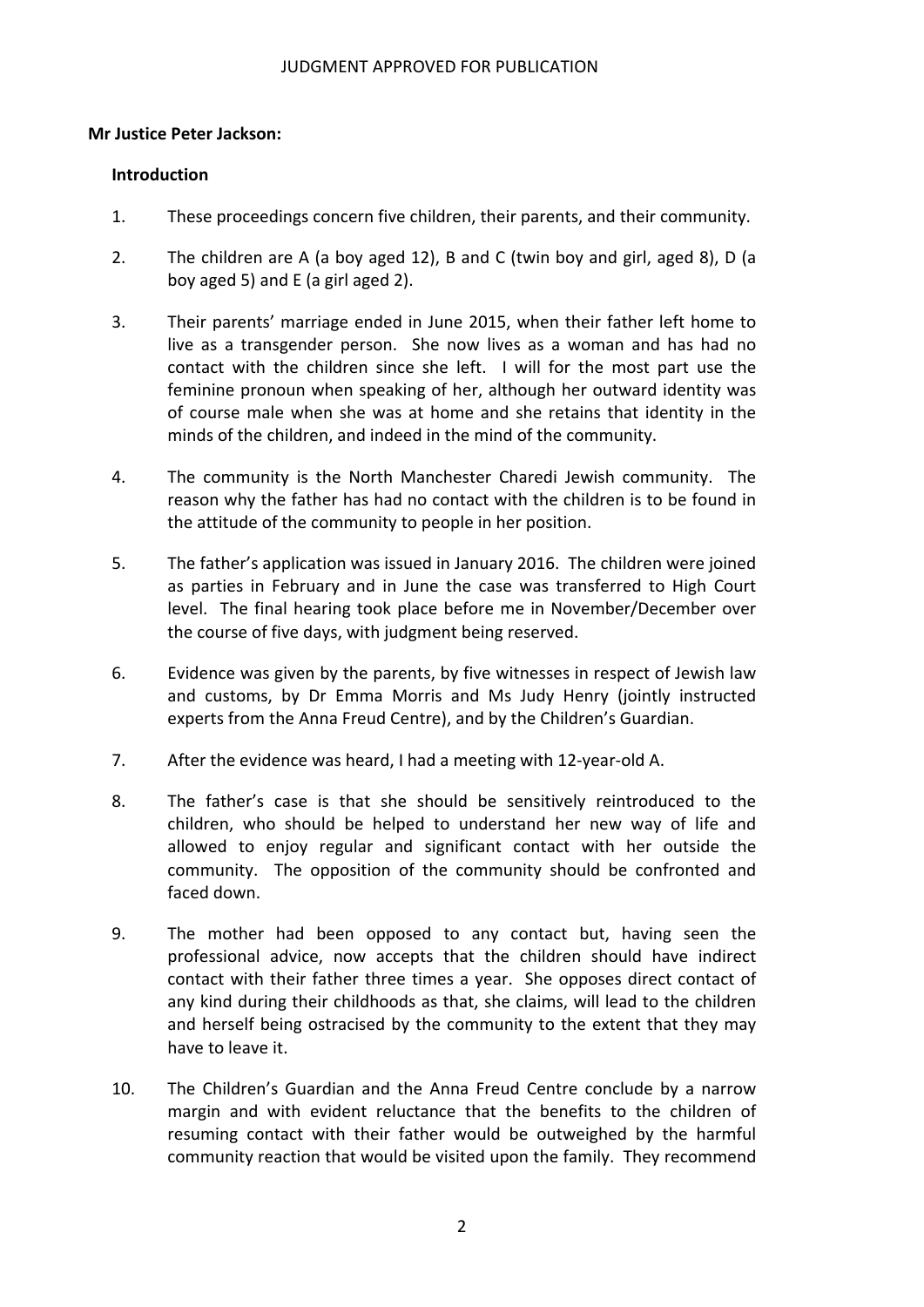indirect contact only, with a course of life story work to explain the father's departure to the children.

- 11. These circumstances give rise to an exceptionally difficult welfare assessment. I approach matters in this sequence:
	- Terminology
	- Narrative of events
	- The law
	- The evidence
	- The welfare checklist
	- Assessment and conclusion

#### **Terminology**

12. *Charedi:* This describes a number of groups within Orthodox Judaism characterised by strict adherence to Jewish law and distancing from modern secular culture. Members are sometimes referred to as Chassidic, strictly Orthodox or ultra‐Orthodox. There are about 50,000 Charedim in the United Kingdom, mainly congregating in North London, North Manchester and Gateshead. Community members live at close quarters with each other. Visiting the home of the mother and children in this case, the Guardian said this:

 *"The children live in a community that appears to function in isolation from others despite it being in the centre of a diverse geographical area of Manchester. The houses surround a village green, and having sat on several occasions, I have observed only Jewish families engaged in their everyday routines. However as near as around the corner the population is varied and diverse."*

13. Halacha: Jewish Law, regarded by Orthodox Jews as deriving from the Torah (centrally the Pentateuch, the first five books of the Bible), and the collection of rabbinical writings contained in the Talmud. For a Charedi family (as  explained in *Re G (Children)* [2012] EWCA Civ 1233), Jewish law governs behaviour in the realms of food, dress, education, speech, communal responsibility, respect for elders, religious education, culture and heritage. Outwardly visible manifestations of the community's observance include, for men, beards and long hair at the sides and the wearing of the kippah; and, for women, covering the hair in public, frequently by wearing a wig, and the wearing of modest dress. Access to television, to the mass media, and to the internet or social media is not permitted.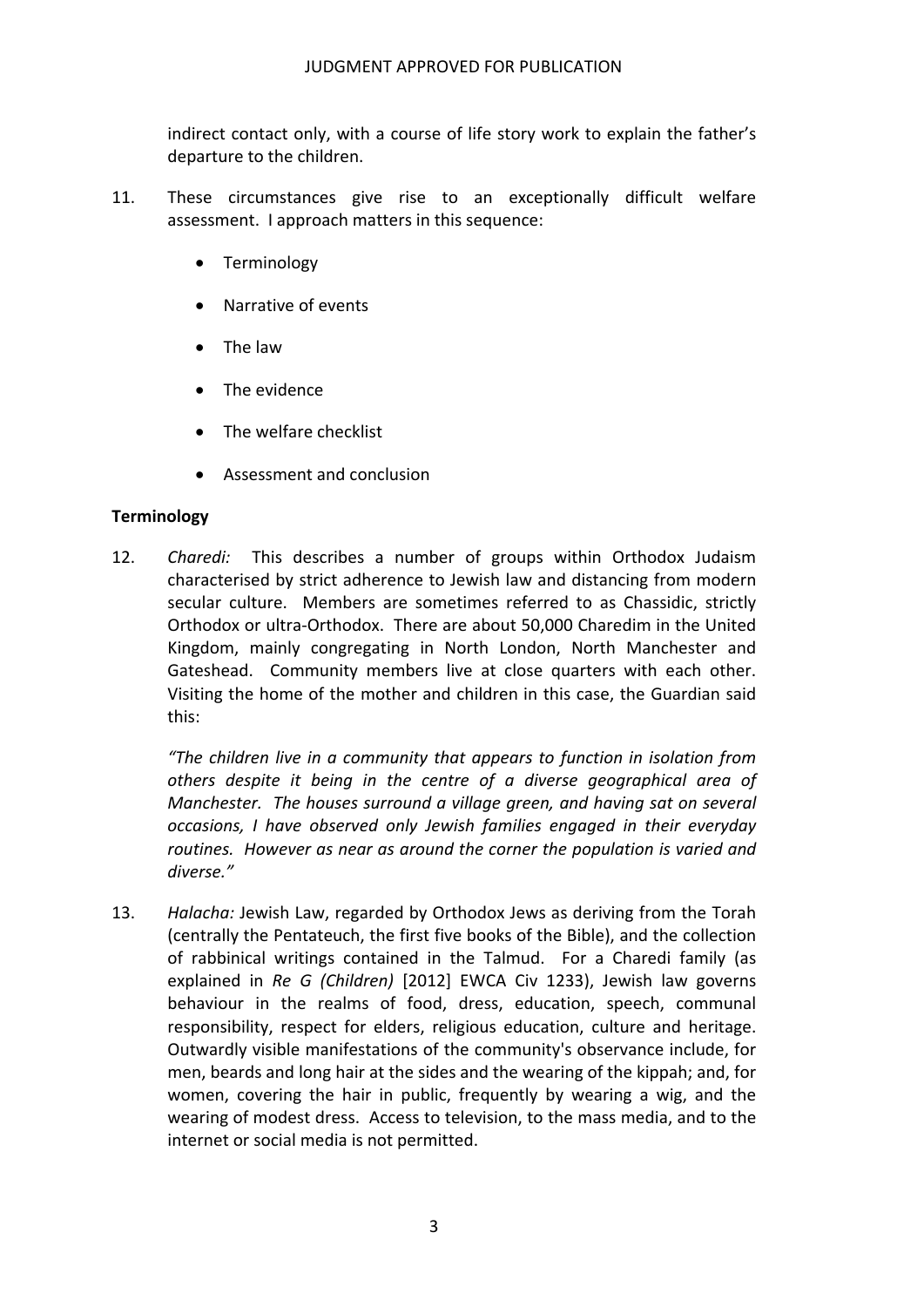- 14. Gender dysphoria: Based on the Greek (dys-phoria: hard to bear), this is the medical term for the condition in which a person who has been assigned one gender at birth on the basis of their physical sex self‐identifies as belonging to another gender. People who experience gender dysphoria are in no way mentally ill, but they often suffer great stress from hiding their identity.
- 15. Transgender: This describes people whose gender identity differs from their birth sex, including transsexual people (those who intend to undergo, are undergoing or have undergone a process of gender reassignment to live permanently in their acquired gender). There is no official figure for the number of transgender people, but international research suggests that up to 1% of the population may experience some form of gender incongruence. In the UK, it has been estimated by the gender identity charity GIRES that 130,000 people (0.2% of the population) are sufficiently affected to have considered medical intervention, and of these 15,000 are actually receiving treatment.
- 16. *Gender reassignment/transitioning:* The complex and protracted process of altering one's birth sex. This includes some or all of the following cultural, legal, and medical adjustments: telling one's family, friends, and/or co‐ workers; changing one's name and/or sex on legal documents; hormone therapy to create the physical characteristics of the other gender; and possibly some form of surgery.

#### **Narrative of events**

- 17. These parents, who are now in their 30s, come from very large Charedi families. The mother's family is mainly to be found in the UK, the father's in the USA. Their marriage in 2001 was an arranged marriage, celebrated both civilly and religiously, and the five children were born between 2004 and 2014. The family has lived at the heart of the North Manchester community, within which the mother has a large number of family members.
- 18. The older children attend single-sex faith schools. A is now in his second year in secondary school and will celebrate his bar mitzvah in 2017. B and D attend the boys primary school previously attended by A. C attends a girls' primary school, where E would be expected to join her.
- 19. The mother has taught since the early years of the marriage, and currently works at the school attended by C; the father has only worked more recently, and that part‐time. It is clear that the father was much at home and fully involved with the children, but I am of the view (having considered amongst other things, reports from the schools, including one school that has employed both parents) that the mother has generally been the more organised and energetic parent in practical matters.
- 20. The father claims that she was subjected to a wide variety of domestic abuse by the mother, something that is denied. The father also claims that the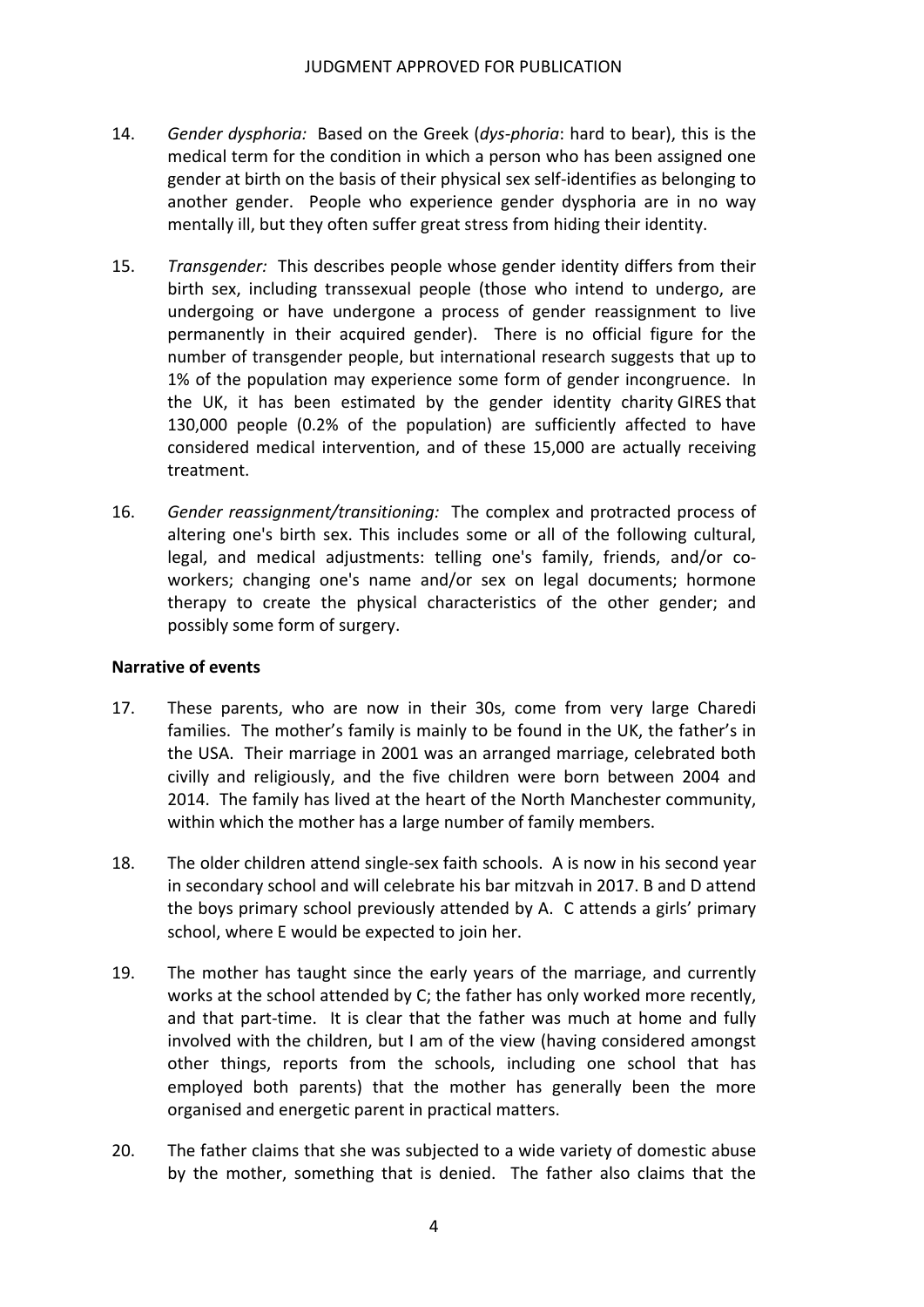mother was aware from a very early stage in the marriage that she identified as being transgender. The mother does not accept this. She says that the father suffered from passing bouts of anxiety and depression, becoming worse from 2013 onwards, but that the father could not explain these to her. In September 2013, the police came to the home after receiving a report that the father had complained to another person of feeling suicidal.

- 21. The parents have their own perspectives on events within their marriage. Both perspectives are honestly held, and it is unnecessary to choose between them.
- 22. Unfortunately, during her last year at home the father confided in A about her unhappiness and desire to leave. She did not explicitly describe her gender issues, but did once allow A to see photographs on her mobile phone of male friends dressed as women, something she described in evidence as  *"dropping a hint"* to him. The relationship between the father and A being a close one, this placed a heavy burden on the child. His schoolwork and behaviour deteriorated during the time before the father's departure and he began to receive counselling through his school, which continues.
- 23. At the end of June 2015, the father left the home and moved away from the Manchester area. The mother did not learn of the departure until she received a text message later in the day.
- 24. The father alleges that she fled the relationship and the community because the environment was oppressive, and from fear of the community reaction, extending even to threats towards her life. Again, it is not necessary to reach conclusions about this.
- 25. What is undoubtedly true is that the father's efforts to maintain contact with the children were ignored or rebuffed. She further alleges that the children were told that the reason for her absence was that she was in a mental hospital or that she had died. The mother denies this, but explains that, on professional advice, she told the younger children that their father was in London and not well. A's counsellor, Mr R, told him about the changes that his father had undertaken. A was very shocked and upset, and initially didn't believe him. Mr R considers that A found it 'safer' just to think that his father had left.
- 26. At the time that she left, the father signed a change of name deed. She now lives as a woman and has a markedly different outward appearance to the male parent known to the children. She is considering hormone therapy and, in due course, surgery.
- 27. When issuing her application in January 2016, the father said that she would ideally like the children to move to live with her, but realised that this was not the right moment. She instead asked for visiting contact, leading to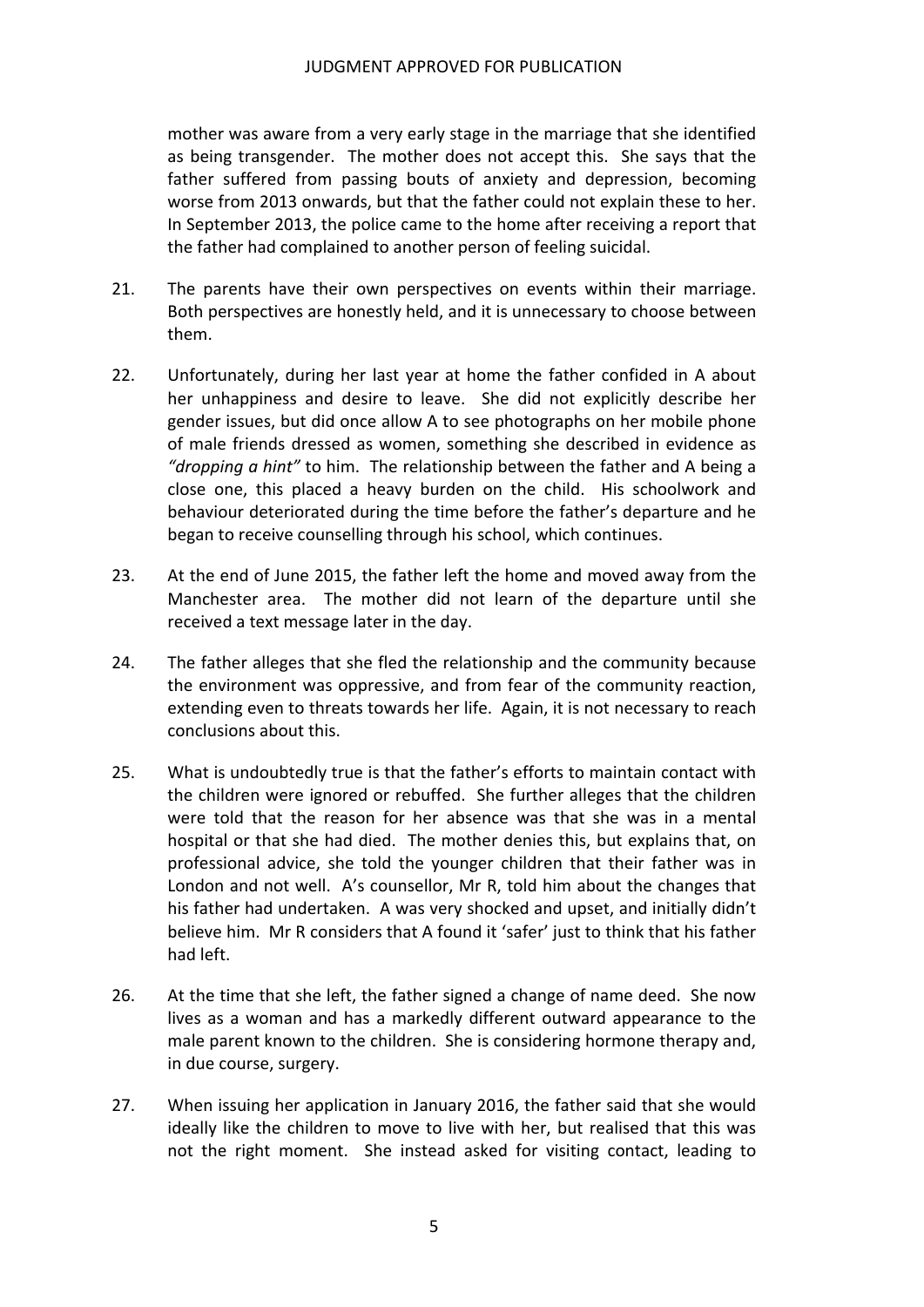staying and holiday contact, including over the religious festivals in due course.

- 28. At the first hearing of the father's application in February 2016, the mother revealed that D, then aged 4, had said at school in November 2015 that *"my daddy always takes his hand and puts it in my pants".* This was reported at the time by the school to workers at the Federation of Jewish Services ('the Fed'). Local authority children's services were briefly involved, but the case was closed. The issue then belatedly re‐emerged during these proceedings, after the mother discussed it with a worker at a children's centre in May or June 2016. She says that at this point D had made a similar statement to her at bath‐time. This led to a renewed investigation and finally in August D, by now aged five, was spoken to by police and social services. In August, he was interviewed under ABE conditions. The father was interviewed under caution and strongly denied any improper behaviour towards D or any of the children.
- 29. No action has so far been taken by the police against the father. In September, the local authority completed a Children and Families assessment and closed the case. The assessment concludes that there are no concerns because the father is not having contact with the children. If she was, consideration should be given to a comprehensive risk assessment to ensure that the children were not at risk of harm. Assessments of this kind (ducking the issue) are regrettably common and are of no real value to the children and families concerned.
- 30. In consequence, directions had to be given at a late stage in these proceedings to gather information about the investigation from all sources. This has happened, and I have read the documents and viewed D's ABE interview.
- 31. The mother, without much conviction, seeks a finding that the father touched D on his private parts in a sexual manner. The father seeks a finding that she has not touched D inappropriately. The Guardian does not support the making of a finding against the father.
- 32. I will deal with the issue now. This allegation would not have been pursued by anyone if this hearing had not been taking place. It has not played any significant part in the hearing or in the professional assessments. Such statements as D has made are weak and contradictory and the process of investigation has been unsatisfactory from start to finish. Having reviewed all the evidence, I conclude that there is no credible evidence that the father has behaved in a sexual manner towards D or any of the other children. So far as this court is concerned, that is an end of it.
- 33. Returning to the narrative, in April 2016 a meeting was held within the community. It described itself as a "Team around the children meeting". It was attended by the head teachers of the three schools, by A's counsellor Mr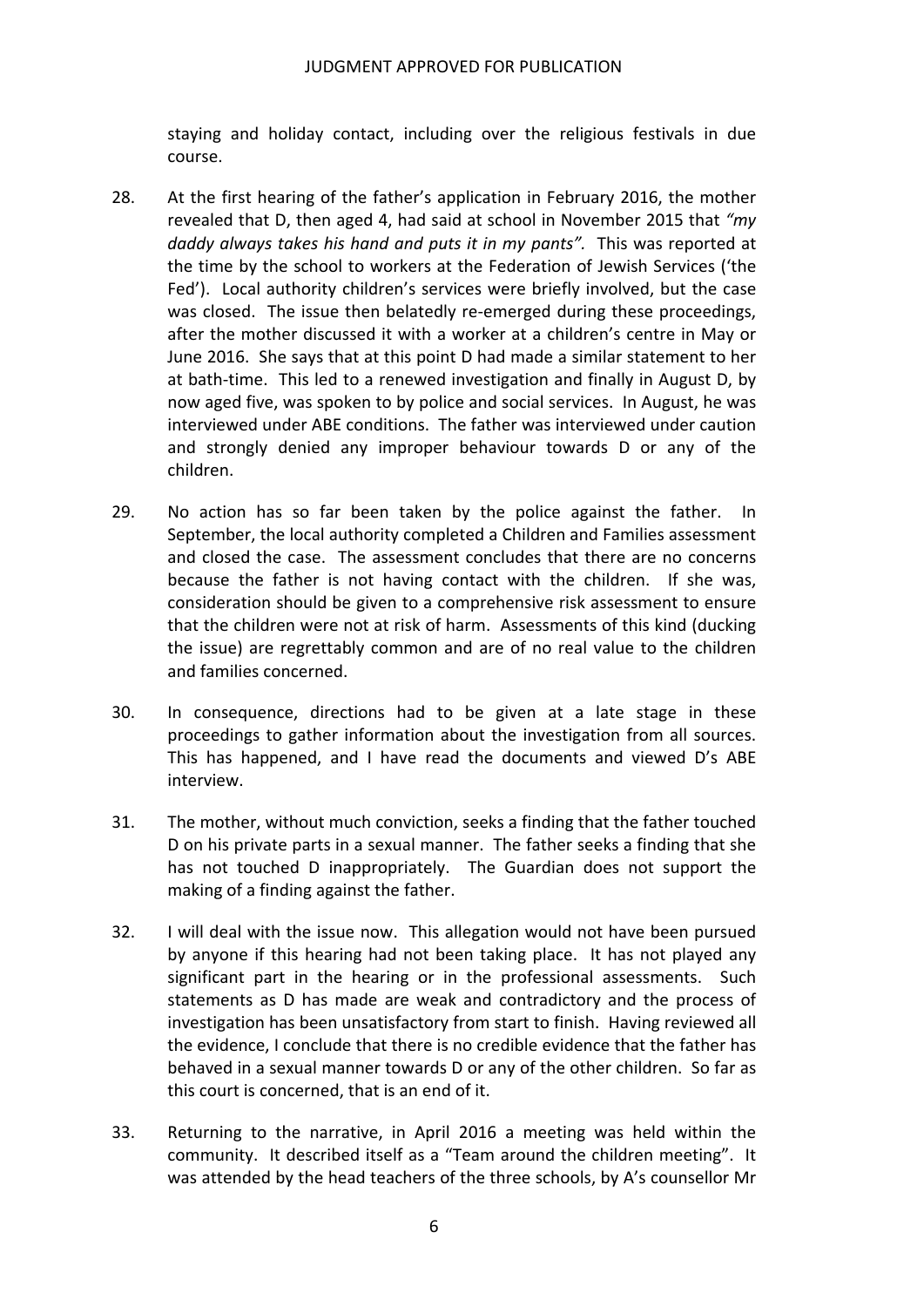R, and, representing the mother, by her brother M and sister E. It was chaired by Mrs K, a community organiser. The meeting took place without reference to the father. The Minutes state under "Background":

 *"Whilst every family breakdown is difficult for children, all had felt it was valuable to discuss the additional complexities in the specific case which involves transgender within the strictly Orthodox Jewish community. By sharing information across school, housing association and family, the schools hope to identify concerns and collaborate around action points."*

Under "Specific issues":

- *Sudden change in children's lives with father leaving – sudden departure with little explanation having been given to the children.*
- *Identifying risks to children's emotional and spiritual well‐being due to family breakdown, loss of 'identity', conflict with faith and social norms.*
- *Risk of children becoming socially isolated due to other families wishing to conform to cultural norms around age appropriate teaching of gender/sexual identity. Parents may seek to 'protect' their children from being exposed to information that* [family name]  *children may start sharing about these matters.*
- *Managing case within the school's religious ethos. The schools have a duty to its parent body to uphold a religious ethos which is the premise of the school's identity. The father has made a departure from Orthodox Jewish practice (dress styles, transgender) and this creates a tension for the children with respect to their school and social context.*
- *Consider options to increase family support so that [mother] can best support her children to achieve academically, socially and in their emotional and spiritual well‐being."*

And under "Action Plan":

- *"Schools wanted to consult with Rabbinic and Educational experts on presenting information to the children in a consistent, managed and supportive way.*
- *Schools will closely monitor the children for behavioural changes and achievement.*
- *The family will liaise with the schools on any changes in circumstances.*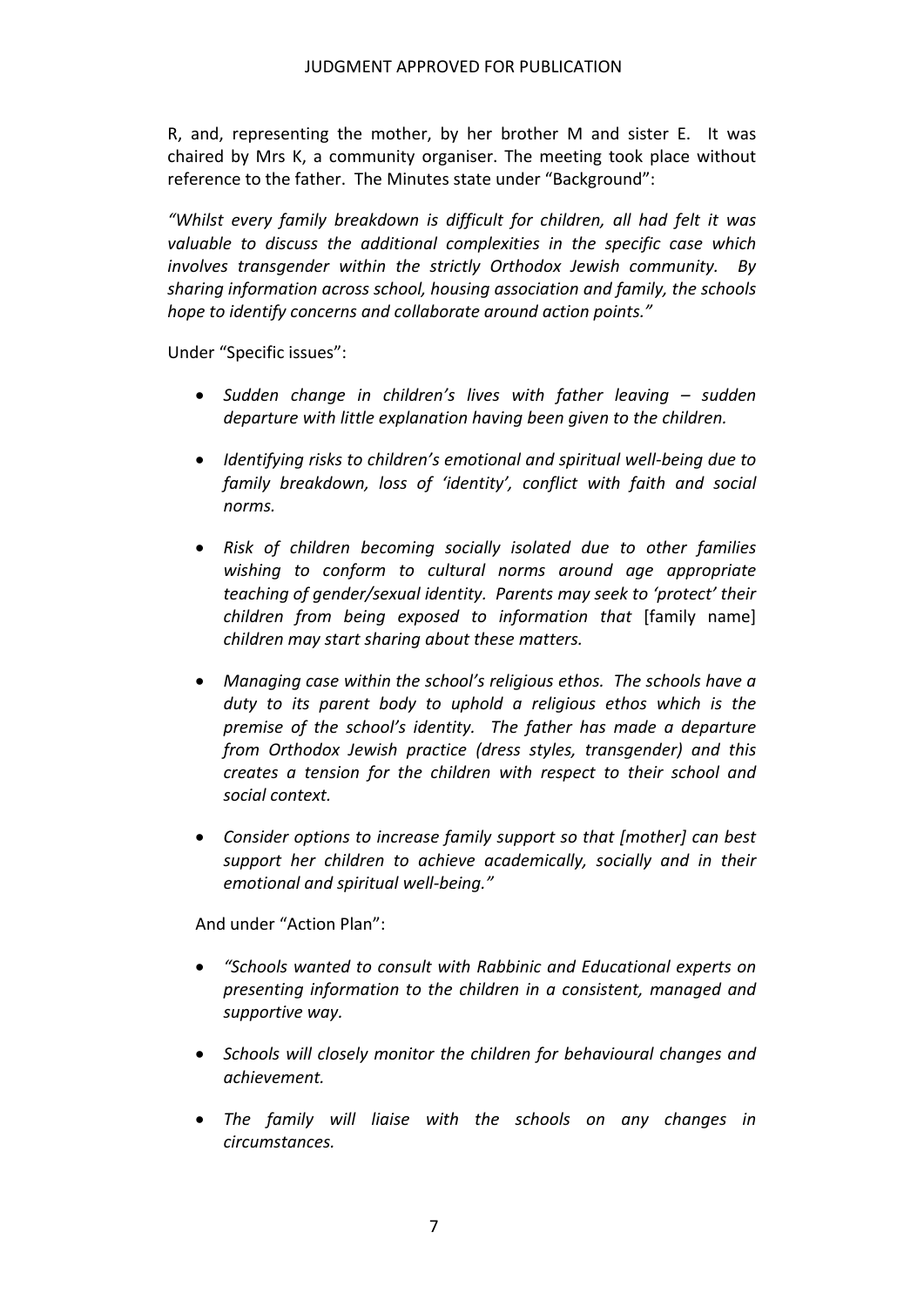- *Schools will expect the children to be fully compliant with school rules and ethos. They will take legal advice about how they may exercise their right to preserve their ethos."*
- 34. These Minutes are of interest. Not having been prepared with these proceedings in mind, they illustrate the prevailing mindset. There is at least as much concern for the community as for the children. The father was entirely ignored.
- 35. At the first hearing before me in July, the parties proposed to instruct a single joint expert on the requirements of Jewish law in a situation of this kind. Considering it unlikely that they would be able to agree upon an expert, I instead allowed each of them to call two informed witnesses to speak about matters such as the response of the community to a transgender family member. I also approved the instruction of the Anna Freud Centre to prepare a psychological assessment of the children and to advise on whether and how the children should be informed of the father's transition, whether they should have contact and in what form, and what support could be provided to the children.
- 36. There has been a high level of tension surrounding the proceedings, as seen from these examples:
	- In March, the father read letters written for the purposes of the proceedings by two of the children's head teachers and by A's counsellor. In response, she sent emails complaining that she was being persecuted and encouraged to commit suicide. She notified them of complaints to MPs, OFSTED and the counsellor's professional body.
	- At a directions hearing in June, the mother's brother M photographed the father's witness Rabbi Abel in the court building in a way that was felt to be intimidatory.
	- In November, after reading the report of the Anna Freud Centre, which described conversations with A's head teacher (Rabbi C) and with the community officer Mrs K, the father sent emails to them saying that they had treated her in the same way that the Nazis had treated the Jews. Rabbi C responded that he would not be spoken to like that and that if the father wished to communicate with him, she  should *"be a mensch".* The father, receiving no further response, then reported the rabbi's statements to the police.
	- In November, on the first morning of the hearing, an unidentified member of the community posted this What'sApp message:

 *"HELP! SAVE!*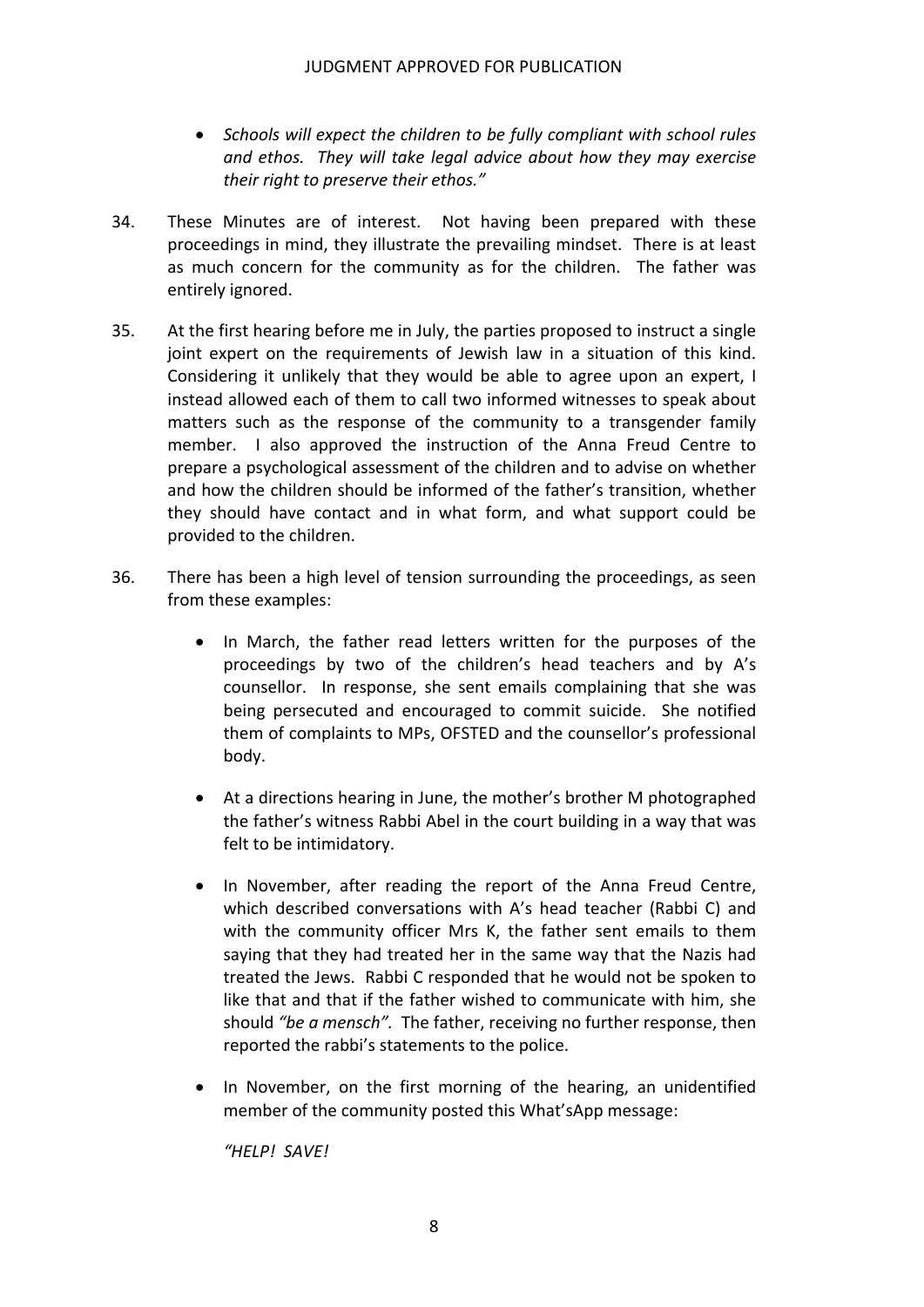*Family* [name]*'s (A Mother & her 5 Children) fate is in court this morning (for the next 10 days). Please Daven* [pray] *for them. We can't afford to lose this case. The Rabbonim* [rabbis] *have asked for* this message to be sent. The family know and want it to be sent. Pls  *forward this message. The koach of tefilloh* [power of prayer] *can achieve everything."*

 The father has not so far been willing to give the mother a *get*, fearing that she might flee with the children to Israel.

## **The law**

## Domestic welfare law

- 37. The welfare of the children, individually and collectively, is the court's paramount consideration: s1(1) Children Act 1989.
- 38. It is to be presumed, unless the contrary is shown, that an absent parent's involvement in a child's life will further the child's welfare: s1(2A) CA 1989.
- 39. Expressions of the importance of such relationships are many: for example, see  *Re O (A Child) (Contact: Withdrawal of Application)* [2003] EWHC 3031 (Fam), [2004] 1 FLR 1258 (Wall J):

 *"Unless there are cogent reasons against it, the children of separated parents are entitled to know and have the love and society of both their parents. In particular the courts recognise the vital importance of the role of non‐resident fathers in the lives of their children, and only make orders terminating contact when there is no alternative."*

- 40. The court should take a medium-term and long-term view of the child's development and not accord excessive weight to what appear likely to be  short‐term or transient problems: *Re O (Contact: Imposition of Conditions)* [1995] 2 FLR 124.
- 41. The Court of Appeal has considered two cases concerning transgender parents:  *Re C* [2006] EWCA 1765 and *Re T* [2008] EWCA Civ 85. These cases emphasise the need for children to have skilled help in learning about their father's transition so that they can adjust to the change and if possible maintain a relationship.
- 42. Reference has also been made to the decisions of HHJ Rowe QC in a recent  series of judgments concerning a Charedi family: *Re X* [2014] EWFC B230; [2015] EWFC B237 and [2016] EWFC B29. In that case, the father of young children had left the North London Satmar community and was living a lifestyle with less strict observance of religious rules. The mother agreed that there should be some face‐to‐face contact. The judgments show the court's patience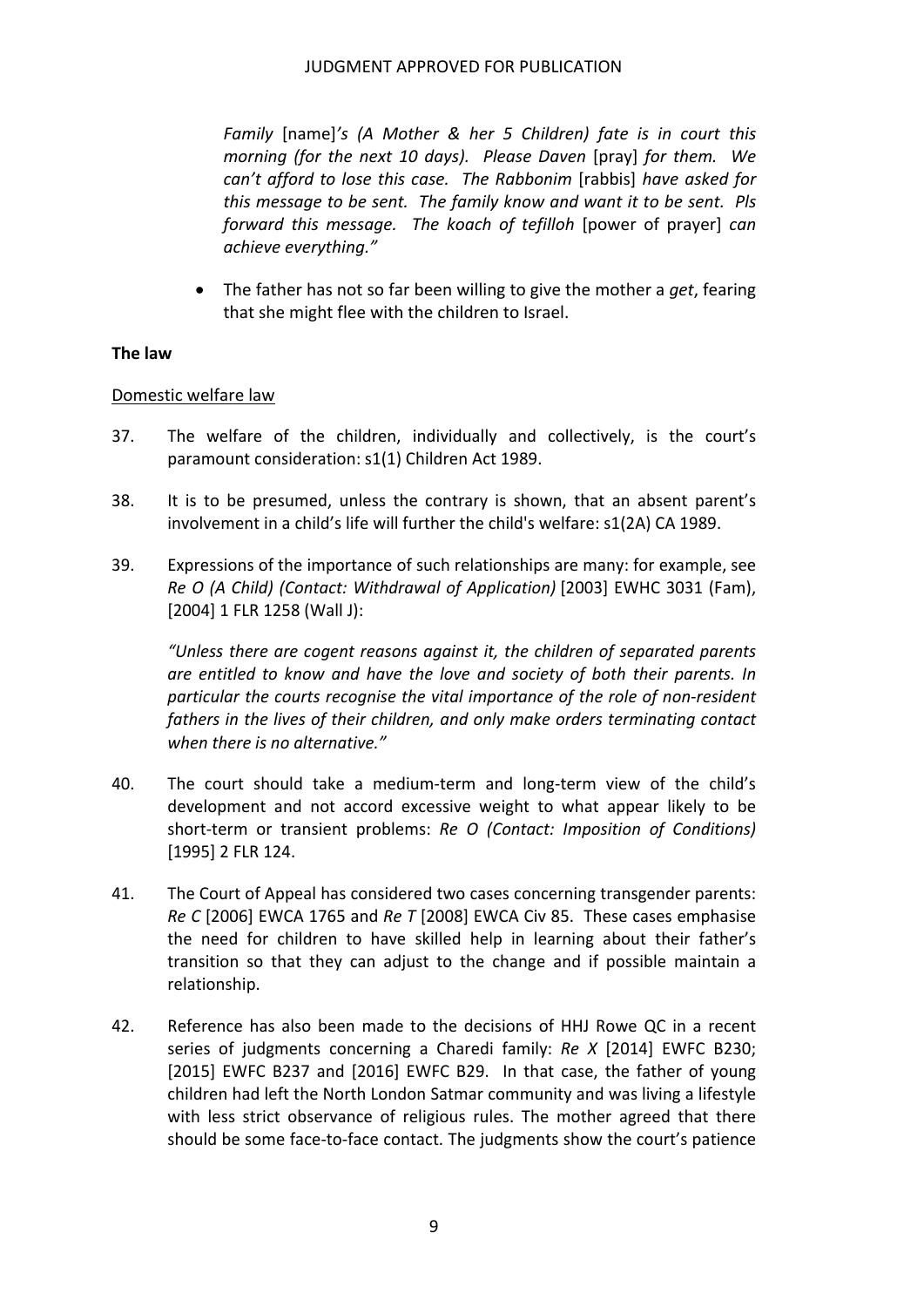and firmness in seeking to secure a continuing relationship between the children and their father, despite a level of community disapproval.

43. Ms Ball QC and Ms Mann acknowledge that the transgender issue separates this case from *Re X*, but they point to the marked impact on that family of the father leaving the ultra‐Orthodox community, and argue that the court's approach in this case should be the same.

## Gender recognition legislation

- 44. A number of pieces of equality legislation protect transgender persons from discrimination and accord rights to them: the Sex Discrimination (Gender Reassignment) Regulations 1999, the Gender Recognition Act 2004, and the Equal Treatment Directive (2004/113/EC), leading to the Sex Discrimination (Amendment of Legislation) Regulations 2008. These collectively set a statutory requirement to examine whether people who are undergoing, planning to undergo, or have undergone gender reassignment treatment, were receiving recognition of their acquired or chosen gender identity and protection from discrimination in employment, and more recently, protection from discrimination in the provision of goods, facilities and services.
- 45. Notably, the Gender Recognition Act 2004 gives transsexual people legal recognition as members of the sex appropriate to their gender, allowing them to acquire a new birth certificate, and according them full recognition of their acquired gender in law for all purposes, including marriage.

#### Equality legislation

- 46. In the present case, this particularly relates to the children's education.
- 47. The Equality Act 2010 makes it unlawful for a school to discriminate against, harass or victimise a pupil or potential pupil
	- In relation to admissions
	- In the way it provides education
	- In the way it provides any benefit, facility or service, or
	- By excluding a pupil or subjecting them to any other detriment.
- 48. The Act makes it unlawful for a school to discriminate against a pupil or prospective pupil by treating them less favourably because of the protected characteristics of sex, race, disability, religion or belief, sexual orientation, gender reassignment, pregnancy or maternity, or to discriminate because of the pupil's association with someone with those protected characteristics.
- 49. Schools with a religious character benefit from certain exceptions, but these do not permit them to discriminate on the basis of protected characteristics. For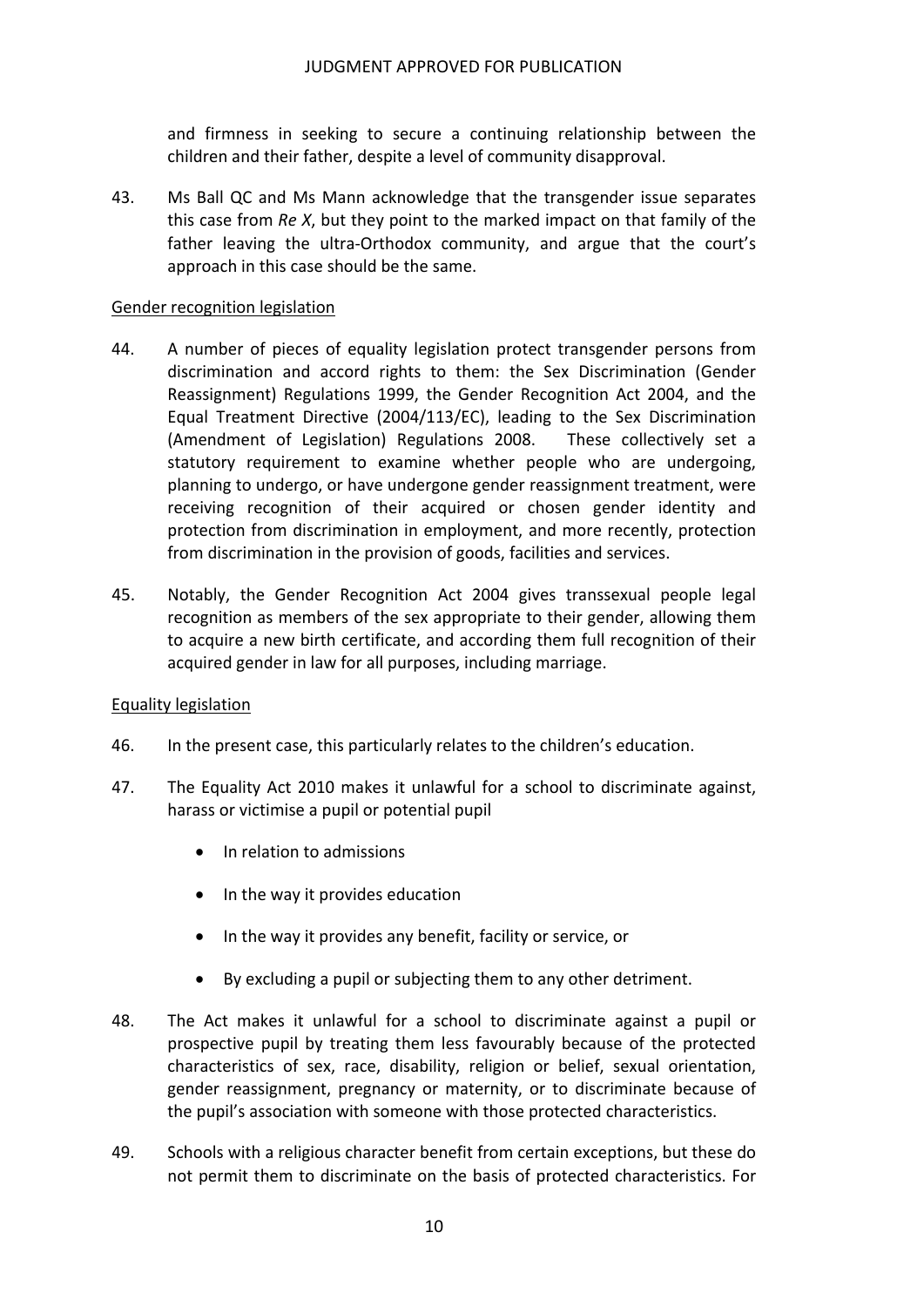example, a school would be acting unlawfully if it refused to admit a child because he or she is gay, or because their parents are: Department for Education Advice May 2014 paragraph 2.7.

- 50. The Education (Independent School Standards) Regulations 2014 include a curriculum obligation to encourage respect for other people, paying particular regard to the protected characteristics set out in the 2010 Act.
- 51. In the case of *Beis Aharon Trust v Secretary of State for Education* [2016] UKFTT 270 (HESC); [2015] 2531 INS, Judge Hugh Brayne, sitting in the First‐tier Tribunal (Health Education and Social Care), had an appeal against the Secretary of State's determination that an Orthodox Jewish school should cease to admit new pupils. The appeal was dismissed because of a number of defaults in respect of curriculum issues. Amongst these, was the obligation to encourage respect for people of different sexual orientation or those undergoing gender reassignment. As to that, the Tribunal stated at page 22:

 *"The school agrees it does not acknowledge to pupils, or enable them to acquire any awareness, that some people are different because of gender reassignment. This prevents the school from encouraging respect for people who have such characteristics. People with those characteristics play a full and equal part in British society and pupils are not prepared for the experience of participating in a society, where, for example, families have same sex parents, same sex people can marry or form civil partnerships or have gender reassignment."*

And at page 23:

 *"In our view… a school must encourage respect in relation to each of the protected characteristics. It is no defence to say that it is incompatible with the faith of the institution, nor to argue that these are matters of sex education* and no sex education is required in the standards. Nor is it a defence to point  *to the ages of the children. The requirement does not specify how the particular regard is to be promoted, and an independent school is free to determine how to do that in an age‐appropriate way."*

#### International Conventions

52. The case law under Article 8 of the European Convention on Human Rights  (ECHR) is summarised in *Re C (A Child) (Suspension of Contact)* [2011] EWCA Civ 521, [2011] 2 FLR 912: (Munby LJ):

 *"a) Contact between parent and child is a fundamental element of family life and is almost always in the interests of the child.*

 *b) Contact between parent and child is to be terminated only in exceptional circumstances, where there are cogent reasons for doing so and when there is*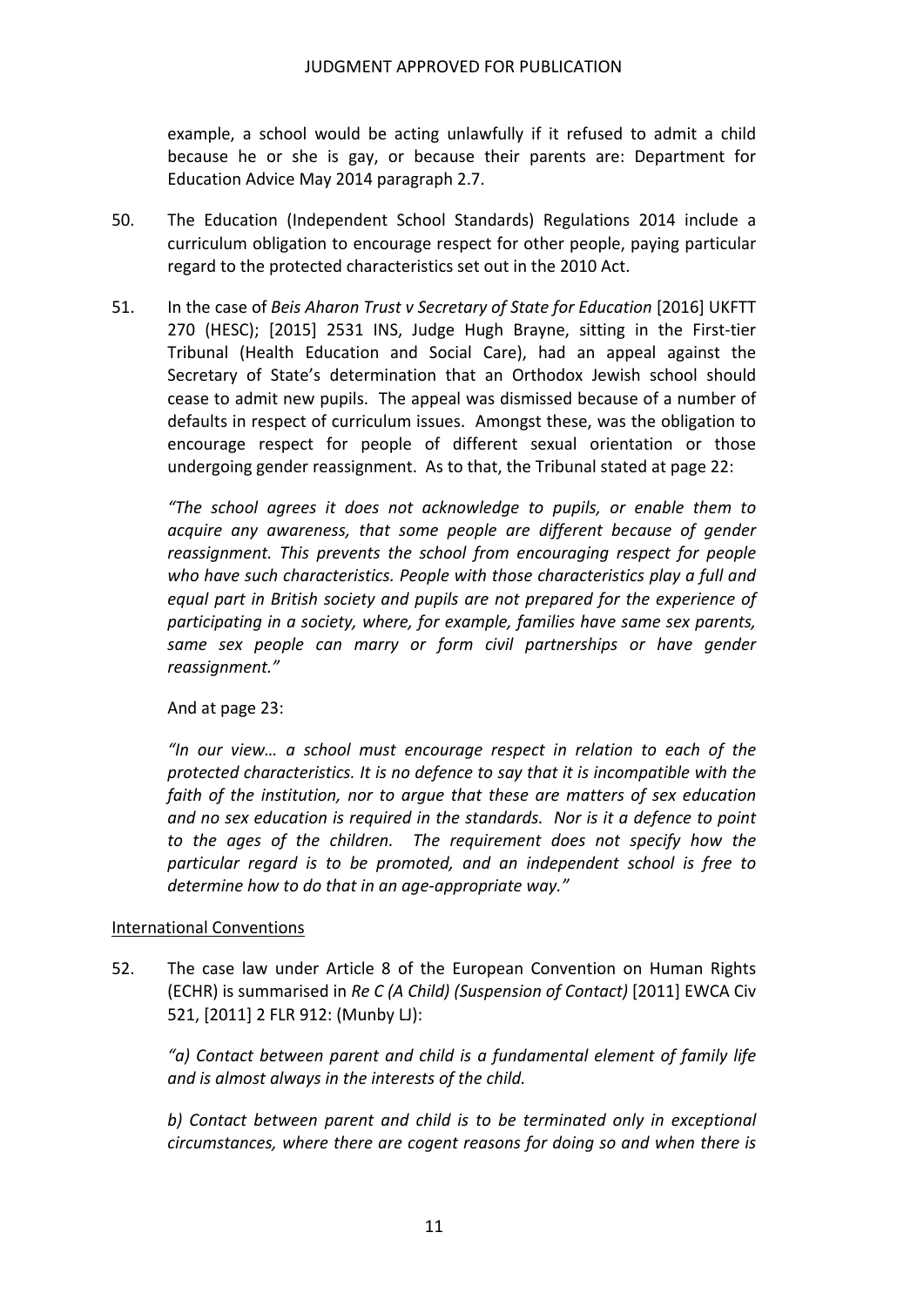*no alternative. Contact is to be terminated only if it will be detrimental to the child's welfare.*

 *c) There is a positive obligation on the State, and therefore on the judge, to take measures to maintain and to reconstitute the relationship between parent and child, in short, to maintain or restore contact. The judge has a positive duty to attempt to promote contact. The judge must grapple with all the available alternatives before abandoning hope of achieving some contact. He must be careful not to come to a premature decision, for contact is to be stopped only* as a last resort and only once it has become clear that the child will not benefit  *from continuing the attempt.*

d) The court should take a medium-term and long-term view and not accord  *excessive weight to what appear likely to be short‐term or transient problems.*

 *e) The key question, which requires 'stricter scrutiny', is whether the judge has taken all necessary steps to facilitate contact as can reasonably be demanded in the circumstances of the particular case.*

f) All that said, at the end of the day the welfare of the child is paramount; the  *child's interest must have precedence over any other consideration."*

- 53. Article 9 of the ECHR provides that everyone has the right to freedom of thought, conscience and religion. This prohibits the court from determining the validity of religious beliefs and imposes upon it a duty of neutrality and  impartiality in religious matters: see *Re G* at paragraphs 35‐38.
- 54. Article 14 provides that enjoyment of Convention rights and freedoms shall be secured without discrimination on any ground. Accordingly, neither the father's transgender status nor her decision to leave the community should affect her entitlement to Convention rights or that of the children.
- 55. By virtue of s.6 Human Rights Act 1998, it is unlawful for a public authority, and hence a court, to act in a way which is incompatible with a Convention right. However, in cases where parents and children have competing rights of comparable substance, ECHR and domestic case law makes clear that the rights of the children will normally prevail.
- 56. The United Nations Convention on the Rights of the Child 1989 has been ratified by the United Kingdom and has persuasive effect. In addition to the above‐stated principles, Article 2 protects children from discrimination on the basis of the status of their parents; Article 8 provides for respect to be paid to children's rights to preserve their identity, including nationality, name and family relations; Article 12 provides that children who are capable of forming their own views shall have the right to express those views freely in all matters affecting them, their views being given due weight in accordance with their age and maturity, and that children shall be given the opportunity to be heard in any judicial proceedings affecting them; Article 13 provides that children shall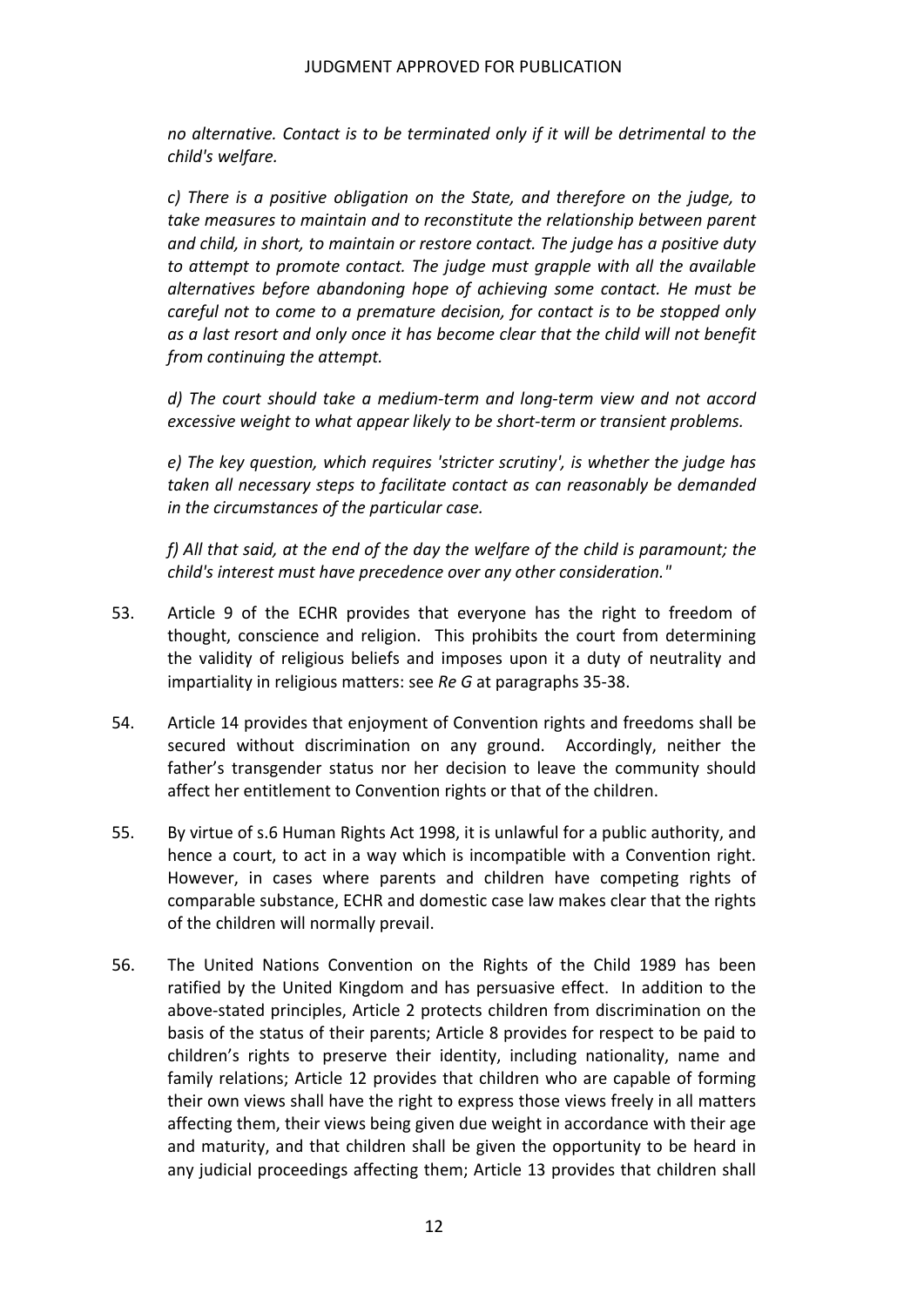have the right to freedom of expression, including the freedom to seek, receive and impart information and ideas of all kinds.

#### **The evidence**

- 57. In the unusual circumstances of this case, I will summarise the evidence in more than usual detail.
- 58. The father spoke movingly about her predicament. From the age of six she had felt unhappy with who she was, but did not speak to anyone during childhood. There were some good days, but she experienced a consistent nagging feeling of incongruity that was very painful in the community setting. She could not expect any sympathy so she kept silent and prayed to God to make it go away. She had attempted to delay marriage and after it arrived discussed the problem with the mother, but they had both treated it as *"a stupid, silly issue".* She (the father) was ultra‐Orthodox and her beliefs would not allow this. At times she was able to repress the feeling through deep religious devotion. The prospect of having to leave the marriage came up many times, but the mother would make threats that she would never see the children and would be ridiculed and shunned by the community. In 2006 or 2007, she called the Samaritans and from 2011 began to speak to people outside the community. She came to realise that this was her reality, that it was not going away, and that she would have to make decisions. She twice attempted suicide by taking pills. Since transitioning, she had not had suicidal thoughts. In 2014, she began to speak to a therapist outside the community, without the mother's knowledge. In 2015, she contacted the organisation Broken Rainbow and they gave her the confidence to leave. She described the decision as one that ensured the children would have two living parents. While this was going on, there were no outward changes, and she continued to perform her religious observances.
- 59. The plan to leave was formed two months before it was carried out. She had told A about 15 months before she left that she could not carry on with the marriage, and told him of her actual departure five days in advance: she was unable to countenance A being faced with her unexplained disappearance. She had shown him the photographs on her phone as a way of opening him up to the deeper underlying issue. In hindsight she regrets having implicated A in these ways.
- 60. Speaking of her present belief, the father said that she had let go of certain elements of her religious belief, such as rabbis being the messengers of God and the attitude that anyone who is not ultra‐Orthodox should be frowned upon. She nevertheless remained an Orthodox Jew, maintaining a kosher diet to the best of her ability and attending Orthodox synagogue when she could. If she cherry‐picked, she would not be alone. There are many different groups  within the community. *"These are real people who live real lives like anybody else. People watch movies and do Facebook and WhatsApp; they pretend that*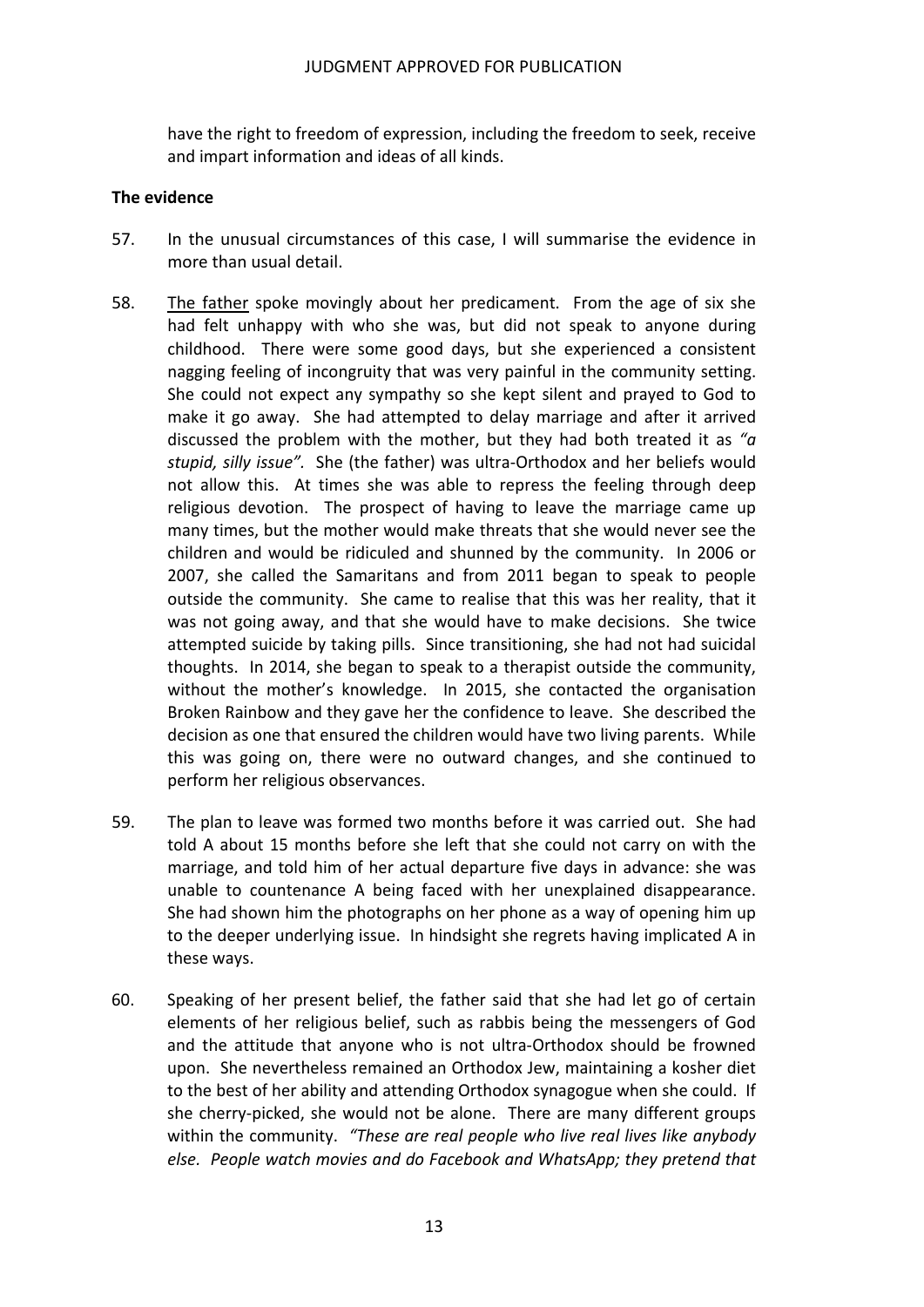*they don't, but they do, just like everybody else."* The mother was not, however, aware of the father's Facebook presence.

- 61. Having left the community, the father had been subjected to threats, most recently in February by a man that she named and who she suspected of fostering the allegations concerning D. Her previously open relationship with the mother's brother M had begun with promises of support on the latter's part that had turned to threats. She had not been consulted about any issue relating to the children since leaving, for example about counselling or choice of schools. A recent offer to pay modest child maintenance had met with no response.
- 62. The father spoke of the medical possibilities that are open to her, understandably wishing to keep her options open and private.
- 63. She was critical of the Anna Freud Centre and A's counsellor and the Guardian for lacking deep knowledge of transgender issues, and in particular of the life‐ threatening nature of gender dysphoria, and also for being biased in favour of the mother's good qualities and for, as she saw it, treating the mother's sister E as a third parent.
- 64. She said that there are quite a few ultra-Orthodox Jews who are gay or who experience gender dysphoria, but she believes that she is the first transgender person to have left a UK Charedi community. She said that she had never heard of anyone coming out as gay in the community and that LGBT is non‐  existent. *"So they have to get rid of me – I have sympathy with that."*
- 65. Asked about her emails to the head teachers and Mrs K, the father expressed her admiration for them and apologised for what she accepted were offensive messages; she had sent them in a sorrowful state, finding their attitude oppressive. She did not accept that she was now emotionally tormented; on the contrary, she was feeling confident and planned in future to work with everyone. She noted that the teachers had not approached her, but that special arrangements have now been made for her to have parents' meetings outside the community.
- 66. The father described missing the children and feeling for them. She would accept any contact arrangements that were considered suitable, including supervision and a requirement to assume, so far as possible, her previous male appearance in the early stages. Provided that she was allowed contact, the children should live with their mother. She would comply with professional guidance on how not to destabilise the children. She expressed some fleeting sympathy for the mother and her family, saying that, like A, they were probably confused and very angry.
- 67. Asked about the threat of ostracism, she said that the situation had never happened before but she thought that the community followed the law and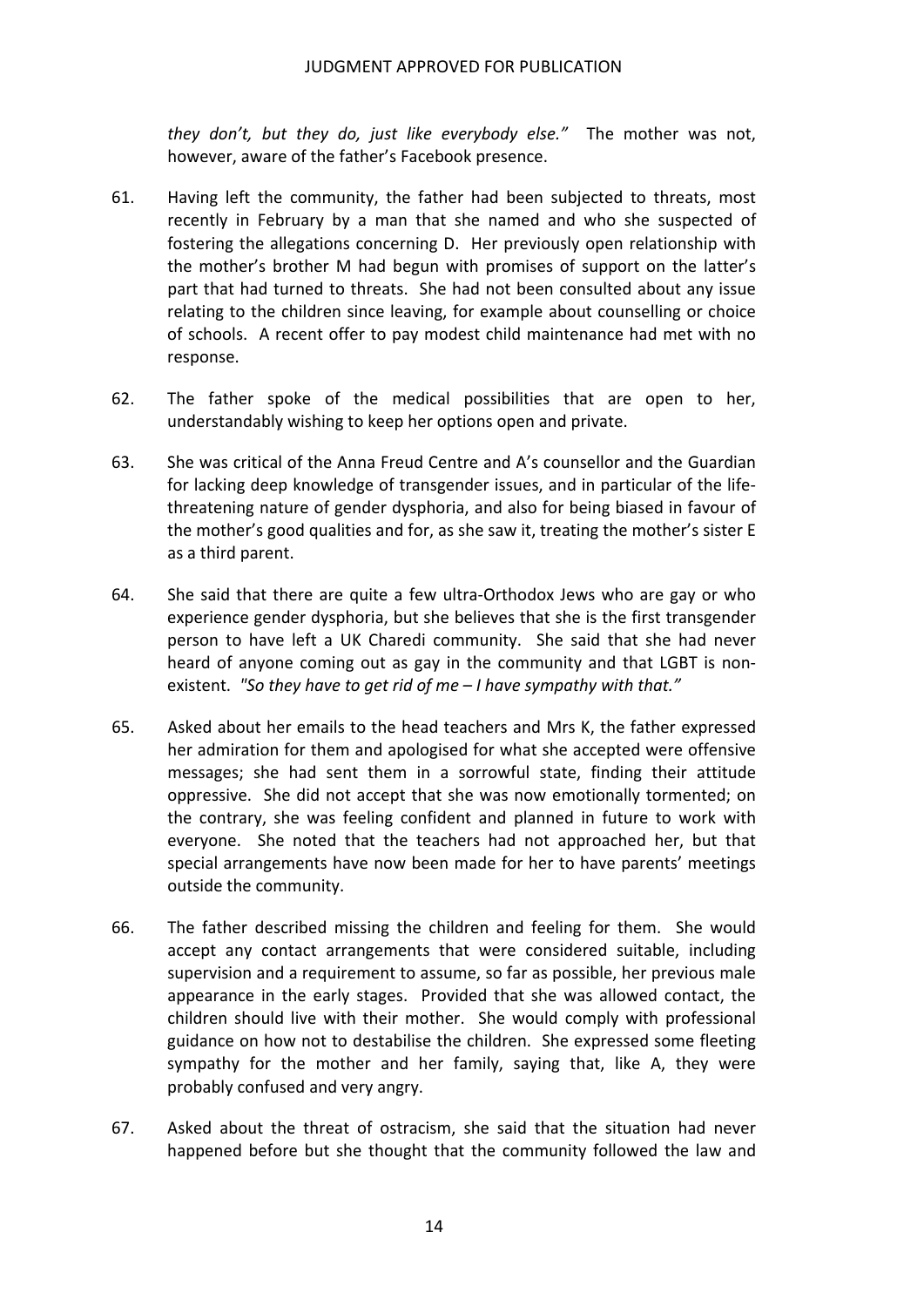would probably not disobey rules. For her own part, she would prove herself,  change her ways and be *"on the same page"* with any guidelines for contact.

- 68. Any assessment of the father must make allowances for the existential changes that she has undergone and continues to undergo. The change from living as the male head of a family with five children living in an intensely structured religious community to living as a single woman could scarcely be more striking; it has and will continue to take courage to see it through. There was undoubtedly an element of fragility and a certain anguished self‐absorption in the father's presentation. This is entirely in keeping with her situation, but it is relevant to the children's welfare.
- 69. The mother spoke about how well the children have been doing in their different ways. She explained how shocked she had been at the father's departure, so much so that she had not told her own family about it for a week. After 10 days, news of the transgender issue came out through the father's use of Facebook: she didn't leave the house for three months and had an extended period off work. Even now, with everyone aware that the father is a transgender person, she is not comfortable to be at public gatherings. She has received extensive support from her own family.
- 70. The mother denied that the marriage had faced serious difficulties and said that she had no idea that it would come to an end. The father had expressed feelings of being unhappy in his body but she did not understand. She thought it was a religious crisis, not a gender issue (she knew nothing of transgender until after the father left). From the time of E's birth in 2014, she noted him becoming secretive and less religiously observant, something that caused her deep unhappiness.
- 71. The mother acknowledged that the father had been a loving father to the children. She said that she constantly tells them that their father is thinking about them and cares for them. She said that from the first moment she had  made a conscious decision not to be *"that bad mother that poisons children against their father. I promote good memories and challenge negatives."* She accepted that the children missed their father in their different ways, although A now feels deceived. She tells the children that their father is happy and thinks of them. They think that he is in London. In summary, she is prepared to bring the children up to honour and respect the father that they know and love, being the father as he was, not the father as she is.
- 72. The mother has been receiving therapy to help her to understand why the father made these changes. She described how extremely difficult she finds it to see the man that she was married to for 14 years, and with whom she had five children, appearing as a woman.
- 73. The mother described the father as having been *"severely ostracised"* by the community. She had no other experience of the reaction of the community to transgender or homosexual people, but described the problems for a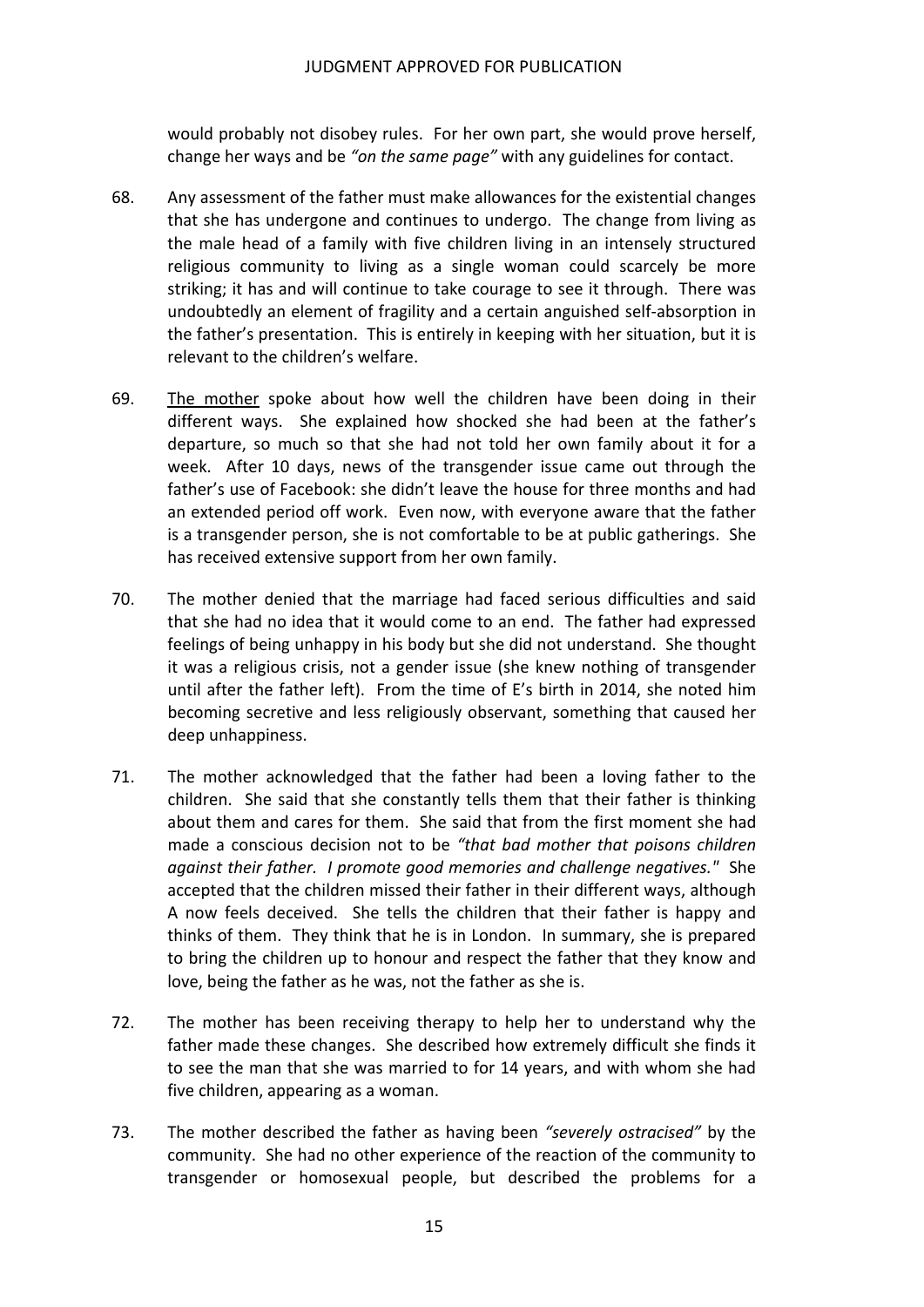neighbour's children when their mother wanted to leave the religion and the consequences when one of her female cousins began to deviate in her style of dress. She said that she was very aware that the schools must uphold British  values, but that *"the parent body are the school".* Respect must be shown for people, no matter who they are, but at the same time the ethos of the school must be upheld, no matter what. Transgender is extremely alien to the community and against religious law. As for homosexuality, young children are  not faced with it. As she put it: *"I uphold the British law within our faith."* If there is a conflict between law and faith, she would follow her faith, though she would not commit a crime. The present circumstances put her in a very difficult position.

- 74. The mother said that there is no way that direct contact will work out for the children, for their identity, for their culture and for their whole environment. She said this, even though she knew that she and the children are entitled to legal protection against victimization. The schools would probably not throw out the children, but the environment would become hostile. The parent body would not allow their children to play with the children, and no one can tell  others how to bring up their own children. *"They will protect their children from contact. They wouldn't want my children to suffer and will have every sympathy, but their own children will come first."* The children's next schools  would not have to take them, and could just say they were full. *"Are we going to get the whole community to tell them off?"* The mother can see the children being rarely invited to family events and festivities because people would be nervous about what they would say. There would be extreme supervision and the children's participation would be kept at a very basic level. Already, A is being asked questions and is reluctant to commit himself fully within his peer  group. This, said the mother, is *"the reality – it's who we are".*
- 75. The mother also has no confidence that the father would comply with any rules surrounding direct contact. She feels that the changes in the father's appearance could not be disguised and that the children would be extremely  traumatised to see them. *"The children live in the community we brought them up in, and that's where they are staying. Contact would lead to contradiction."*
- 76. The father had written one letter to the children, but she had not read it to them. For the future, she was agreeable to the children having some information and knowledge, but not to them having an active relationship with their father until they were old enough to decide for themselves, perhaps at age 18. The mother had thought hard about the children's loss of relationship with their father and concluded that the impact of them having a relationship was worse than the impact of them having no relationship. She said that if the court awarded direct contact, she would of course have to obey, but the existence of an order would not make any difference to the attitude of the community to letting the children mix freely. If an order was made, she is not sure whether she could stay within the community. She would have to find somewhere where the children would be more comfortable and better able to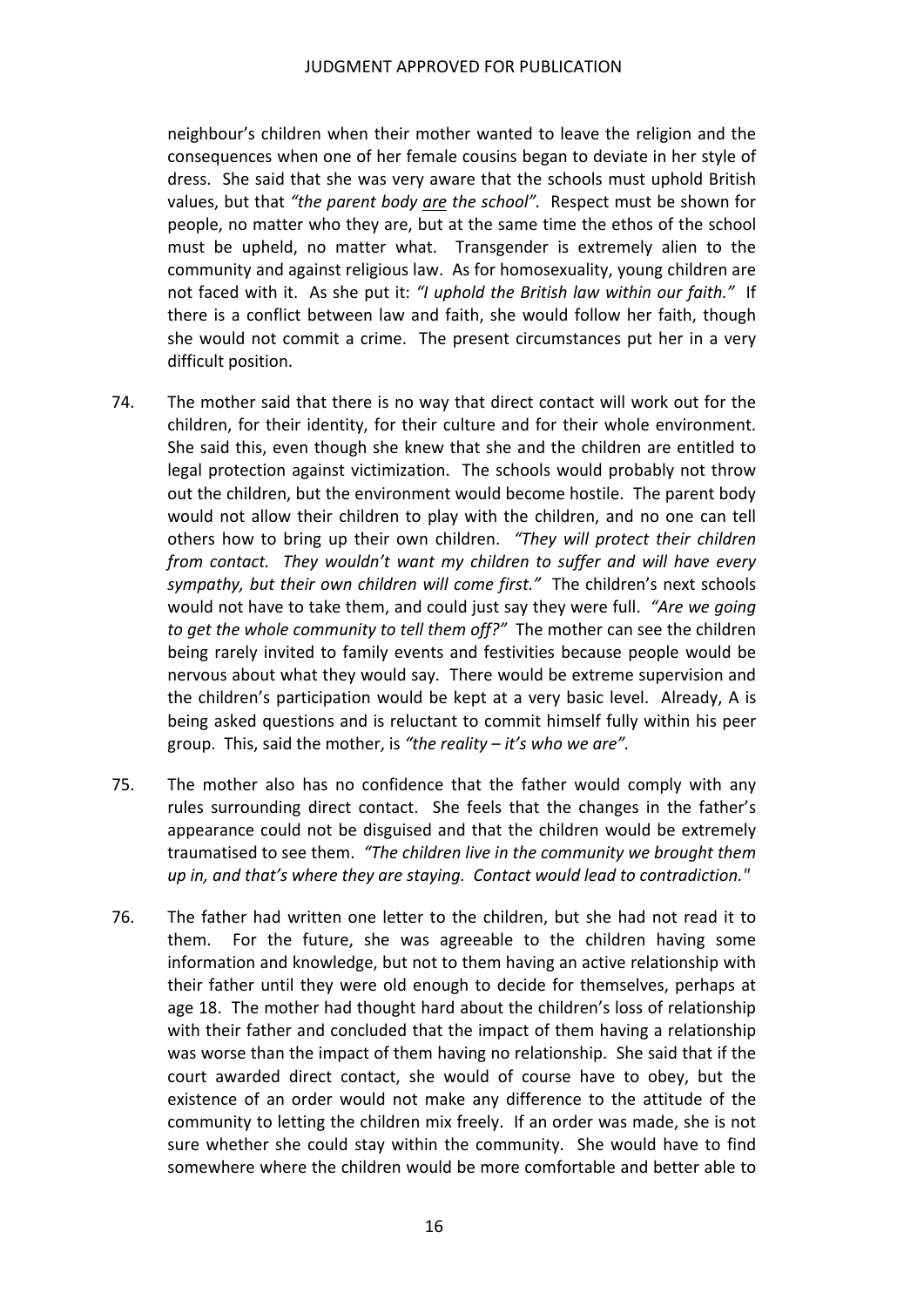fit in with their situation. She did not like to contemplate this and is not sure that she would cope at all. It would have a terrible effect on the children, who are now happy and safe in the only environment they know.

- 77. Like the father, the mother has been placed in an extraordinarily difficult position. Both have experienced fundamental transformations. Although the mother was already bearing the greater share of the parenting responsibilities, it has been a profound shock to find herself in the socially anomalous position of being a single parent, and not at a time of her choosing, compounded by the unprecedented difficulties arising from the father's transgender status. In common with the professional witnesses, I looked for signs of malice towards the father in the mother's evidence, but could find none. Instead, the abiding impression from her evidence and from that of the father was of mutual incomprehension, of parents who had over the years become emotional strangers, and for whom the dramatic end to the marriage acted as a final severance. The mother, plainly a capable person, has responded to events in a child‐centred way within the limited horizons of her upbringing. Her evidence was as sincere as that of the father. Although it was given in a more matter‐of‐ fact tone, the stresses beneath the surface were evident.
- 78. Rabbi Ariel Abel, called in behalf of the father, spoke to a learned paper that he had prepared. He has been a rabbi since 1997, describing himself as mainstream Orthodox and falling under the authority of the Chief Rabbi. He is a law graduate, studying to become a solicitor. He grew up in the North Manchester Charedi community and has experience of communities in London, Liverpool and Manchester at various levels of orthodoxy. The father in this case was referred to him for assistance as a member of his congregation.
- 79. Rabbi Abel stated that he possessed a diploma one level below that of a judge and that he was qualified to express an opinion on Jewish law, which does not vary depending upon whether one regards oneself as orthodox, traditional or liberal.
- 80. Rabbi Abel emphasised the central importance of honouring one's parents within Jewish law and tradition. He said that there is scarcely any circumstance in which the obligation to honour one's father does not apply. Even if the father is an outright sinner, which is not in his view a consideration in this case, the obligation persists. He considered this aspect of the matter to have been left untreated by Rabbi Oppenheimer.
- 81. In relation to transgender, Rabbi Abel considered that there is a plurality of opinion and that the biblical position may be qualified. He contends that there is no valid reason why any person should plead ultra‐Orthodox faith as a  reason to disenfranchise a person in the position of the father. *"There is no legitimate reason to maintain that children who are transgender‐parented cannot experience in the ultra‐Orthodox community a full and satisfying Orthodox Jewish life, physically, spiritually, emotionally and communally."* On the contrary, there is every reason to reunite parent and child as it is the well‐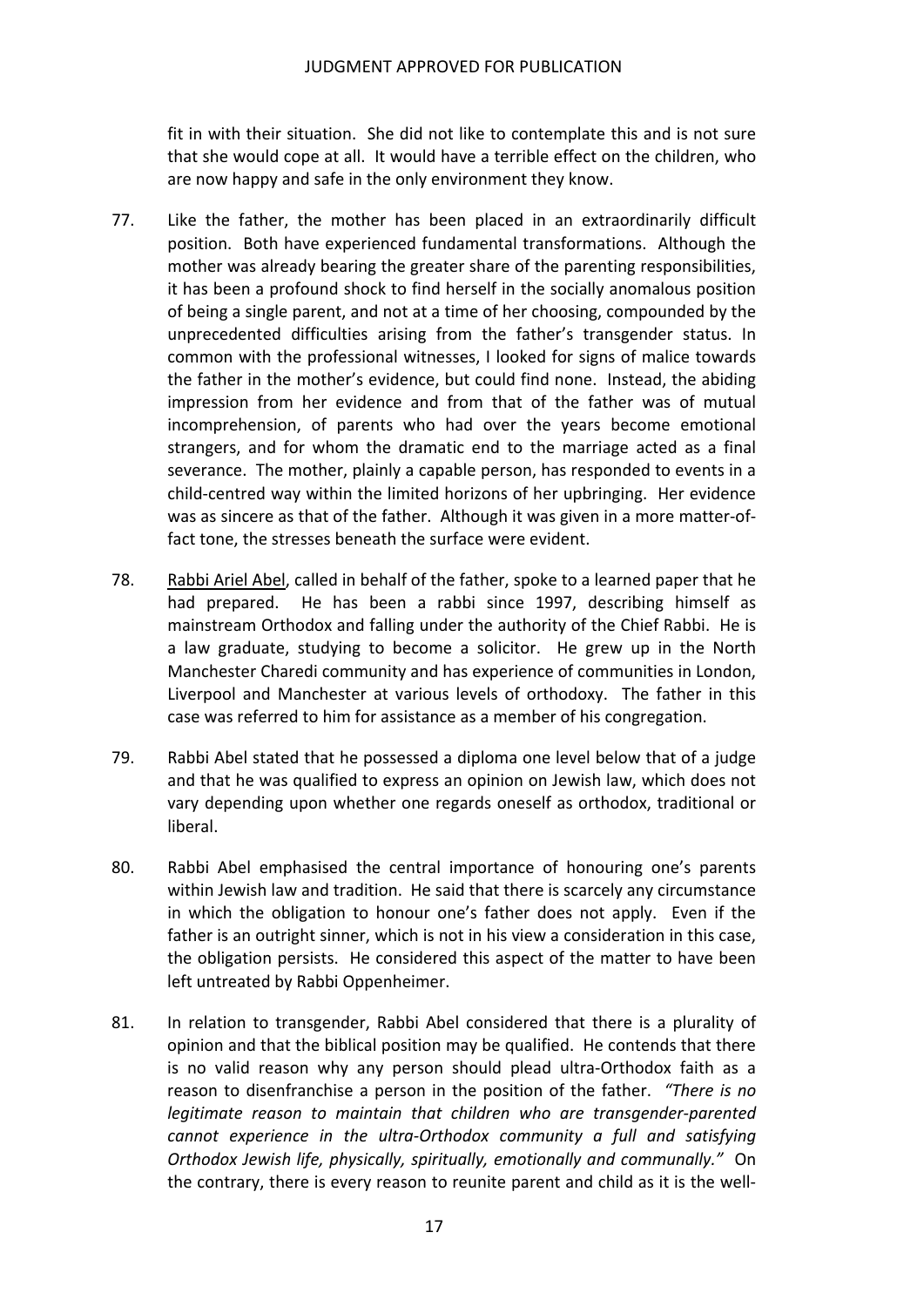being of the nuclear family and not the social preferences of the wider community that truly matter. He points to commentary by the noted encyclopaedist, the late Rabbi Waldenberg, in support of his contention that Orthodox Judaism, correctly understood, recognises the existence of, and to a certain extent accommodates, a number of non‐binary identities, including transgender. He argues that the transgender issue cannot be ignored and that parents' relationships with their children are inalienable.

- 82. Rabbi Abel objected to the concept (introduced by Rabbi Oppenheimer) of the faith as a club from which people could be ejected, though he observed that this evidently happens. An approach of this kind, practically amounting to a belief, raises itself to the surface, usually in worst‐case scenarios. This is a social cultural reality, not a valid Orthodox reason for separating children from parents. There is a lamentable habit of censoring. Children of divorced parents can be seated separately from other children and he had experience of this, something he described as beggaring belief. In his view, this should not be accommodated or excused in Jewish or English law. On the other hand, he had never heard of total ostracism in practice, provided the contentious matter was treated privately within the family, and not paraded before the community. However, he accepted that ostracism for these children could very possibly happen if the situation was not managed correctly with professional help. What was needed was psychological support: religious teachers should be kept out of it.
- 83. The Rabbi accepted that the present circumstances would be a challenge to the insular North Manchester community. He argued that when it comes to matters of life and death, you have to break free and seek to work with the unfamiliar problem. He gave as an example creative arrangements that might be made to allow the father to participate in A's bar mitzvah. There are ways, and it can happen if there is a will. The issues are significant, but not insurmountable. The community is not monolithic, but multifarious. It will step back if proper arrangements are made by both parents. If the situation is unregulated, the community will take matters into its own hands. If direct contact was ordered, and the law laid down, he did not think that the  community would *"go to the wire"* fighting an unwinnable battle.
- 84. Mr Robert Bernard gave evidence for the father as a representative of the GesherEU Support Network, a registered charity of which he is a trustee, that supports individuals that have left Charedi communities. He describes himself as being a progressive Jew, although he is plainly well‐informed about circumstances within ultra‐Orthodox communities. His organisation has supported the father in *Re X* and the father in the present case.
- 85. In the course of his statement, Mr Bernard writes: *"[The ultra‐Orthodox] approach to religion leaves little or no room for personal deviations in the public realm. Personal decision‐making is minimal with all major concerns being discussed with one's Rabbi… Leaving the community is always seen as a*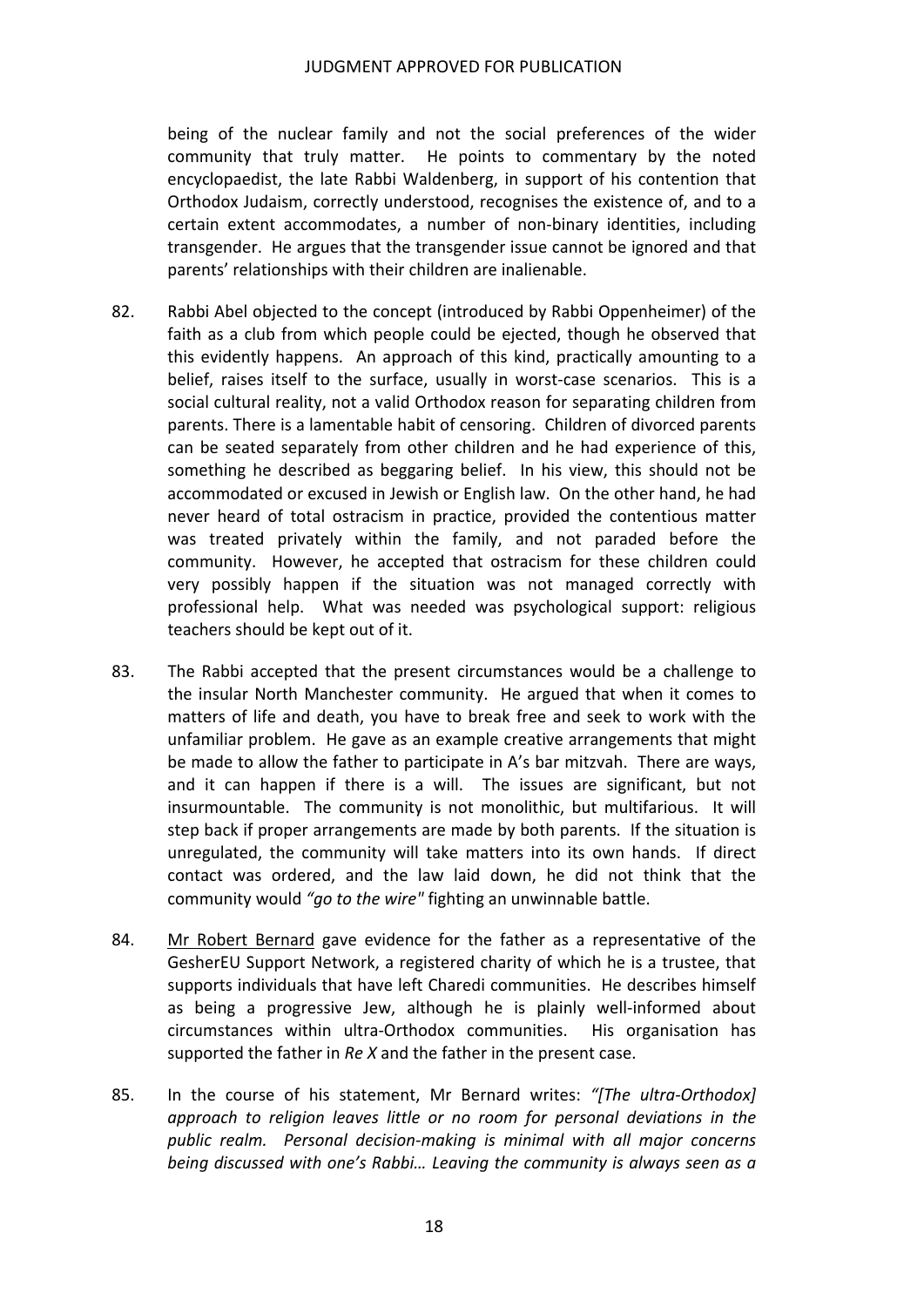*weakness in the person leaving.… The community will go to great lengths to stop this happening or to hide the fact that individuals go… There is not room here to describe the other coercive activities that keep individuals in the community even after they have lost their faith or wish to practice Judaism in a more relaxed environment or simply want to continue their education at university or college in the normal way of the country at large. However the loss of contact with children is one that is relevant here and not constrained to this case. If one partner leaves the community, the community tries to* minimise the exposure of the children to the outside world. The fight to reduce  *contact can continue for years despite court orders giving the [absent] parent access... Anyone who does not conform to the norm may be threatened with being shunned by the community (and most probably by the family). This includes all LGBT individuals, but also includes those who lose their faith (and don't cover it up) …"*

- 86. Mr Bernard considered cases where a straight parent has left the community. The Charedi parent has no leeway for compromise. Exposure to the outside world is seen as dangerous for the children, who are educated to believe that the world is hostile to the Jewish community. It is common for the parents to claim that the children will be shunned by the community if they are exposed to outside knowledge. In practice, if the courts order access in a conventional way, the community will adapt, as will the children. Historically, Jewish communities hold the law in high regard and will make contact arrangements work once ordered by the court, though they will expect the family to offer no compromise and be seen to fight tooth and nail. What is important is that they have not colluded in an agreement.
- 87. Mr Bernard emphasised the importance to the community of its children: "I still believe the community will want to keep the children – I can't see why the  *desire to keep the children in the community, which is so strong, will be affected by the sexual identity of the parent – hopefully the schools will support the children with this."*
- 88. Mr Bernard concludes: *"We believe that, push come to shove, they will adapt to the prevailing attitudes to LGBT individuals if and only if they are forced to do so."*
- 89. On examination, it became clear that Mr Bernard's organization did not have experience of children being ostracised. He emphasised the community's concern to keep children within it. He spoke of *"fearcasting"* – putting into professional minds a fear that something bad will happen to the children if the community is contradicted.
- 90. Rabbi Andrew Oppenheimer gave evidence on behalf of the mother. He is a rabbi, a legal academic and teacher, and an adviser to organizations and educational institutions in the Charedi community. He has extensive experience of mediating within the community and of mediating between the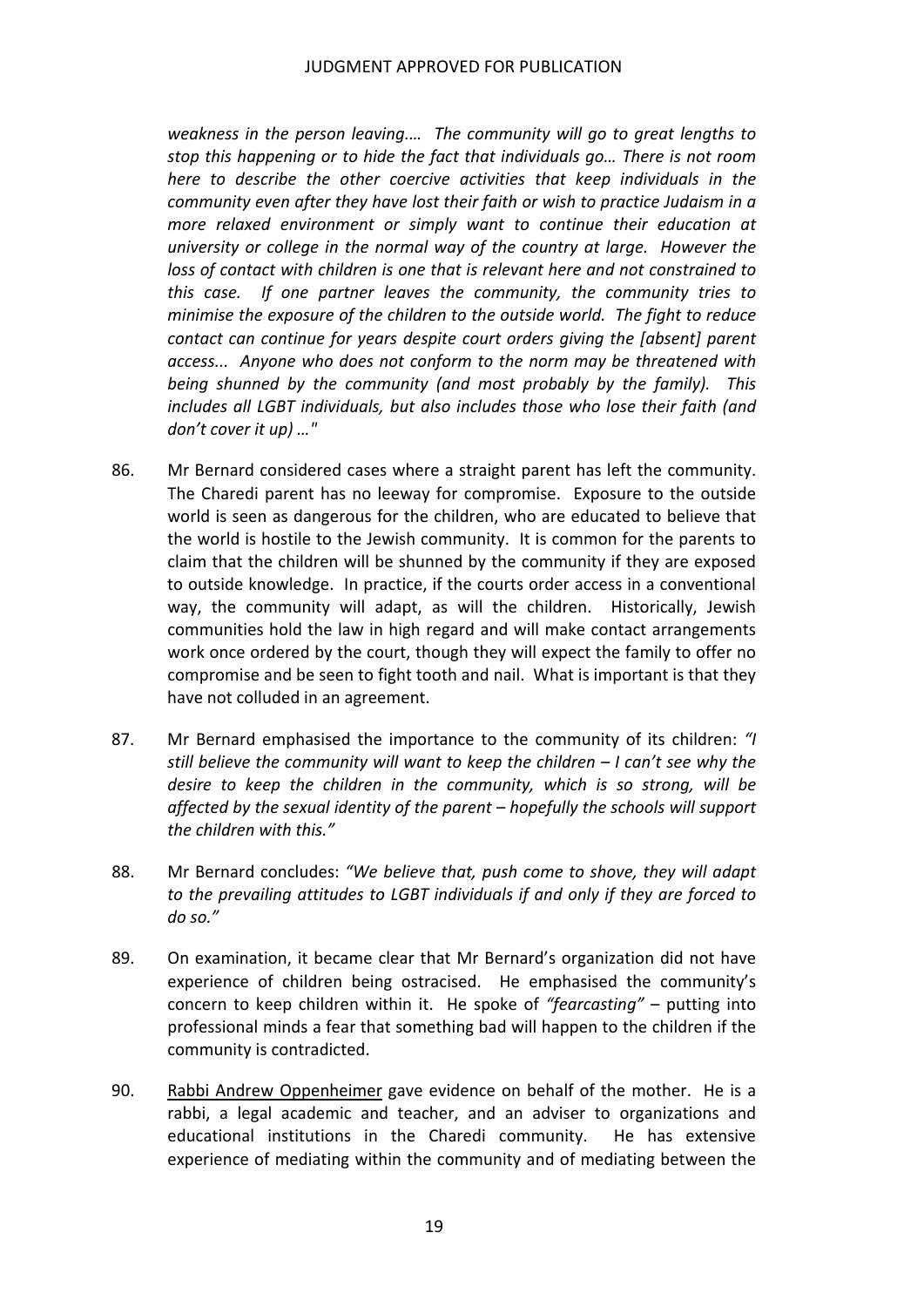community and civil society, including the Department for Education. He was until recently resident in the North Manchester area.

- 91. Rabbi Oppenheimer describes Charedi communities as *"warm, close‐knit and supportive communities for which the teachings of Torah Judaism guide all aspects of their lives.… The teachings of the Torah also highlight integrity, respect for others, peace and justice (including respect for the law of the* country) and place the family and its welfare at the heart of life... Allegiance to  *the lifestyle… means of necessity that members have traditional values and seek to guard their children and themselves against what they regard as the dangers and excesses of modern open society."*
- 92. Rabbi Oppenheimer was clear that transgender and procedures to achieve sex change violate a number of basic principles in Torah Law, including the prohibition against castration (Leviticus 22.24) and the prohibition against wearing garments of the opposite sex (Deuteronomy 22.5).
- 93. In support, Rabbi Oppenheimer produces opinions from two sources of higher authority within the Charedi hierarchy:

#### Rabbi S.F. Zimmerman, Grand Rabbi of the Gateshead Hebrew Congregation:

 *"1. Transgender and procedures to affect sex‐change violate basic Torah principles and are prohibited by Jewish Law/Halacha.*

 *2. Such procedures, post facto, do not affect any change in gender status from the person's birth status according to Jewish Law/Halacha."*

Dayan Y.Y. Lichtenstein, Chief Justice of the Federation of Synagogues in London and its Halachic (Jewish Law) authority:

 *"I can state categorically that Jewish law does not recognise any change in sex of male to female or female to male under any circumstances.*

In the case of a man who was married and has undergone a sex change, for all  *religious purposes he will be considered male and will be required to give a Get (a bill of Jewish divorce) to dissolve his marriage. Any subsequent marriage* could only be to a woman and it would be forbidden for him to have relations  *with another man."*

- 94. Dayan Lichtenstein gives as his opinion that Rabbi Waldenberg (under whom he personally studied) did not hold the opinion that transgender is recognised in Jewish law.
- 95. In regard to the attitude of the community, Rabbi Oppenheimer writes:

 *"Where a person decides to take action likely to be irreversible to transgender, Ultra‐Orthodox community members will invariably take the view that, by embarking on that course, the transgender person has breached the contract*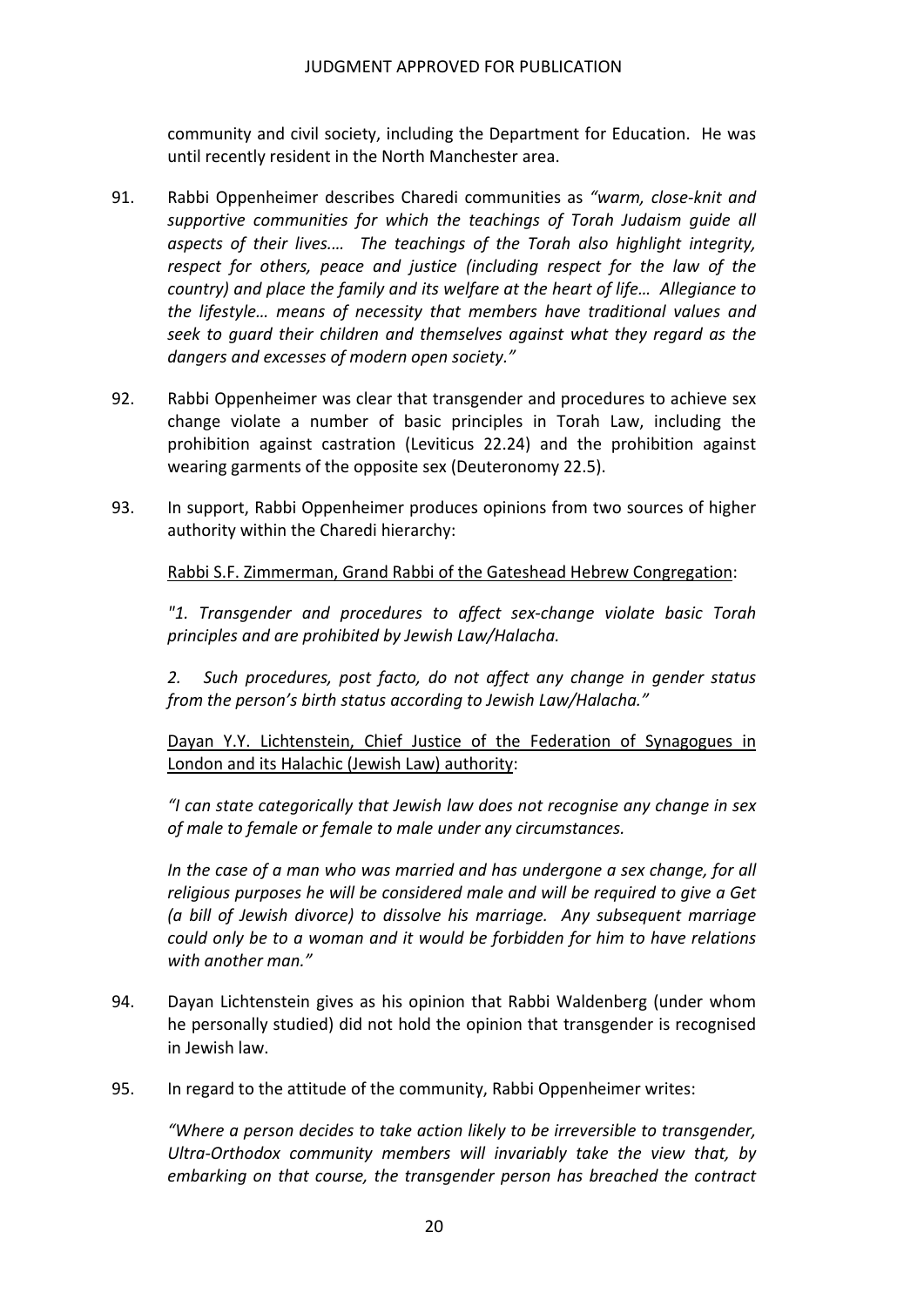*which they entered into when they married their wife to observe the Torah and to establish and bring up a family in accordance with its laws. Furthermore, members of the community will naturally wish to protect themselves and their families from any discussion of the painful issues involved, especially bearing in mind the sheltered position of the community from the standpoint of open society. Knowledge of transgender amongst children in the Ultra‐Orthodox Jewish community is almost non‐existent, for the reasons mentioned above concerning their lack of access to Internet and the media. There is no known precedent in the UK of a transgender person being accepted living in an Ultra‐ Orthodox community.*

 *The result will be that community members will expect the family of the* transgender person to limit their contact with him or her as far as possible. If  *the family of the transgender person nevertheless seeks, or indeed is forced, to maintain contact with that person, they will open themselves up to very serious consequences indeed. The families around them will effectively ostracise them by not allowing their children to have more than the most limited contact with* that family's children. The impact on the family in such circumstances in terms  *of social isolation will be devastating.*

 *In considering the best interests of the children the obvious conclusion from the discussion above is that the children of an Ultra‐Orthodox union cannot and should not be expected to have any direct contact with the father in such circumstances. It will no doubt be argued against this approach that it is cruel,* lacking in tolerance, unnecessary and denies the rights of the father. But Torah  *law (Halacha) has the same approach to English Family Law in this type of situation, regarding issues of residence and contact, that the interests of the children are paramount. In other words the father is expected to give precedence to the needs of the children over his own needs."*

- 96. In his oral evidence, Rabbi Oppenheimer remarked that "ostracise" was perhaps not the best word to use for a process that would not be organised  but more subtle and inevitable *– "it would be so much more"*.
- 97. In his statement, Rabbi Oppenheimer had likened membership of the community to membership of the club or political party. Membership is based on a contract and if a person chooses to leave the club, they must accept the consequences of their actions. In his evidence, the Rabbi dropped this analogy. He nevertheless asserted that under the Torah and in reality a person is considered to have a choice, albeit a difficult one, as to whether they become transgender. If they do, they choose to place themselves outside the embrace of the community. In Torah law, to be gay or transgender is to be a sinner. Even though it may be looked on with compassion, and some people may extend the hand of friendship, that does not alter its unacceptability. The mother could not remain married to a person who made that decision. She should still seek in a constrained way to promote respect for the father but at the same time to protect the children from the consequences until they are old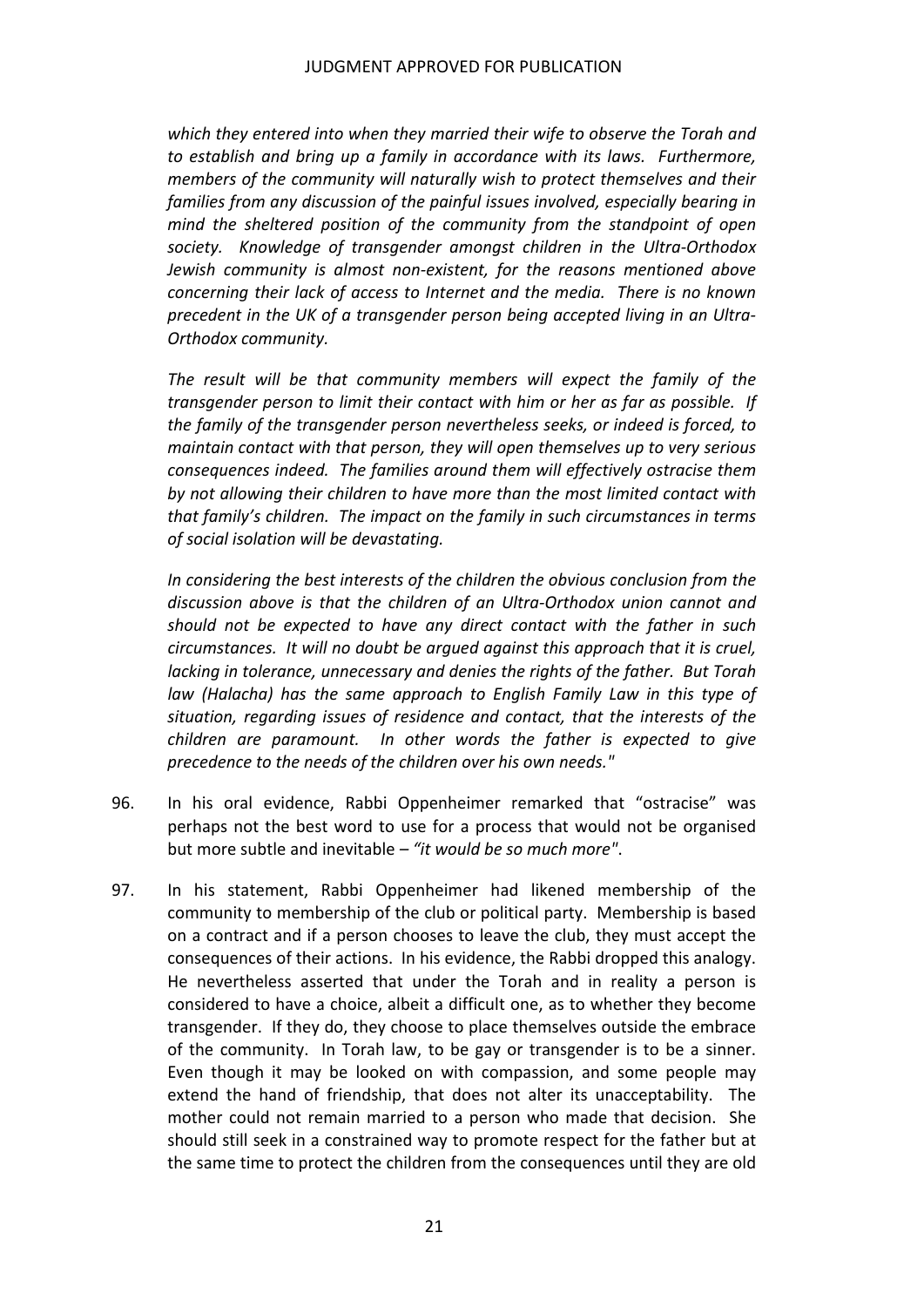enough to deal with them. Young people cannot deal with these issues without undermining their faith. There is too much of a conflict to understand. There is therefore an obligation to protect the children from finding things out that are likely to damage them and cause them pain and suffering, likely to damage their growth and spiritual well‐being. By educating children in the way of the Torah, they are brought up as upright people.

- 98. Rabbi Oppenheimer has experience of advising Jewish schools in relation to compliance with the law. He stated that he fully accepts that there is a clash between the Torah and the equality laws designed to uphold the rights of protected categories of person, though he sought comfort in certain more peripheral paragraphs of the DfE Equality Act Guidance for schools [3.29‐30], rather at the expense of the central theme of Guidance as paragraphs [2.6‐7] – see paragraph 49 above. The heart of the issue, he said, is that the norms of society (seen in the protected characteristics) are at loggerheads with the best interests of the children (as seen from his perspective). As to Rabbi Abel's emphasis on respect for the parents, he considers that the obligation clearly falls away where it would cause pain and suffering to the children.
- 99. Rabbi Oppenheimer explained that excluding ideas that might damage the  development of children is *"the price we pay – we limit ordinary social contact so that we transmit our spiritual ethos to the next generation".*
- 100. When pressed about the impact of ultra-Orthodox custom and practice in a case such as the present, Rabbi Oppenheimer replied with some warmth that this had nothing to do with emotions or feelings – it was contrary to Torah law for the children to be exposed to transgender. Further pressed as to the basis for this assertion, the Rabbi fell back upon the overriding consideration in Leviticus to be holy and to separate oneself from anything contrary to the Torah.
- 101. Indirect contact, on the other hand, would not, he thought, give rise to such a  risk of ostracism, as it would not enable the children to have *"a living relationship".*
- 102. Asked whether a court order would make a difference to the community response, Rabbi Oppenheimer said that it might, but that the difference was unlikely to be significant.
- 103. Mrs K (community officer supporting organisations and schools, committee member of the family's housing association, called by the mother): She described how life within the community is notable for its gender‐separate activities, meaning that the father would not now be accepted in either the male or female groups. She asserted that the community will offer a huge amount of additional support to a family with an 'absent' father, but that this  would drop off if the father was to return: *"They will have a present father, yet a father that cannot properly be present for them."* She spoke of the difficulties surrounding the arrangements for a bar mitzvah. Parents will keep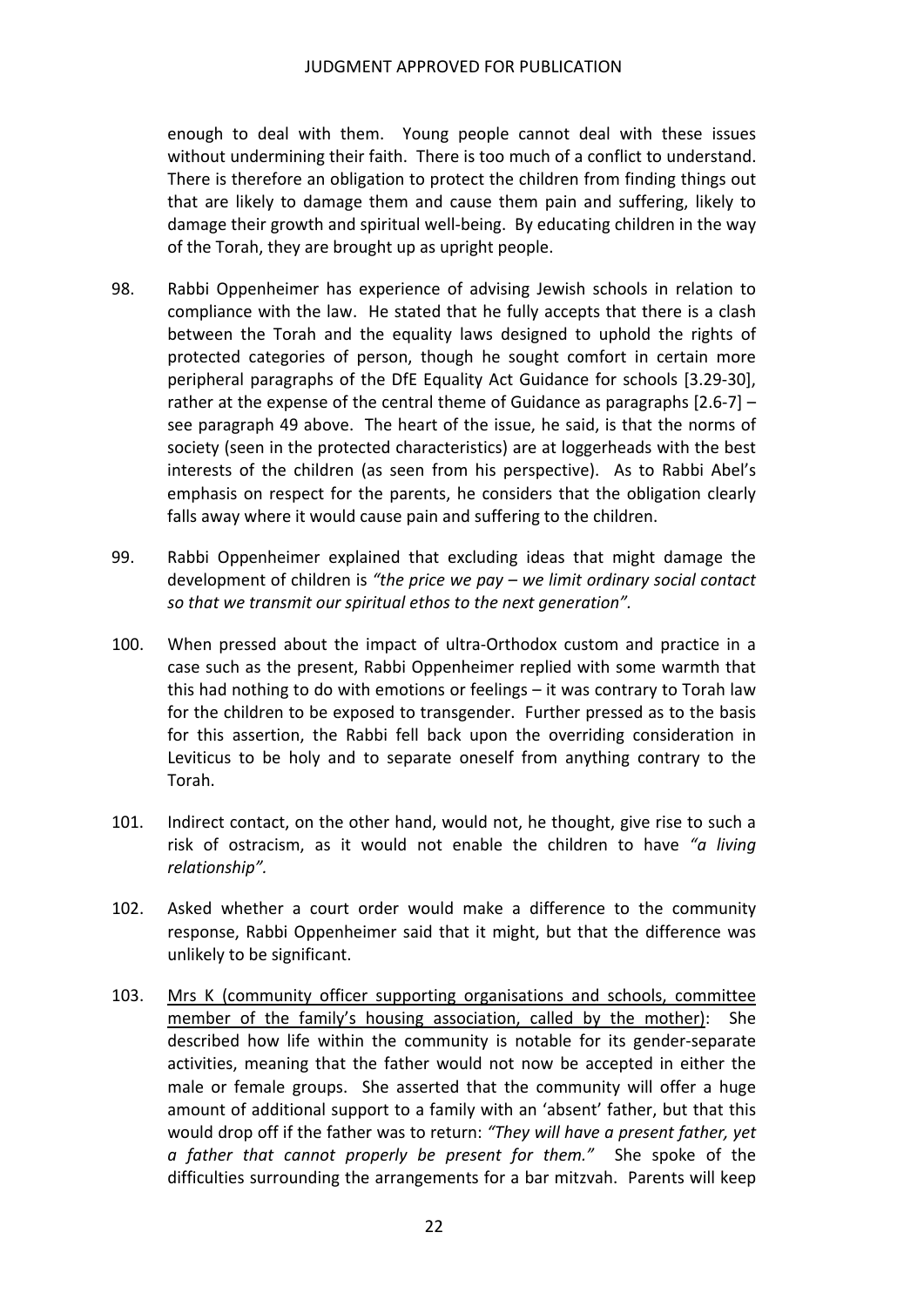their children away from these children if they are in contact with their father, and this would be particularly painful on such an important occasion.

- 104. Mrs K described her absolute sense of shock at receiving the father's email with its extreme references.
- 105. Mrs K produced the notes of the April 2016 meeting, which she had chaired. She said that the meeting had been called out of a strong sense that there was a duty to look after the children. They had never had to deal with transgender  or gay issues and they questioned: *"What do we do if there is a challenge to* our religious ethos? How will we manage this in the context of the child and  *the classes and the duty to parents?"* The meeting, she explained, was about  being forearmed to deal with the *"what ifs".* The conclusion was that the participants would keep in touch and they may need to seek legal guidance if there was a challenge to the religious ethos of the schools, including about continuing to accommodate the children if the involvement of their transgender parent challenged the school's ethos and code of conduct. Mrs K accepted that the meeting had not given any consideration to the consequences for the children of the loss of their father.
- 106. She explained that the difficulty with a discussion of gender change was that it would lead to a discussion about sexuality, which would be against the schools' ethos. For the children, it would mean having unmanaged information about something they would find difficult to understand and that they would worry about. For the community, transgender would be very worrying and would be seen as a defection from core values, and expressive of hostility and disrespect.
- 107. Mrs S (foster parent, called by the mother): Mrs S grew up within the Manchester ultra‐Orthodox community and now lives nearby. She identifies herself as an observant modern Orthodox Jew. She is fluent in Yiddish and Hebrew. For 15 years she has been a local authority foster carer, specialising in caring for children from the community. The children have been of all ages, the majority aged 10 or over, and have stayed for between two weeks and six years. They have variously been in care as a result of sexual abuse, neglect, parental incapacity or relationship difficulties.
- 108. Mrs S, who clearly has a close knowledge of the workings of the community, described its unhappiness at children being fostered outside the community, though it acknowledged that she was a preferable carer to any of the available alternatives.
- 109. Mrs S provided two striking instances of the way in which children exposed to 'outside influences' will be ostracised. In 2015 Child A, a 15‐year‐old girl who had been sexually abused in the community was placed in her care. The girl was not invited to Hanukkah gatherings by her classmates. When Mrs S challenged the mother of one of the girl's close friends about this, she explained that she could not risk her daughter hearing about *"things"* as children in the community were kept innocent and sheltered. When Mrs S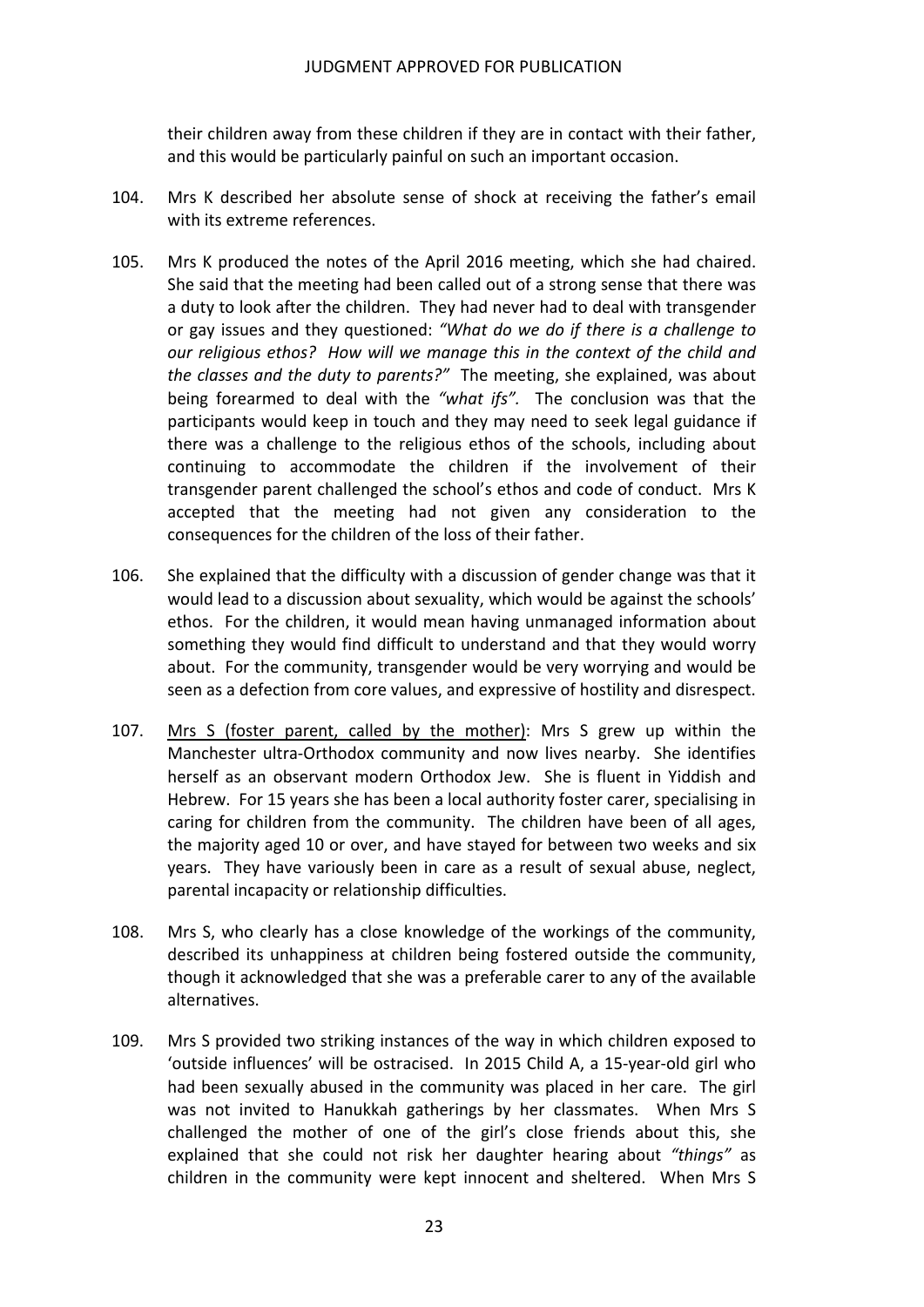described the distress that these actions were causing, the mother did invite the girl to her house, but only under strict supervision. The child lost her best friend and all her childhood friends. She now attends a different school and has absolutely no association with her former social circle.

- 110. Mrs S spoke of Child B, whom she had fostered from another ultra-Orthodox community. The child, aged 14, had been sexually and emotionally abused within her family and the wider community since the age of 11. She had made statements to her school about her abuse. The response had been to put her on a plane out of the country and invent a story to explain her absence. When  she was returned to the country and placed in foster care, *"all hell broke loose"*. Mrs S said that she personally had a broad set of shoulders but that it had been a struggle to protect the child at the beginning. She was rejected by  her family and no longer allowed to talk to friends. As Mrs S put it, *"It's the knowledge that is the issue."*
- 111. Mrs S freely described these as *"awful case studies",* which she related to assist the court to understand that this response was the norm where religious culture, identity and laws are breached. She said that they were not *"standout cases".* At the beginning of her fostering career, they would have had her *"up in arms"*, but she now saw this behaviour as being unchangeable – by local  authorities, foster carers, courts and the law. *"They will find a way around it."*
- 112. Other witnesses regarding community attitudes: Statements have been made by number of individuals not called to give evidence at the hearing. These include:

  Rabbi C, A's head teacher (religious studies): *"I feel strongly that a meeting between father and son would cause unimaginable and irreparable damage to A both emotionally and educationally and I'm also fearful that A's religious commitment could be compromised too."*

And more generally:

"I have been asked to submit a letter detailing the difficulties a School like ours  *would have with a child that was being exposed to outside influences.*

We would not be in a position to accept a child who was at risk of being party  *to what our culture would view as inappropriate material or experience. So for* instance if a child had a Parent who was taking them to the cinema or reading  *newspapers around them, that child would not be offered a place at the School.* If a child had one Parent that was not following the strict guidelines that we as  *a community school follow, that would give great cause for concern.*

 *If a child was already in the School, the School would face tremendous pressure from the Parent body, private donors and the governors, to suggest that the* child find a more suitable educational environment. This is due to the very real  *risk that some of this inappropriate information or exposure would be shared*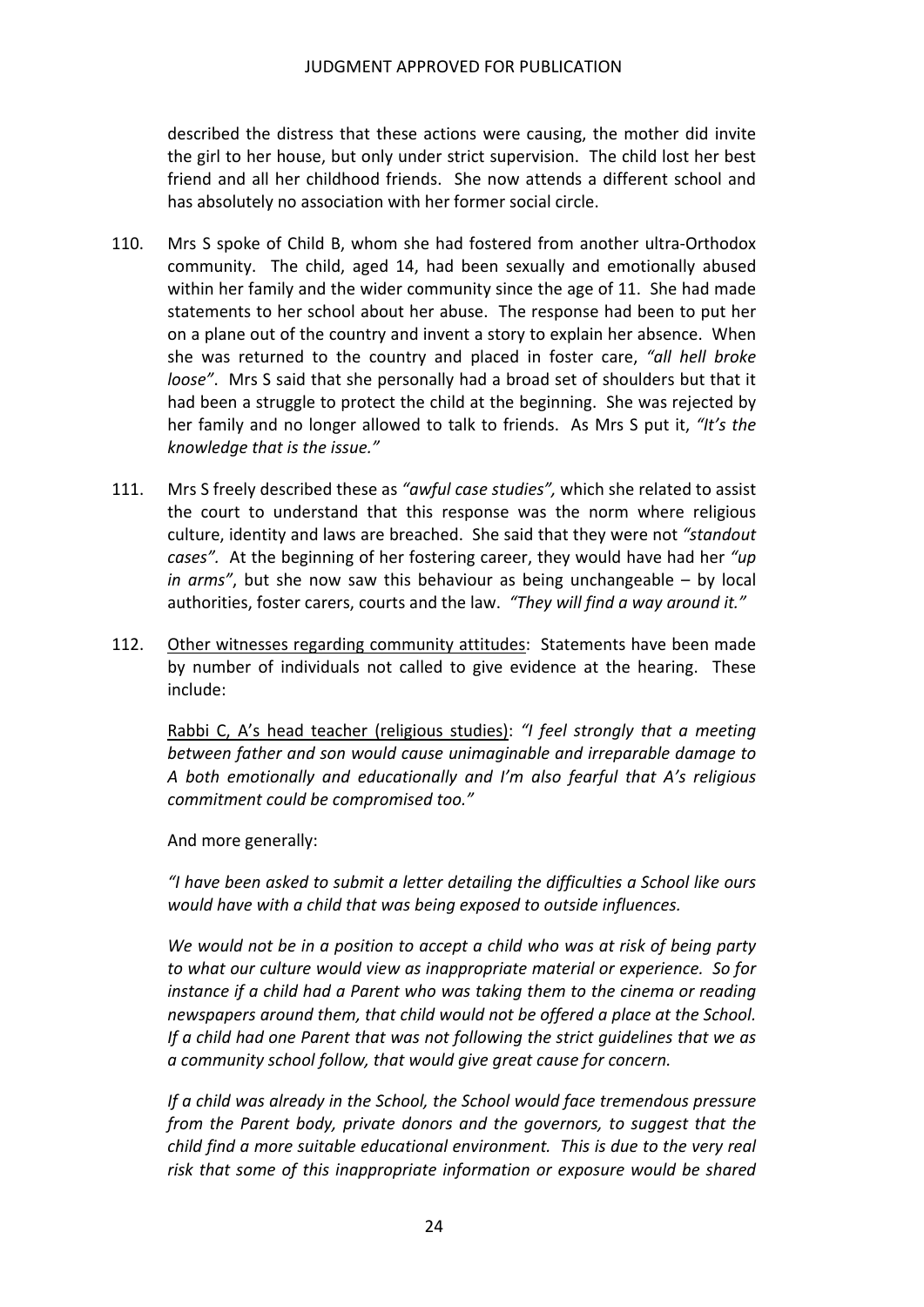*with other children, whose parents have chosen to raise within strict* parameters of religion and lifestyle. It would be unfair to keep a child in a  *School like ours as inevitably they would be socially excluded due to concerns from other Parents."*

  Mr R (A's counsellor): *"Seeing his father could stir up a lot within him and cause him a lot of pain/harm."* Speaking to the Guardian: *"… ideally A would benefit from a relationship with his father, however he struggled to comprehend how this could be managed given the complexities of the family's faith and culture."*

  Mr P (B and D's head teacher): *" It has been a huge shock and hurdle for the children to contend with only having one parent at home. In the school they* attend there are only a small handful of other pupils in this situation out of 281  *families. The new lifestyle that* [the father] *has chosen is a foreign choice to them, something which they would have no concept or understanding of, as it* is basically unheard of in the circles their parents decided to bring them up in.  *Just hearing about it would be terribly confusing and unsettling, let alone for* them to see it in person... This may appear as a socially insular set up but it does not negate the fact that the children have been brought up like this and it would be a major culture shock. Religiously too this would be at odds with their  *own lifestyle."*

  Mrs E (a teacher at C's school): *"When a child is from a home that experiences negative change within the frameworks of the religion we keep or the way in which we choose to observe it, problems arise with the child's school place.*

 *Whilst the School will make every effort to support the family in question, where there is risk of negative influences from the outside world to other children in the School, the School will experience tremendous pressure from the Parent body and the governors not to allocate a place to any child who will* bring these potential risks. It would therefore be very difficult for the School to  *process an application for a child who fits the above description."*

 Mrs S2 (a mother within the community, testimony produced by the mother):  *"My Ex‐Husband left the folds of observant Judaism and our community approximately 30 months ago. He is no longer observant and does not conform to the religious standards and parameters within which we were raising our* children. Despite the fact that as a single mother I am still of the same religious  *standards, as is my home, living in an ultraorthodox community, his new lifestyle has caused us untold difficulties.*

 *My youngest child was not accepted into the school that my other children had attended, as the school would not risk the influences their Father's contact with the child might have on the rest of the student body.*

I had no choice but to apply to another school for my youngest child. It is and will remain a challenge as this is not the lifestyle my child is used to and is not the social or communal circle I mix in. [For my youngest] to feel the rejection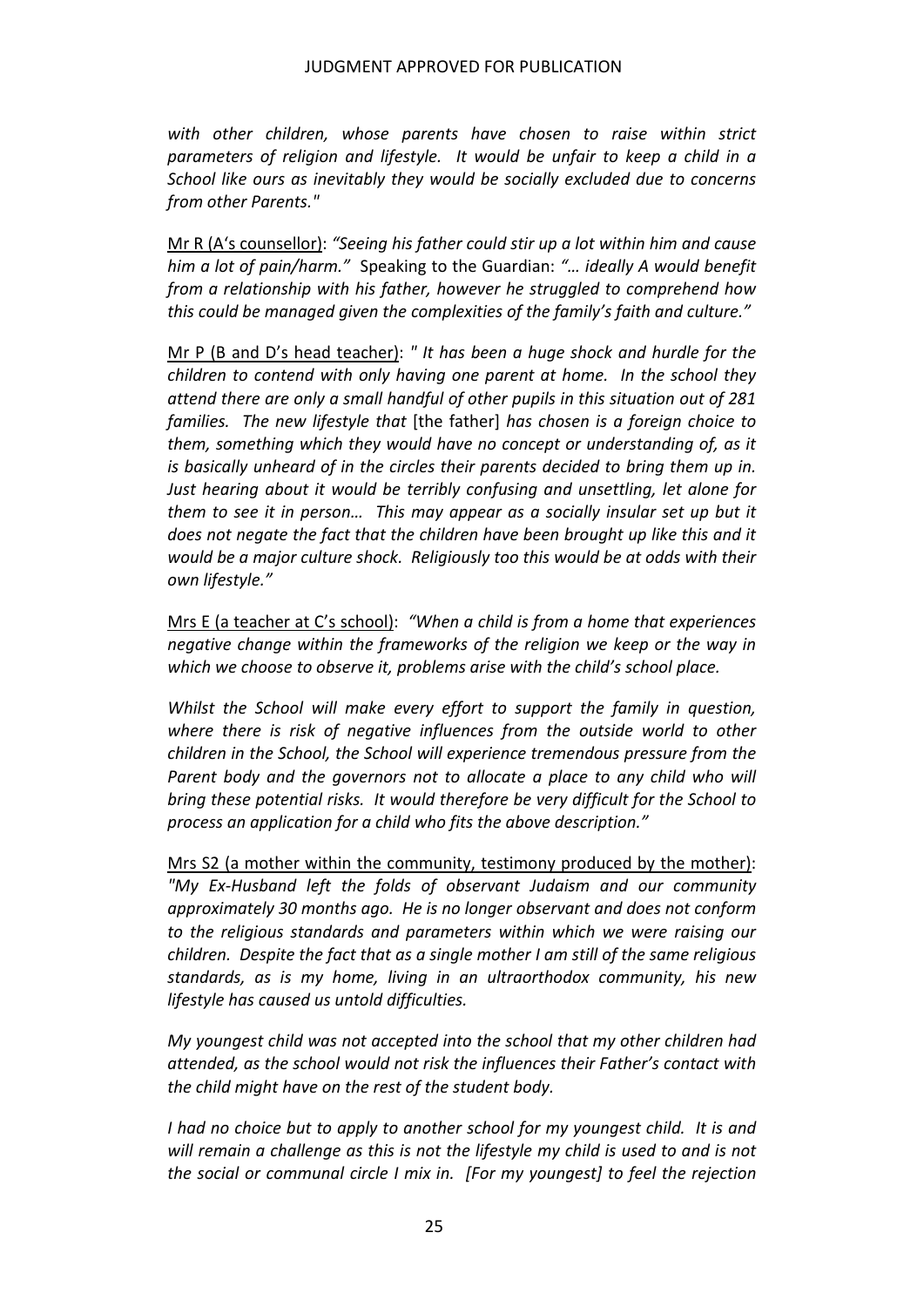*and not have the ability to follow the path older siblings took is a painful experience.*

 *This is the unfortunate price a child within an ultraorthodox community pays for the actions of their Parent(s)."*

  Mr S2 (the ex‐husband of Mrs S2, testimony produced by the father): *"I left the community over a year‐and‐a‐half ago. It was tumultuous and very challenging. Despite the pain, upheaval and learning curve that both I and my former wife went through, we both agreed that the children and their well‐ being were our ultimate priority.…*

 *The results nearly two years down the line is that our children are happy, doing* well at school and feel supported and loved by both parents. It has been give  *and take and having to walk a careful tightrope. No less because we were aware of the way some people in the community might react to our children.*

 *Of course people in the community have their opinion and unfortunately not always kind ones.…*

My youngest daughter did not get into the first school of her choice. We were  *told that this was due to the school being fully subscribed and not having any current siblings she was not a priority. It is possible there was some discrimination going on but as a state school they certainly didn't say so…*

 *Unfortunately my ex was approached by people in the community telling her* that she should fight for her children and that she should let them take the case up. I am ever grateful to her that she told them the children's well-being was  *paramount and that she was not prepared to traumatise them by forcing them through a very public and damaging legal battle.*

 *It is unfortunate that there are people willing to fight, even to the detriment of* the children's well-being in order to keep children with what they perceive to be  *the only way of life. My children's experiences are that most people are friendly and encouraging. They have friends and socially achieve their goals. People in the community generally feel that being kind to my children is the only avenue to ensuring their continued connection to the community."*

  Mr B (neighbour, testimony produced by the mother): *"[The] children are regular visitors to my house. They enjoy a positive social relationship with my children and I assist with School rotas and general neighbourly duties.*

I can confirm that were the children in contact with their Father, I would not be  *able to continue this relationship as I would have serious concerns about the influences and information the children may pass on to my own children.*

I feel very sorry that things have come to this, but ultimately, I have to make my  *children and the culture within which they thrive, my priority."*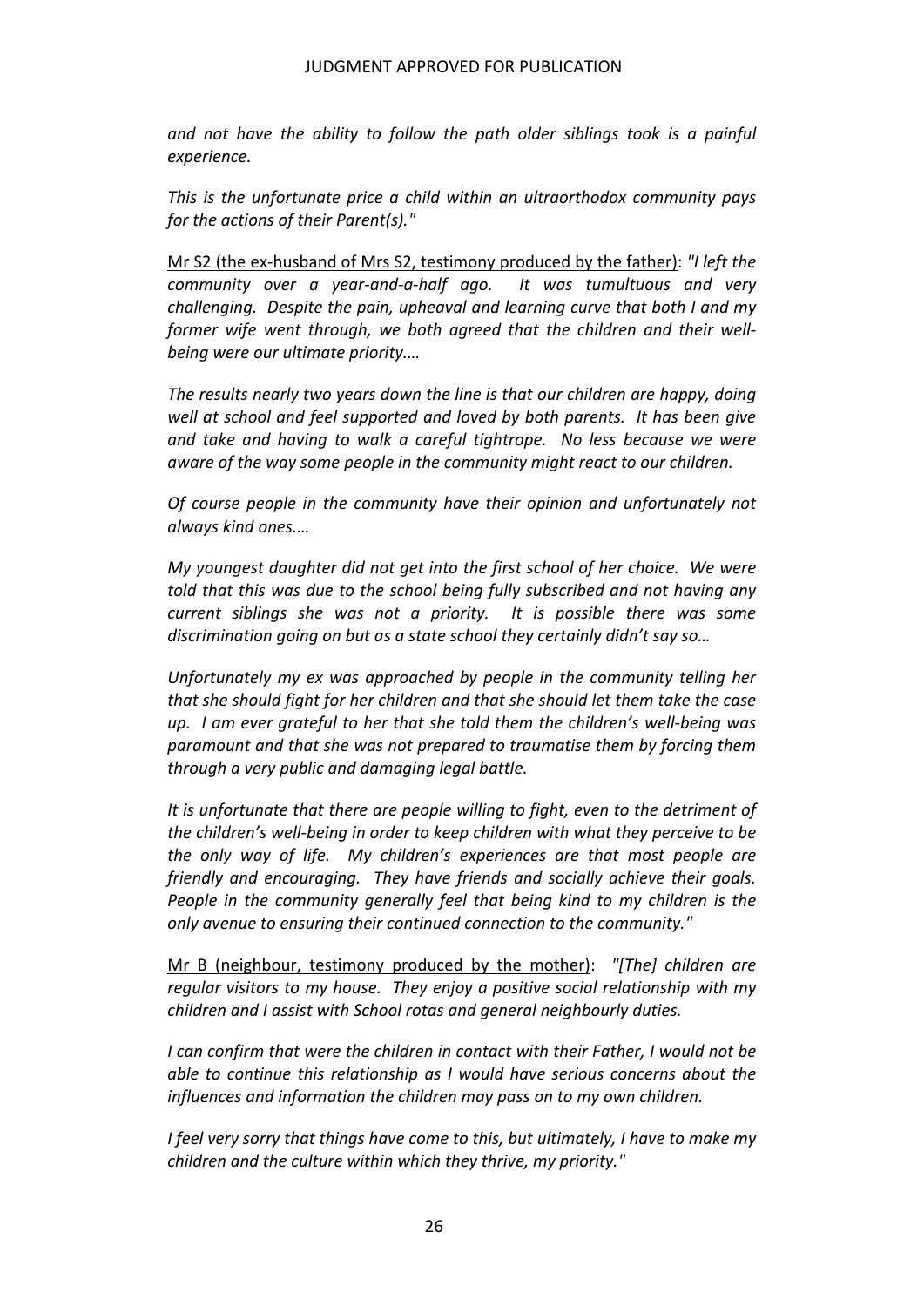Mr X (father in the case of *Re X*, testimony produced by the father): *"I separated from my wife six months ago mainly due to my leaving the religion.* At the time my wife was concerned that if the children were to spend time with  *me this may cause them to become isolated from the community. Nevertheless my wife respected my right as a father to have joint access to the children.*

 *I have always respected my ex‐wife's decision to remain orthodox and do not do anything with the children that would give cause for concern with regards to the religion. The children have all maintained their friendships both with school* friends and with members of my ex-wife's family. It is my experience that the  *community often act out of fear and would put tremendous pressure to keep the status quo. However once changes have been made and especially if the religious parent has a legal requirement to give joint access to the children the children do not become isolated as a result."*

  E, mother's older sister: From the report of the Anna Freud Centre: *"[E], who is* a huge source of support to the family and with whom the mother has a close  *relationship, was clear that if her nieces and nephews have contact with their transgender father, she will be concerned about how this will impact on her own children and she will need to be present and supervise when they see their cousins."*

- 113. The Anna Freud Centre In November, Ms Judy Henry (family therapist) and Dr Emma Morris (consultant clinical psychologist) produced a substantial report for the court after an inquiry spanning seven weeks. Having reviewed the papers, they carried out assessment sessions with the father, the mother and the children (individually and as a group) at the Centre. They visited the children at home, where they met the mother's sister E. They spoke by telephone to the children's teachers and to A's counsellor. It is unnecessary to repeat the volume of information, reflecting the evidence above, that they gathered from these interviews.
- 114. Their recommendation is that the younger children are provided with a narrative in age‐appropriate stages to help them to understand their father's departure and transgender identity. They recommend that children have an exchange of letterbox contact with their father three times a year. They do not recommend any direct contact.
- 115. Dr Morris and Ms Henry accepted that their experience of working with the ultra‐Orthodox community was limited, as was their specific experience in transgender cases. Although they bring their own professional perspectives, they very much spoke with one voice. They explained that they had tried as far as possible to look at things through the eyes of the children, who appear to be thriving despite the significant changes since their father left home.
- 116. In their report, Dr Morris and Ms Henry write: *"In our opinion, it is essential that the cultural context in which they live is taken into account when thinking about children's emotional, development, social and educational needs. If the*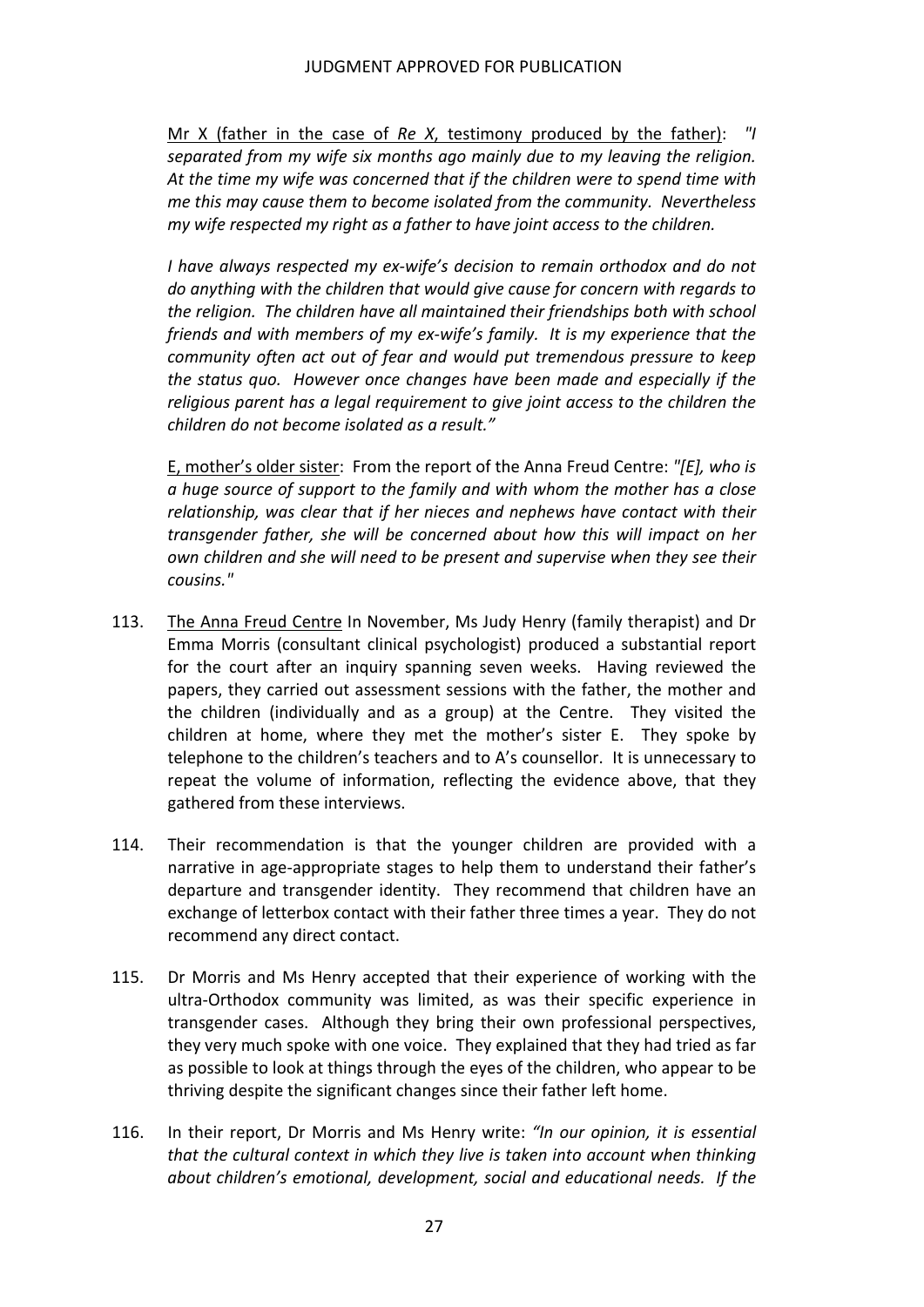*children run the risk of being denied places at good schools and Yeshivas and are being shunned and ostracised by their peers and other members of the community, this will have a negative impact on how they function in the widest possible sense both now and in the future."*

- 117. They emphasised that they had found this a very difficult recommendation to make, and that they had reached it on a very narrow balance. In this binary (contact/no contact) situation, there is no good solution, and they have chosen the outcome that brings least harm to the children. This conclusion is substantially based on the premise that the children would be ostracised by the community if they had direct contact. If the premise is found to be incorrect, their recommendation would probably be different.
- 118. Dr Morris and Ms Henry accepted that the father's relationship with the children had been a good one and that the children, including A, would want to see their father if they could. Both parents clearly love the children very much and are committed to them. The children will suffer harm from deprivation of contact, and will feel sad and unsettled.
- 119. Normally they would support a child's right to contact with the absent parent, unless it was demonstrated that this would not to be in the child's interests, for example in a case where there had been abuse. Here, the worst outcome for the children would be to be victimised and excluded for having contact. At present, they are dependent and their identity is completely bound up with their place in the community. It is not possible to think of their needs as being separate from their identity. If they left the community, it would have a huge negative impact, particularly as the mother, who is their main carer, would not have the support she has now.
- 120. Although the deciding factor in their analysis is the likely community response, they also expressed some concern about the father's ability to keep her emotions in check and prioritise the emotional needs of the children. During their meetings with the father, she was understandably very upset and angry with the community, and feels rejected and judged. In some discussions, her own needs were so great that she was unable to see things from A's point of view. At some times, she was insightful; at other times, her own needs and concerns overwhelmed her.
- 121. They described the current situation as one in which the mother does not speak against the father, but rather does not speak of him at all. This vacuum contains the potential for anxiety and depression in the children if it is not dealt with.
- 122. As to providing the children with a narrative, they described the stages by which information would be given. It would be a complex process requiring cooperation from both parents and there could be difficulties in controlling the narrative, which needed to be true, but judiciously so. The first stage would involve the children learning that their father felt different and unhappy and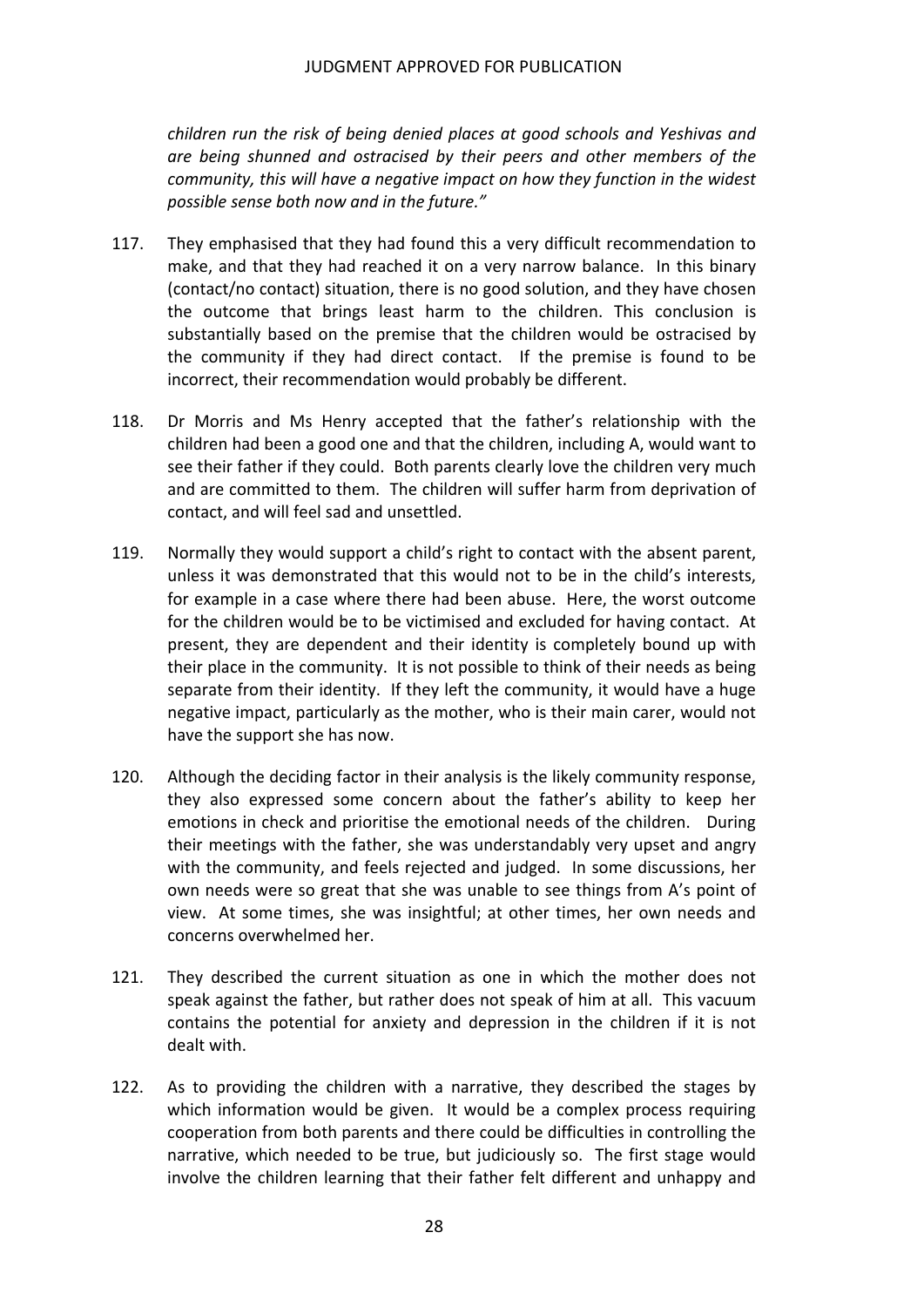that he could only feel better by leaving, but that he misses them and thinks about them all the time. The second stage would introduce the idea of gender  change: "*The place where we live doesn't allow daddies to live like mummies, or to stay, or to see you"*. When the children were older, ideas of physical change (hormone therapy or surgery) could be introduced at an appropriate third stage.

- 123. Dr Morris and Ms Henry recommend that the father writes to each child on his/her birthday and to all the children on two other occasions each year, perhaps associated with religious festivals. They accept that indirect contact only might in some ways be seen as the worst of all worlds, providing the  children with a *"virtual father"* and not a real relationship. However, it can be said that this is what A, for one, is willing to accept. He has autonomously accepted the community beliefs. The longer the status quo has gone on, the more he wants it to remain that way.
- 124. Dr Morris and Ms Henry indicated that if direct contact was to take place, intense planning would be required, leading to contact within six months. There would need to be supervision, both professional and by a mutually acceptable member of the community.
- 125. The Children's Guardian Ms Emma Gauden has prepared two reports, in May and November.
- 126. In her first report, she expressed concern at the way in which A had been used as a confidant by his father, and by the father's apparent lack of insight into the difficulties that this caused. She expressed concerns that the father's understandable fight for justice for herself was causing her to lose insight into the children's stability and emotional welfare. The father had at that point accepted that the community would discriminate against the children if they spend time with her, just as the community had discriminated against her directly, saying that it had minimal tolerance towards those who do not share its core values.
- 127. When the Guardian met the four younger children in April, they were curious that she was not Jewish and were keen and proud to tell her about their faith and customs. They asked her whether she knew their father and said that they missed him and would like him to return home. C said that he had been kind and funny.
- 128. The Guardian met A and his counsellor later that evening. A appeared confident and articulate. He described a close relationship with his father and had fond memories of their times together. He avoided any discussion about the father's changes, saying that it made him feel under pressure. He said that he likes to hold onto his positive memories and that if he had a choice, his father would return to the family as it was before he left. He said that he would like to spend time with his father as long as he wasn't any different to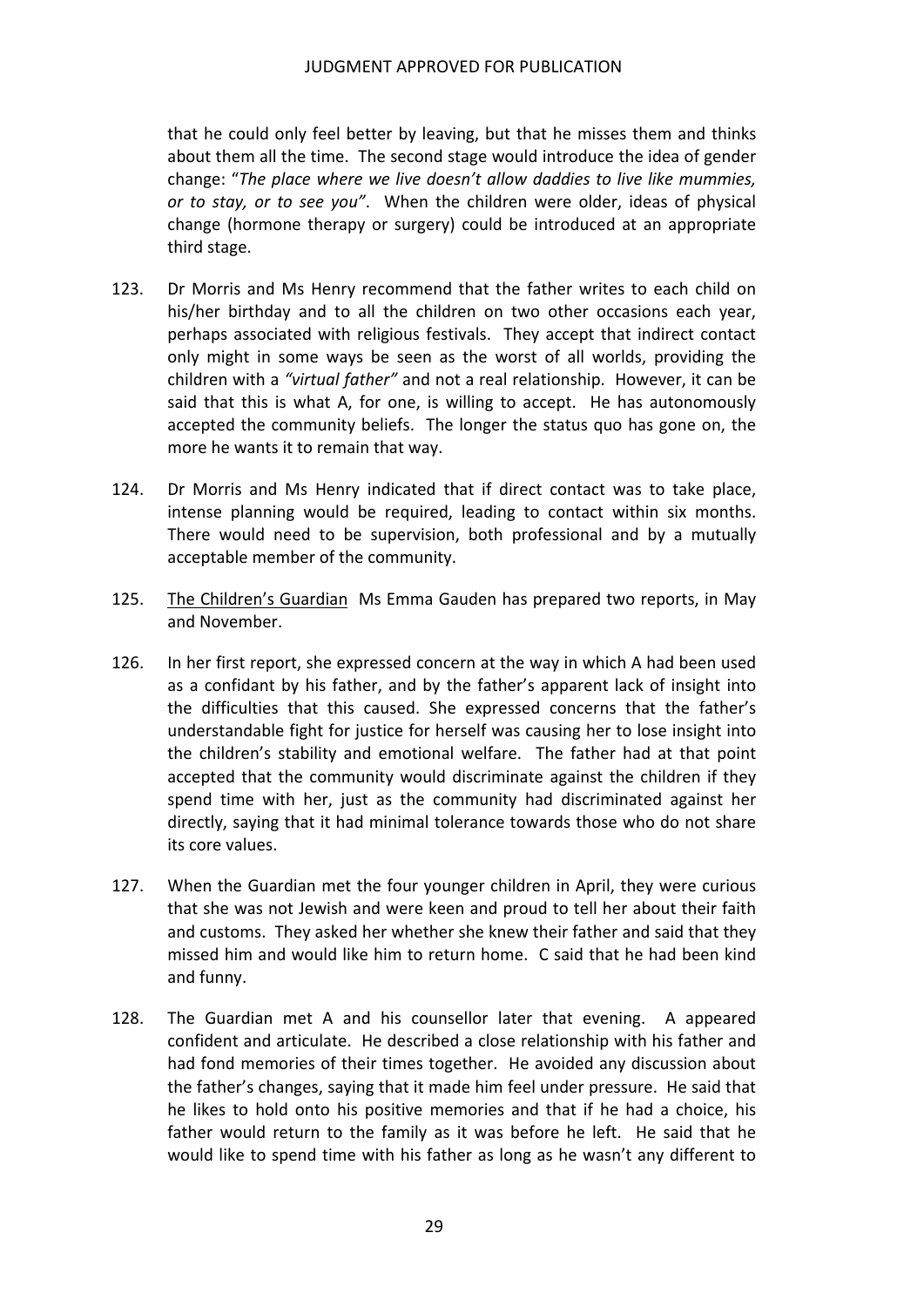how he recalled him. If he saw his father outside the family, he would need to keep it a secret.

- 129. The Guardian writes: *"Children are resilient to change, and I would expect without the cultural facet of this situation they could be supported to understand and accept their father's new identity. For the older children especially this may require therapeutic intervention. What is absent* [sic] *in this situation is the lack of support available to the children within their family and wider community. Any acceptance of such change would in my view require* the children to have a solid structure of support enveloping them. This does not  *exist as a result of the conflict between the father's transition and the Orthodox Jewish way of life."*
- 130. The Guardian identifies the risks to the children's well‐being arising from the loss of such a significant person, but considers that the greater risk arises from  their potential exclusion from their way of life. *"These children had no choice [about] what community they were born into, and what faith they should follow. These were choices made by their parents. They are enveloped into the Orthodox Jewish way of life, and the loss of such could cause such instability that I am unable to identify any interventions that could be offered to promote resilience."*
- 131. In her second report, noting the conclusions of the Anna Freud Centre, the She recommended a Family Assistance Order to accompany the delivery of the narrative to the younger children, which should be communicated within 12 months, and the commencement of indirect contact. Guardian maintained the same position.
- 132. In her oral evidence, the Guardian said that her recommendation had never felt satisfactory for children of this age. She had desperately searched for a different solution and had continued to question herself about it up to the moment of giving evidence. Her two reasons for maintaining her view were (1) the risk that the children would be ostracised and placed in conflict with their identity as members of the community; and (2) some continuing concerns about the father's insight and ability to prioritise the emotional needs of the children and engage in the advice that would be offered. Both of these are significant factors for her.
- 133. Looking at life through the children's eyes, exclusion from the community would change everything beyond recognition. This would not be compensated for by the benefits of contact, and they may instead feel resentment towards their father. Denial of contact is not, the Guardian said, a good outcome, but it is the least harmful option in an extreme and very finely balanced situation.
- 134. The Guardian noted that the father was aggrieved that the professionals were not fighting the system that operates in the community, but she argued that it was not the court's role to exercise social engineering. Nor should she judge the community, although its views conflicted with hers. In any event, the court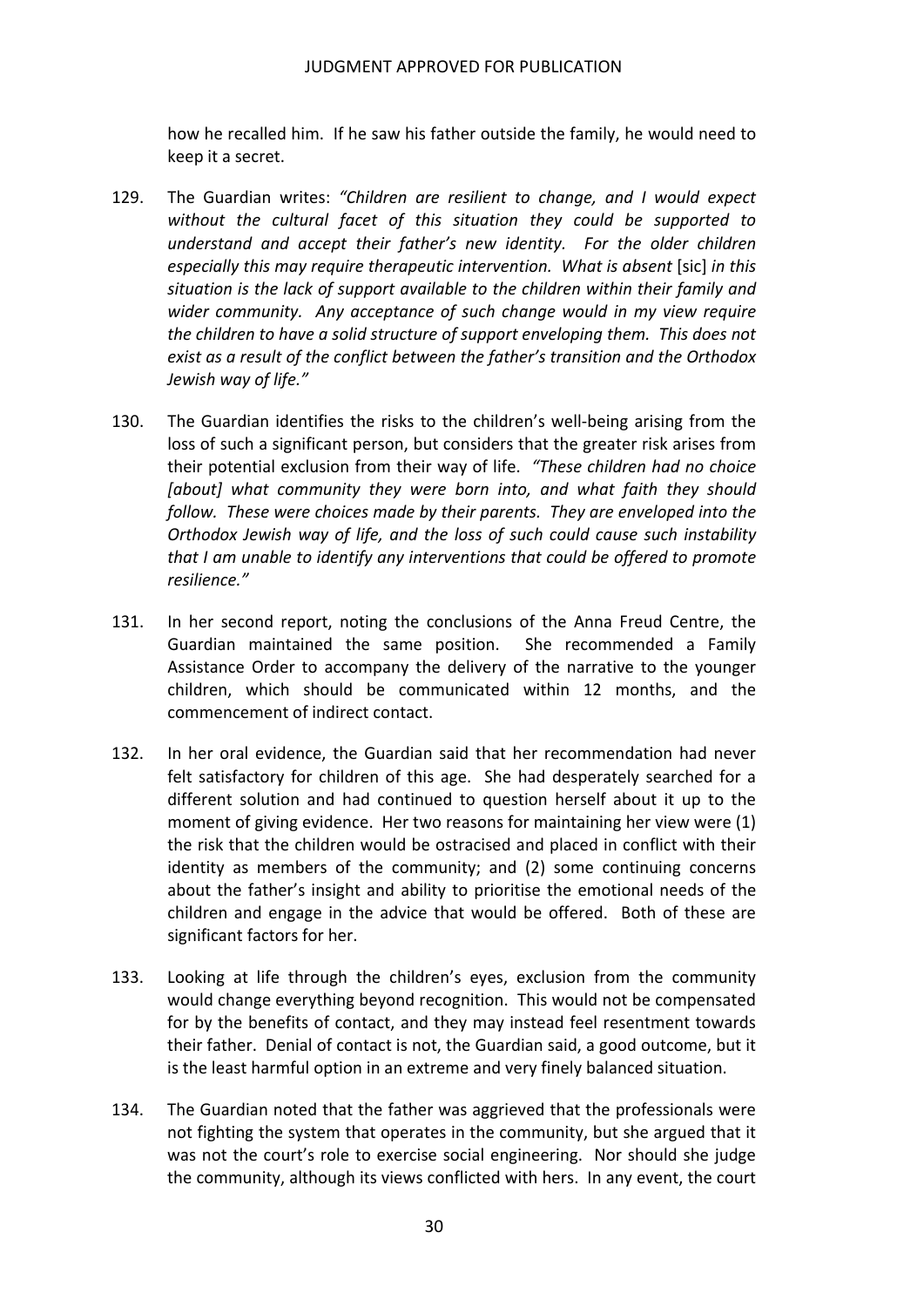could not change the views of the community, even if it is being emotionally neglectful towards the children.

- 135. The Guardian considers that the effect on the mother of losing community support would be severe. She is the only practical parent available to the children and also has to work.
- 136. The Guardian acknowledged the serious disadvantages of separating the children from their father until they had reached a level of maturity to better deal with these issues. She also accepted that if the children are within the community, they are not free to make their own decisions.
- 137.  $A'$ s visit to court I offered to meet A because of his age and because he had found himself at the heart of the family breakdown. The Guardian conveyed the offer and A accepted. The purpose of the meeting, which took place in the presence of the Guardian and my clerk, was not to obtain evidence, but to allow A to better understand the court process; inevitably, a meeting with a child can also provide an additional perspective for the judge, and so it proved.
- 138. It was a pleasure to meet A, who is a credit to his parents. After some general conversation and a tour of the courtroom, I asked him whether he would like to tell me anything. He said that if he saw his father, it would affect him in a bad way. He would get bullied and lose his friends. His brothers and sisters didn't know what their father had done and would not know what to do or think – it would affect their lives. If their mother remarried, they could have a father. As to the future, he wanted to have a good life. He might or might not make a different decision about seeing his father when he had married and settled down.
- 139. A used a parable of his own to explain his point of view. He described a British Navy boat being bombarded by a pirate ship that shot a big hole into the middle of it. While the British were fixing it up, another ship came along and smashed it again, this time fatally. He said that his father had already done him damage and that he had tried to fix it up and get his confidence back.  Seeing him again will cause more damage and bring down his confidence: *"It* just won't work... If he cares, he will leave me alone... Jewish law says that we  *can't deal with this kind of thing. People think things."*
- 140. He said that his mother was anxious for all the children's futures. He did not feel proud of his father. He had told him confusing things. He (the father) had made his decision and had to go through with it, it wouldn't affect his life as much as the children's.
- 141. I raised the possibility that in life we may all really be in the same boat, but that is not how A sees it at the moment.
- 142. A approached the meeting with earnest good humour. The only sign of stress was that he was exceptionally anxious to avoid a chance meeting with his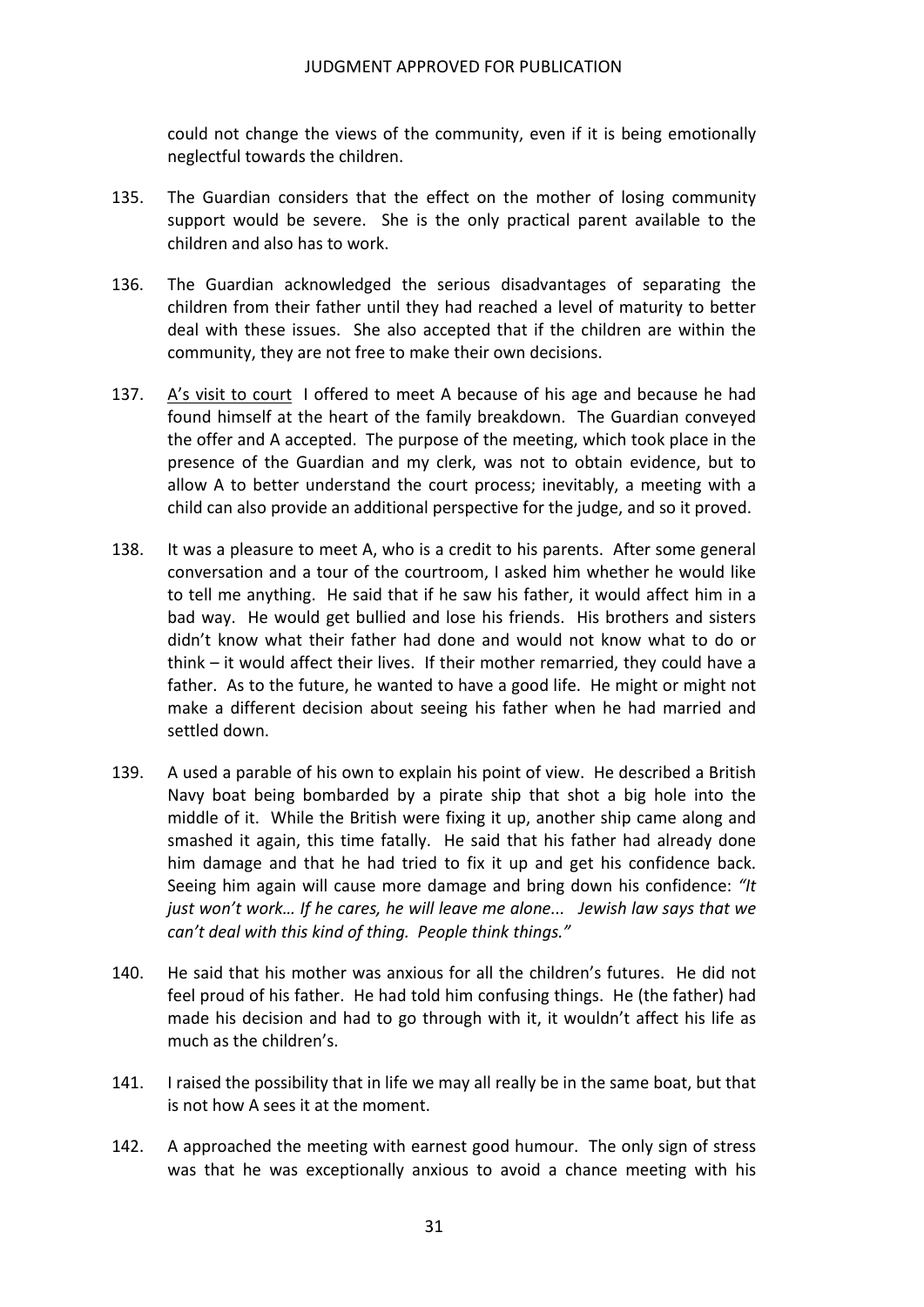father, even though he had been reassured that arrangements had been made to prevent this.

### **The welfare checklist**

143. I will briefly identify the main features as they appear from the evidence.

## The ascertainable wishes and feelings of the children (in the light of their age and understanding)

- 144. E has been least affected by her father's departure because of her young age when he left.
- 145. D has confused memories of his father and may wish to be cared for by him again.
- 146. C remembers her father with affection and would like to see him again.
- 147. B has good memories of his father, misses him, and would like to see again.
- 148. A worries that his siblings will be affected. He is nervous about classmates at school drawing attention to his father. His feelings are conflicted, remembering the good times but feeling angry that his father left the family and involved A in this. His expressed wishes are that he does not want to see his father until he is much older.
- 149. On the face of it, these children would all want to continue to have a full relationship with their father. However, the views of the younger children are formed in ignorance of the fact that the father they knew can never return, and of the possible consequences of contact for the family as a whole. For A, his father is extremely important to him. His decision not to have contact does not reflect his true wishes and feelings. It is not a rejection, but a calculation based on his understanding of the family's circumstances. In addition, A's position is now complicated by feelings of responsibility for his mother and siblings.

#### Physical, emotional and educational needs

- 150. The children's normal need for stability is increased by the disruption they have experienced with their father's departure. It is not in issue between the parents that the children should live and be brought up in the community of their birth. Now, being in an undoubtedly exposed position, they need to feel safe and secure there.
- 151. As a group, they have many unanswered questions about what lies behind the father's absence. They need an appropriate explanation. The younger children need to be armed with a reasonable understanding of their father's transgender status so that they are equipped to manage the topic as and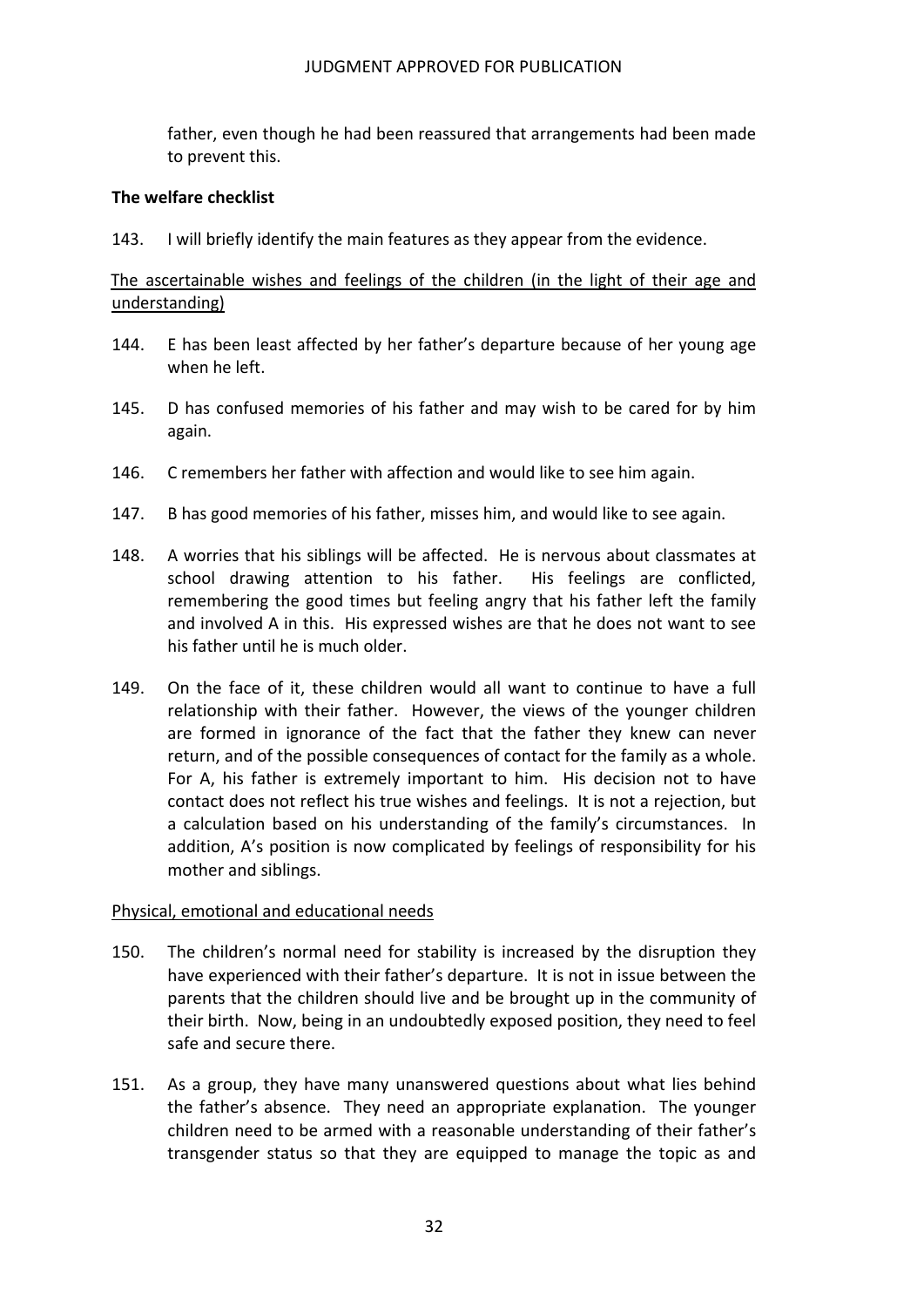when it comes up. A needs to learn the intense distress associated with gender dysphoria as a way of better understanding his father's situation.

152. The children have the same educational needs as any other child, to be delivered by their faith schools in a way that should comply with the law of the land.

#### The likely effect of any change in circumstances

153. There has already been a significant change in circumstances, with the father's departure, in the widest sense, from the children's lives. The question is whether her reintroduction could be achieved without causing greater harm.

#### Age, sex, background

154. The children are at a dependent age. They identify unconditionally with the cultural and religious ways of their community.

## Any harm which the children have suffered or are at risk of suffering

- 155. The children have suffered harm with the sudden disappearance of their father. A suffered harm by being inappropriately involved in the marriage breakdown by one parent to the exclusion of the other.
- 156. The children will suffer serious harm if they are deprived of a relationship with their father.
- 157. The children would suffer serious harm if they were excluded from the normal life of the community.

## How capable each parent is of meeting the children's needs

- 158. The mother is the children's main carer. She is the only parent who can sustain the children's lives within the community. She has shown that she has the ability to do this, physically, emotionally and educationally, provided she has family and community support.
- 159. In the circumstances that have arisen, the father is unable to live in the community. She has the ability to meet the children's emotional needs as a second parent living elsewhere, provided she is not overwhelmed by her own emotional needs.

#### The range of powers available to the court

160. Orders can be made for direct and/or indirect contact; for ensuring that information is given to the children; and for ongoing support to be provided by Cafcass for a limited period by way of a Family Assistance Order.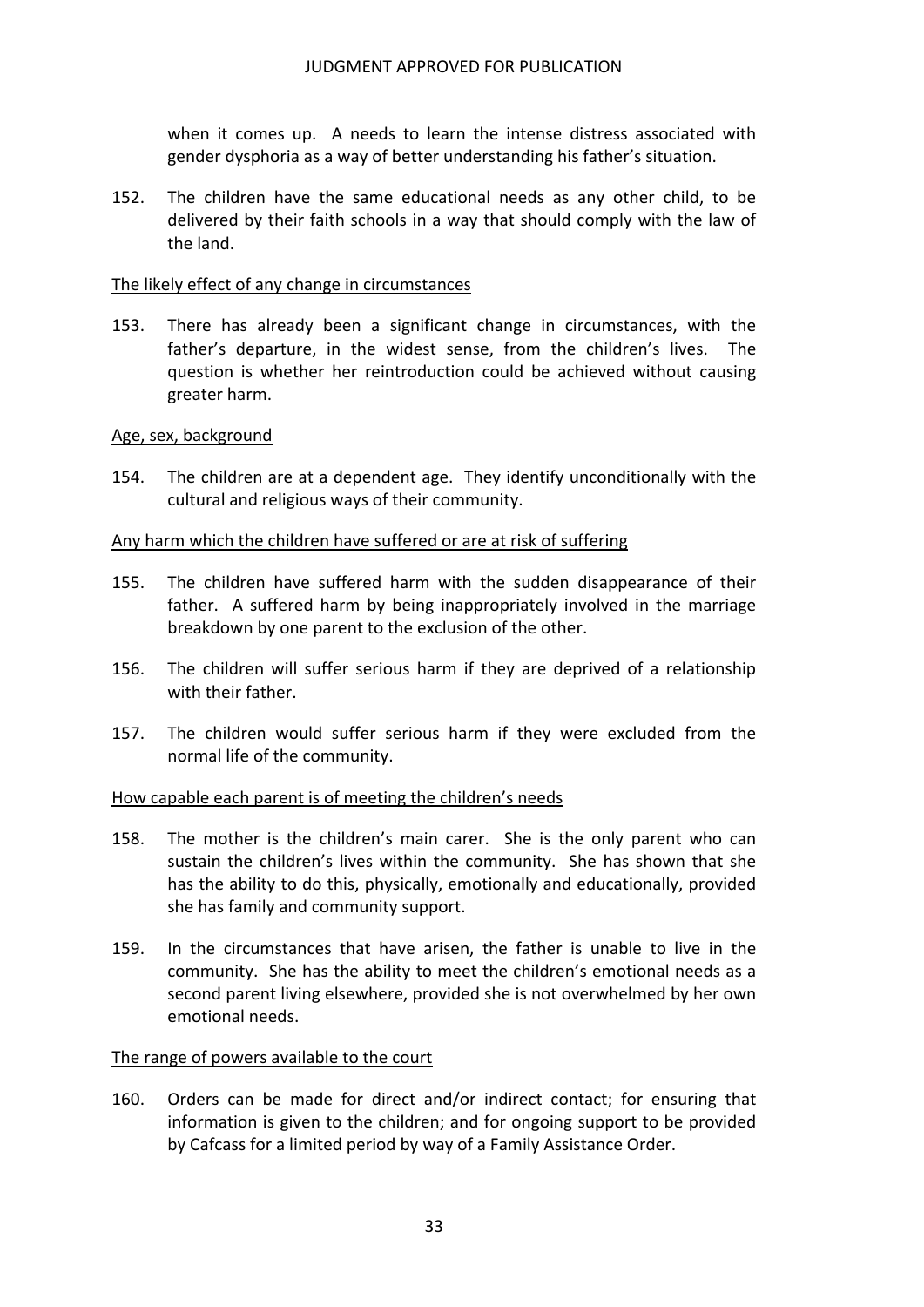161. If direct contact is to be ordered, the children would in my view need to be made Wards of Court so that the court assumed direct responsibility for ensuring that its order was carried out.

#### **Assessment and conclusion**

- 162. I find this a very troubling case. These children are caught between two apparently incompatible ways of living, led by tiny minorities within society at large. Both minorities enjoy the protection of the law: on the one hand the right of religious freedom, and on the other the right to equal treatment. It is painful to find these vulnerable groups in conflict.
- 163. A great deal of time has been spent at this hearing on consideration of the laws and customs of the ultra‐Orthodox community. This is natural, given that it is the community within which the children live. However, Ms Ball QC and Ms Mann for the father argue that one must not look only through an ultra‐Orthodox lens. I agree. Despite its antiquity, Jewish law is no more than 3,500 years old, while gender dysphoria will doubtless have existed throughout the 120,000 years that *Homo sapiens* has been on earth. Both sides of the question must therefore receive careful attention.
- 164. Faced with this intractable problem, it is not for the court to judge the way of life of the ultra‐Orthodox Jew or of the transgender person. The court applies the law, and in this case its task is to identify the outcome that best upholds the children's welfare while minimising so far as possible the degree of interference with the rights of all family members.
- 165. Here, the best possible outcome would be for the children to live with their mother, grow up in the community, and enjoy a full relationship with their father by regular contact. The worst outcome, I find, would be for the mother and children to be excluded from the community. The question is whether, in striving for the best outcome, the court would instead bring about the worst.
- 166. The arguments in favour of direct contact are formidable:
	- (1) Face-to-face meetings give the children and their father the lifelong benefits of a unique and irreplaceable relationship.
	- (2) Contact upholds the rights of the children and the father to respect for their family life.
	- (3) It is in accordance with the children's underlying wishes and prevents them from developing a deep sense of loss.
	- (4) It is strongly desired by the father. The effect on her of being deprived of contact cannot be predicted, but any further distress to her cannot be in the children's interests.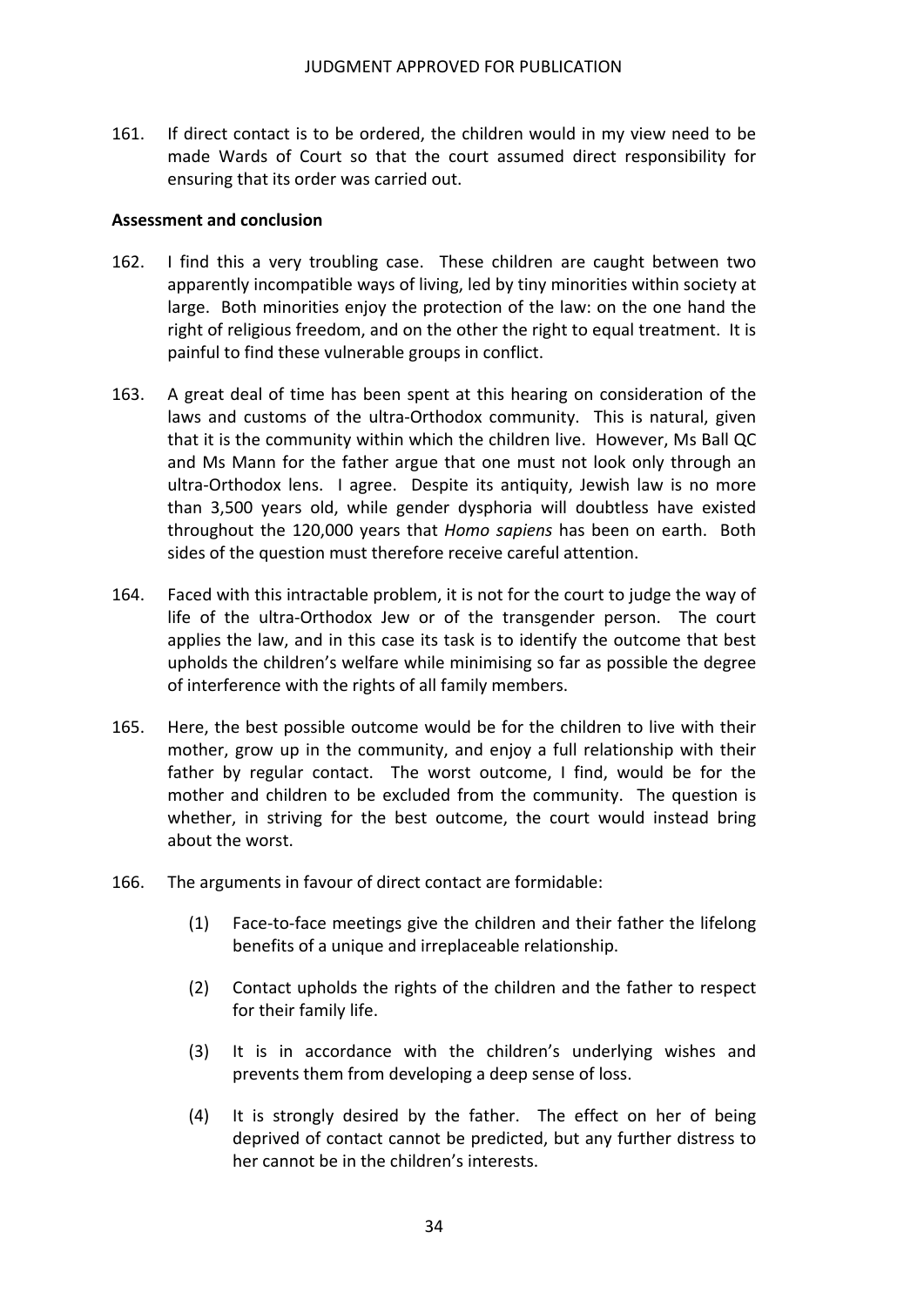- (5) It upholds the right of the father not to be discriminated against as a transgender person.
- (6) It removes the harm to the children of finding that they were separated from a loving parent by the rules of their community, with the possibility that their sense of justice will be offended, causing them to resent their mother and their religion.
- (7) It removes the risk that the children's sense of identity and self-worth will be affected if their father is treated as if he was a sinner who is not worthy to act as their parent.
- (8) It provides the children with reassurance about their father's welfare.
- (9) It confronts the issue now, when some professional resources are to hand, rather than leaving it to the children cope unsupported in whatever way they can at some future time.
- (10) Without contact, the children will have an incomplete, controlled and possibly misleading experience of their father. Face‐to‐face contact is the only way in which they will truly be able to understand her transition and the reality of life as a transgender person.
- (11) It prevents a situation in which one or more of the children will be locked in by community and family pressure (including perhaps pressure from their siblings), leaving them unable to choose to make contact with their father later in their childhoods, and possibly even into adulthood.
- (12) It would give the children some small experience of the wider world and might even open the door to them being able to make life choices for themselves as they grow older.
- (13) It removes the risk that one or more of the children may ask to see their father, but be refused and have no recourse.
- (14) It removes the risk that indirect contact will not be satisfactorily achieved as time passes due to a lack of clarity about its objectives, and because the lack of trust between the parents may lead to less than wholehearted co‐operation on both sides.
- (15) A possibly unprecedented decision by the court not to order direct contact in circumstances of this kind would not be an abstention but a positive act with Draconian consequences, stretching far into the children's future and producing an outcome almost amounting to adoption.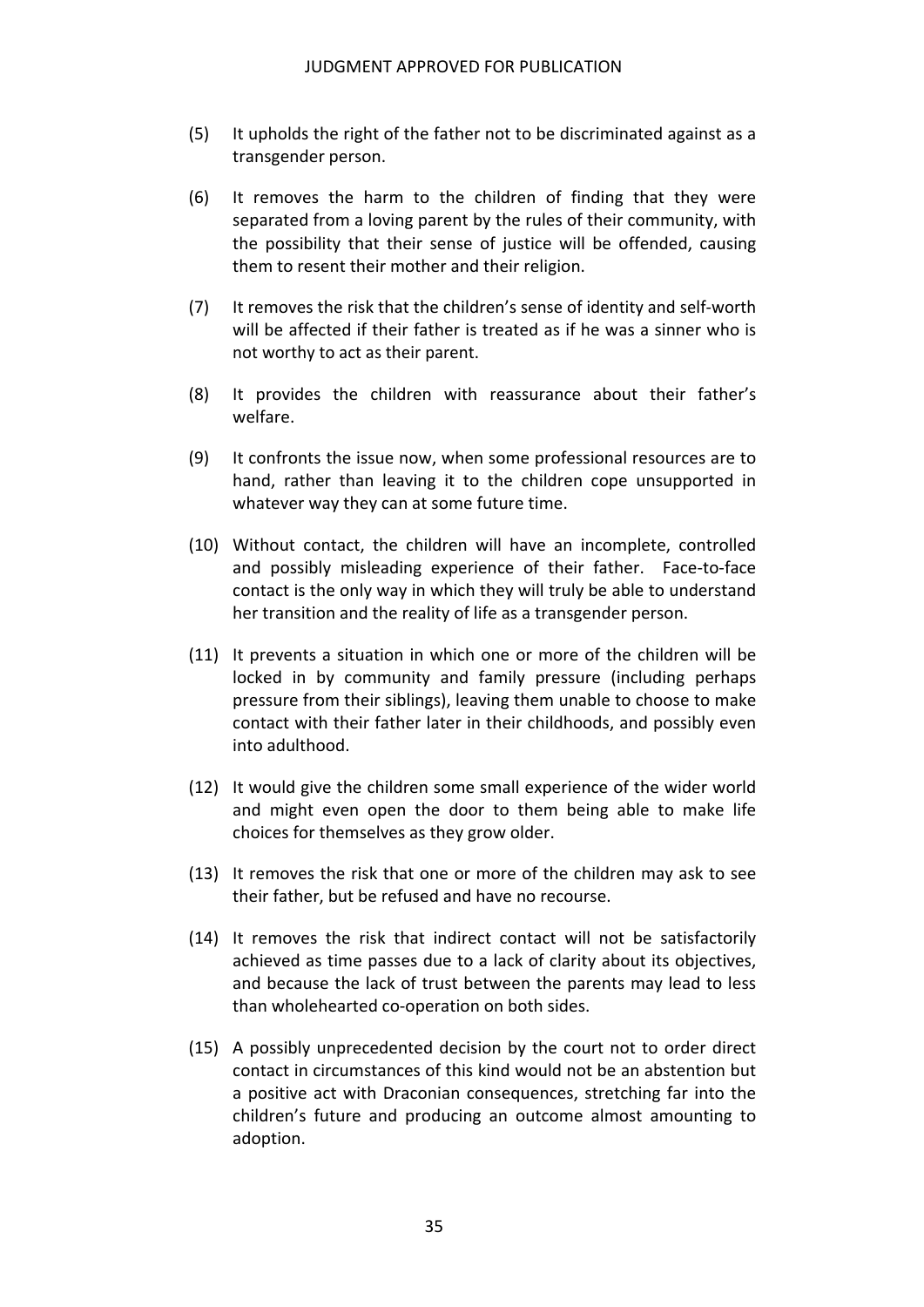- 167. None of the arguments that are said to favour contact depend on any disputed facts.
- 168. The factors that speak against face‐to‐face contact are far fewer in number and they are contested:
	- (1) The father's dependability.
	- (2) The community's reaction to direct contact.
- 169. Evidently, a view must be taken of the validity of these factors, and the weight that should be given to them. I take them in turn.
- 170. As to the father's dependability, I accept that she has approached matters responsibly in a number of ways. She has accepted for the purposes of these proceedings that the children should remain in the community and that they should maintain their fully religious lifestyle. She has not taken any direct action to undermine the children's situation during the course of the last 18 months, despite being prevented from seeing them. She has offered to fall in with any reasonable requirements surrounding contact arrangements, including by agreeing to supervision.
- 171. These commitments are commendable, particularly while the father faces such enormous personal challenges. Those challenges will continue, and may increase with the ongoing process of transition. It is no surprise that the father is, in my view, weighed down emotionally. Although she looks to the future in a positive spirit, I cannot share her view that she is now emotionally strong and confident. In my view, the professional witnesses are correct to assess her level of insight as uneven in consequence of other pressures. Her decision to co‐opt A into her struggles was a serious misjudgement. The emails to the teachers and others were unwise, seen from the children's point of view, whether or not they were in any way justified. The road to direct contact, even approaching matters with maximum optimism, would be a hard one, requiring a very high level of collaboration. It is predictable that there will be anxiety on the part of the mother and flare‐ups on the part of the father when difficulties arise. The consequences would depend on the circumstances, but could mean additional problems for the children, either directly or indirectly with other family members or third parties weighing in.
- 172. I therefore consider that the father's approach to contact would not be a reliable, static factor. It would be a variable amongst other variables. I share the view of the Anna Freud Centre and the Guardian that this must be taken into account when considering children's welfare. It speaks for caution, but no more than that, and if it were the only obstacle to direct contact, it could probably be overcome.
- 173. I turn to the central question of the reaction of the community if the children were to have direct contact with their father.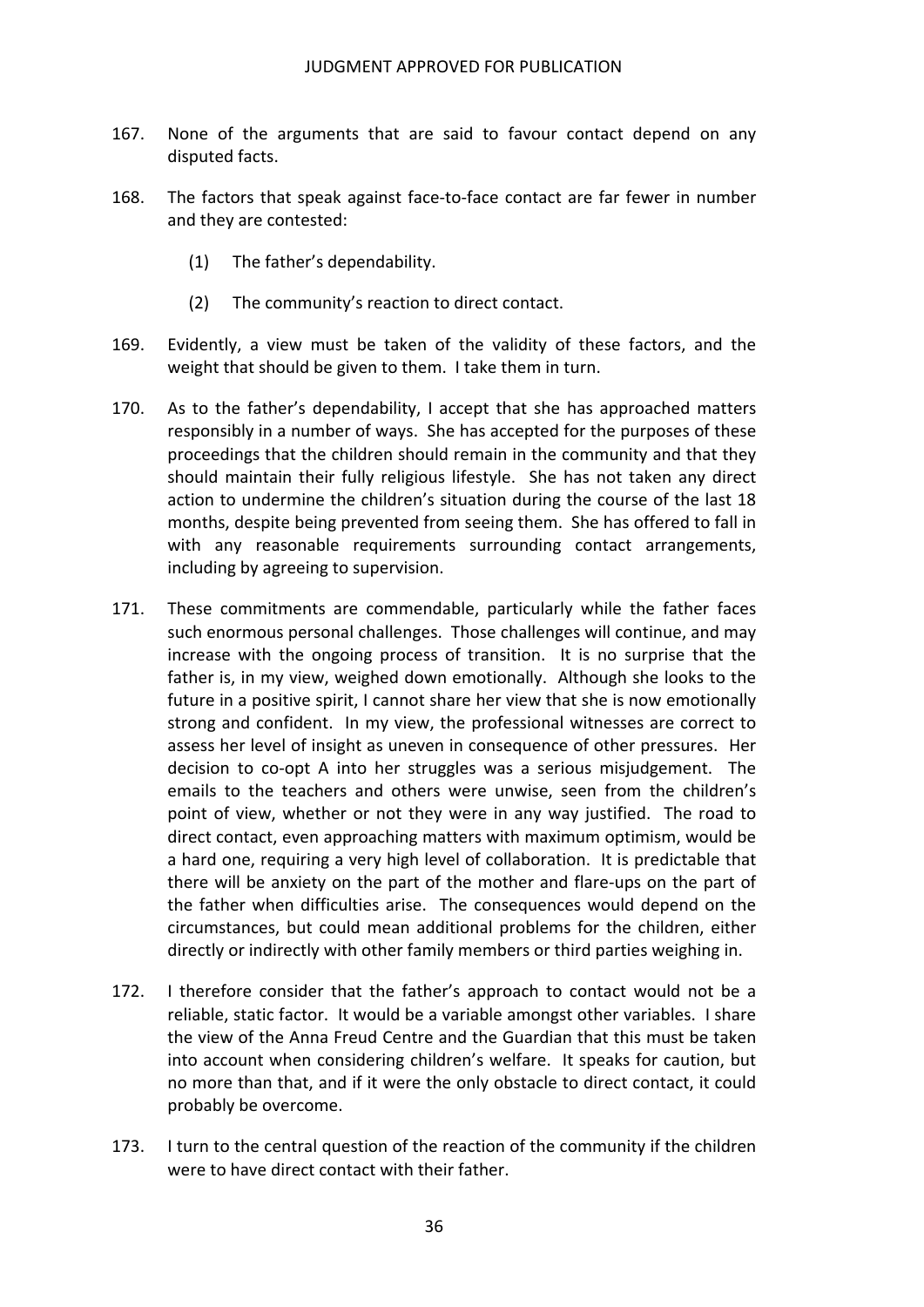- 174. Ms Ball and Ms Mann submit that the balance to be struck is between harm that the children *will* suffer (through loss of contact) and harm that they *may* suffer (through ostracism). As to the latter, they rely on the evidence of Rabbi Abel and Mr Bernard. They suggest that the mother's witnesses are over‐egging the pudding, and that the court should not assume the worst.  They point to the outcomes in *Re X* and the case of Mr and Mrs S2. The cases of Child A and Child B revolved around issues of sex, not of gender. It is not clear why indirect contact is said to be acceptable, while direct contact is not. If the children in this family were to suffer from teasing, this could be managed with the support of individuals within the community and outside.
- 175. More broadly, they invite the court to take the view that it is high time for the children's schools to put their houses in order: if the schools taught tolerance and respect in accordance with the law, attitudes would begin to change:

 *"If the children's schools had complied with the law in the present case, or were to do so now, then any potential difficulty for the children of this family would be significantly reduced or removed. It is not acceptable for the community or* schools to raise the spectre of ostracisation or teasing when it is their failure to  *comply with their responsibilities under Government standards which would or* might lead to this. Nor is it acceptable for the spectre of the children having to  *leave their schools to be raised when this could only be achieved by discriminatory behaviour under the Equality Act 2010."*

- 176. On the mother's behalf, Mr Buckley relies on the evidence from all the other community witnesses on this issue. He says that it is inflammatory to speak of discrimination or victimisation in a case where people are following their faith, and that the court should not be drawn into issuing *"clarion calls".* He argues that it would be asking too much of the children for them to see their father.
- 177. Having considered all the evidence, I am driven to the conclusion that there is a real risk, amounting to a probability, that these children and their mother would be rejected by their community if the children were to have face‐to‐ face contact with their father. I say "driven" because I began the hearing with a strong disposition to find that a community described by Rabbi  Oppenheimer as *"warm, close and supportive"* and living under a religious  law that *"highlights integrity, respect for others, justice and peace"* could tolerate (albeit without approval) these children's right to and need for a relationship with their father. The evidence that was available before the hearing contained dire predictions, but no actual examples of ostracism. I pointed this out, and this led to a number of new statements being gathered, including significant evidence from the foster carer, Mrs S.
- 178. To explain my conclusion on this issue:
	- (1) It does not depend upon any view of what Jewish law is in relation to transgender, but upon what the community is likely to think it is and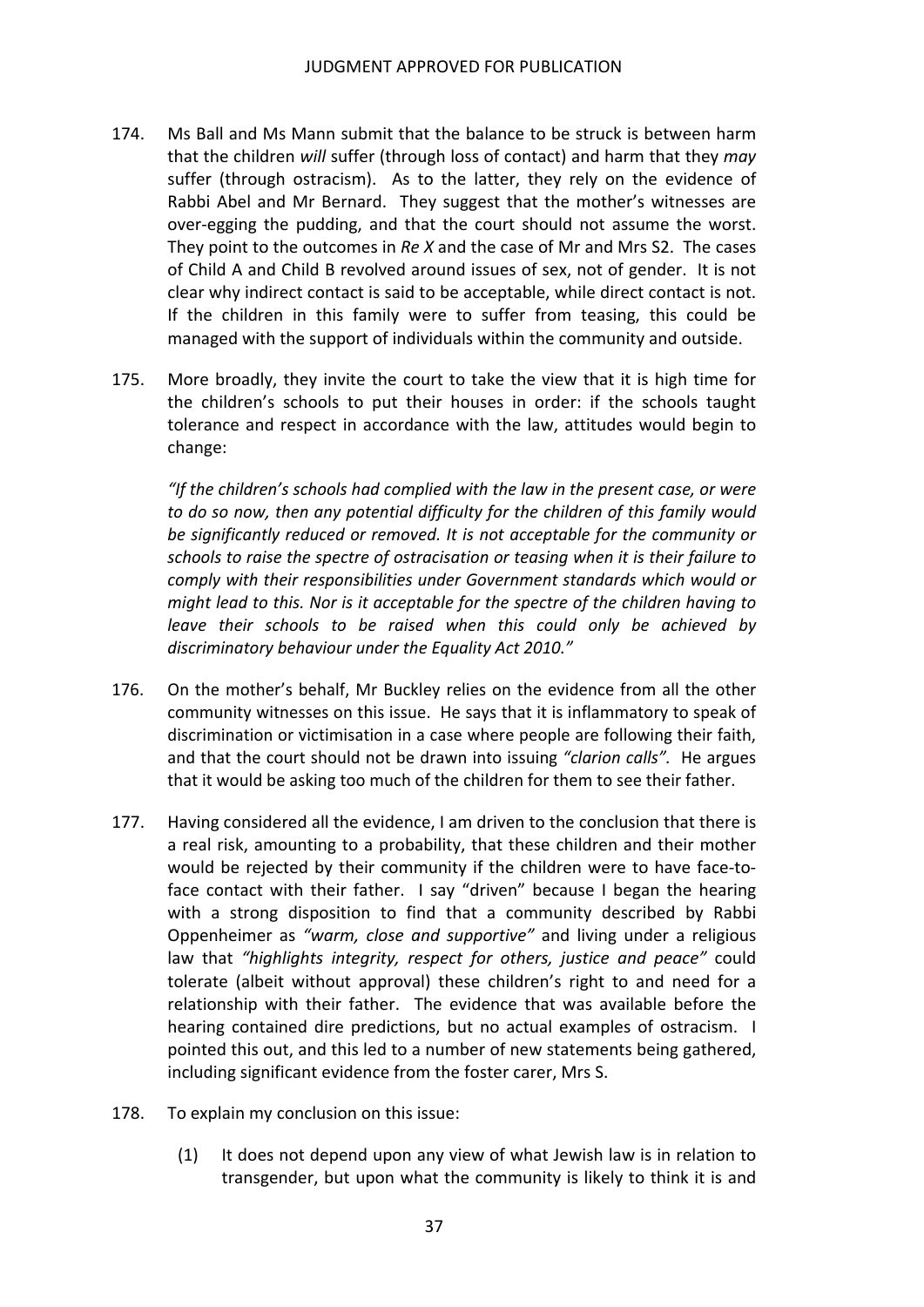act upon. It may be that the humane and progressive views of Rabbi Abel and Mr Bernard will one day gain acceptance in the ultra‐ Orthodox communities, but I consider that in the present day the community in which the children live and go to school will, rightly or wrongly, defer to the stance described by Rabbi Oppenheimer and the authorities he cites.

- (2) The examples in the cases of *Re X* and the children of Mr and Mrs S2 show the difficulties that arise when a parent simply leaves the ultra‐ Orthodox community, without the compounding features found in this case.
- (3) The cases of Child A and Child B, described by their foster carer Mrs S, show the lengths to which the community is prepared to go, regardless of the justice of the matter or the welfare of the young people.
- (4) I cannot distinguish these cases in the way suggested by Ms Ball. They are clear examples of discrimination and victimisation (there is no other apt description) in cases that did not raise anything like as problematic a challenge to community attitudes as the present case.
- (5) There is a consistent account from all those within the community of how it will behave: the mother, the mother's sister E, the neighbour Mr B, the community officer Mrs K, the single parent Mrs S2, Rabbi Oppenheimer, and not least A himself.
- (6) The father, Mr X, Mr S2, Rabbi Abel and Mr Bernard all accept to a substantial degree that this is what the community is like. Their thesis is that it can be managed or made to change.
- (7) There is, to say the least, evidence that the practices within the community, and in particular its schools, amount to unlawful discrimination against and victimisation of the father and the children because of the father's transgender status. However, the fact that the practices may be unlawful does not mean that they do not exist.
- (8) I was particularly impressed by the evidence of Mrs S, an informed outsider, who compellingly described the reaction of the community to situations of which it disapproves.
- (9) I was also struck by Rabbi Oppenheimer's unyielding defence of the religious and social position as illustrating the stance that can be taken by educated persons.
- (10) I also note the existence of others (described by Rabbi Oppenheimer as *"hotheads"*) who are ready to exacerbate the situation by sending out messages on social media.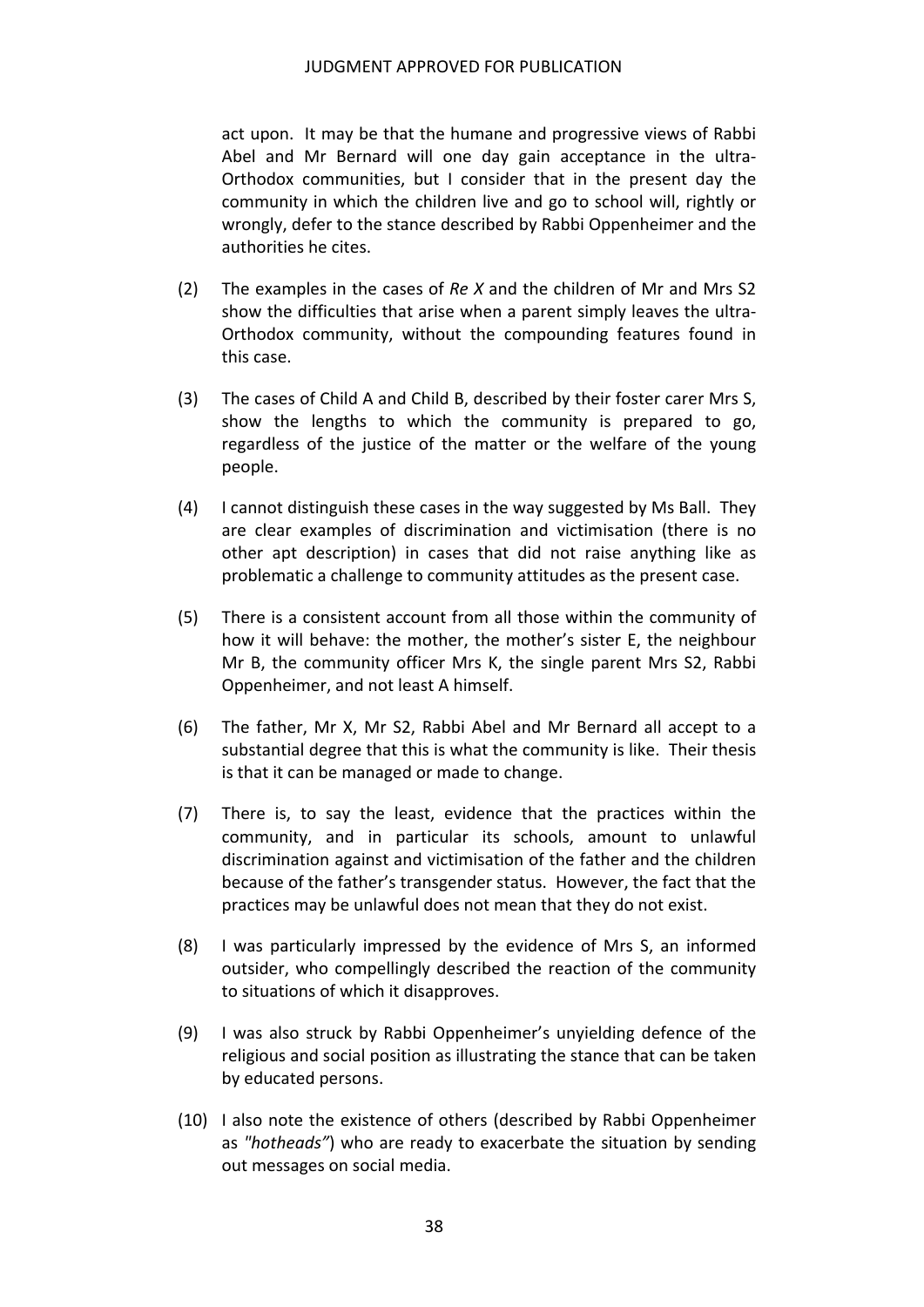- (11) There is no evidence that any person in a position of authority or influence within the community wishes to challenge the behaviour of its members, still less that significant change could be expected within these children's timescale.
- (12) In these circumstances, I do not consider that there is any real prospect of a court order bringing about a beneficial alteration in the attitude of the community towards this family, even to the extent of some relatively limited normalisation of approach. This must be a subject for regret, not only for this family, but also for others facing these issues in fundamentalist communities, for whom this will be a bleak conclusion. However, these considerations cannot deflect the court's focus from the welfare of these five children.
- 179. In balancing the advantages and disadvantages of the children being allowed to see their father, I apply the law of the land. Some witnesses in these proceedings assert that gay or transgender persons have made a lifestyle choice and must take the consequences. The law, however, recognises the reality that one's true sexuality and gender are no more matters of choice than the colour of one's eyes or skin.
- 180. It has also been said that transgenderism is a sin. Sin is not valid legal currency. The currency of the law is the recognition, protection and balancing out of legal rights and obligations. In this case, to be recognised and respected as a transgender person is a right, as is the right to follow one's religion. Likewise, each individual is under an obligation to respect the rights of others, and above all the rights of the children.
- 181. I also reject the bald proposition that seeing the father would be too much for the children. Children are goodhearted and adaptable and, given sensitive support, I am sure that these children could adapt considerably to the changes in their father. The truth is that for the children to see their father would be too much for the adults.
- 182. And here we come to the sad reality. I can see no way in which the children could escape the adult reaction to them enjoying anything like an ordinary relationship with their father. In the final analysis, the gulf between these parents – the mother within the ultra‐Orthodox community and the father as a transgender person – is too wide for the children to bridge. They would be taught one thing in their daily lives and asked to do the opposite on repeated, conspicuous forays into the outside world, which they would have to keep quiet about afterwards. The mother, a religiously observant person, would be required to sustain something that she has been taught is religiously wrong. A, aged only 12, is already extremely anxious about contact and now feels protective towards his mother and younger siblings. Embarking on contact would place him under extreme pressure, which would inevitably have a detrimental effect on his development.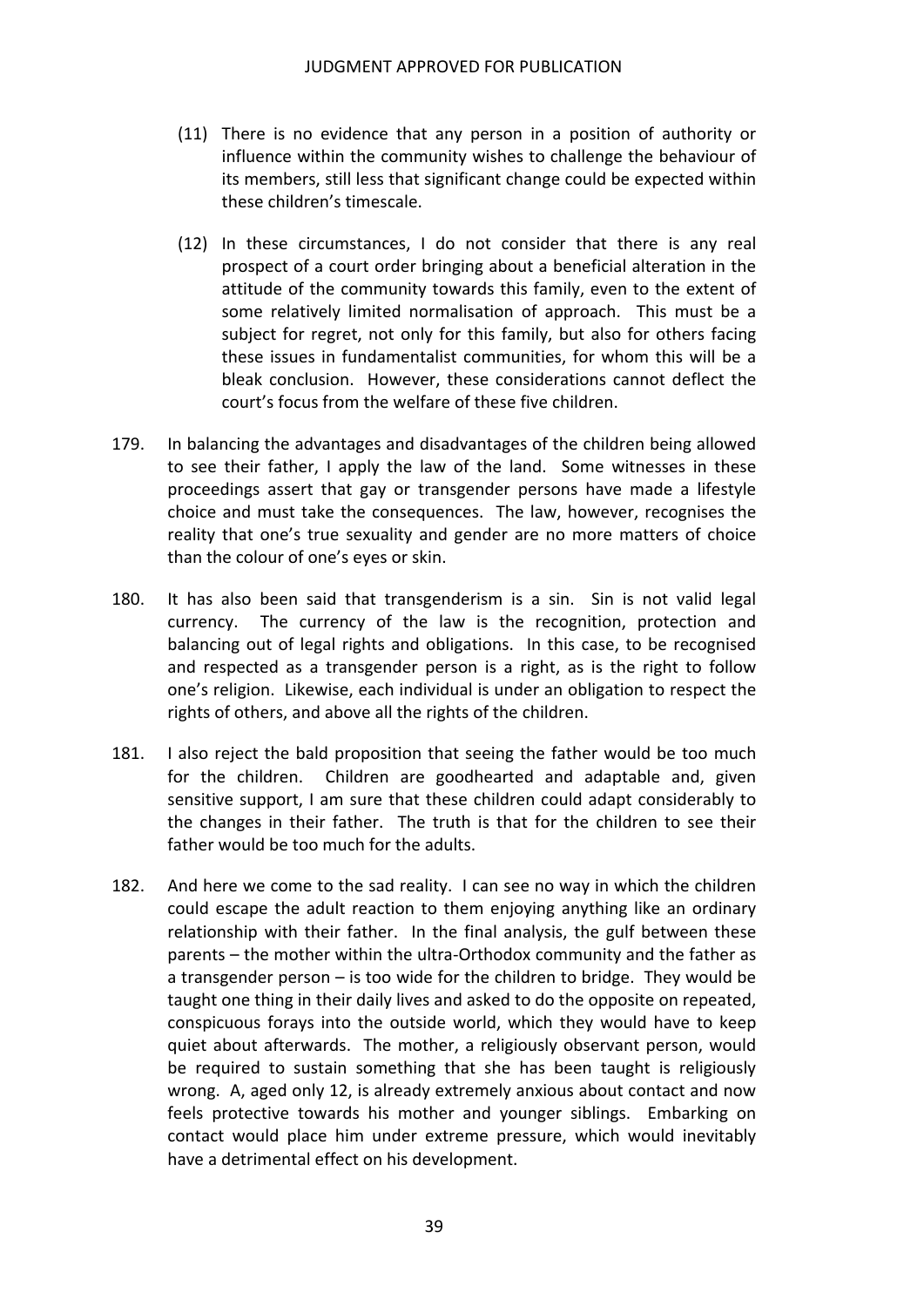- 183. The children, and the mother on whom they depend, would have no effective support to deal with any of this: on the contrary, they would face suspicion or outright opposition from every quarter. The likely result is that their individual and collective well‐being would be undermined to the point where their ability to remain in the community would be put at risk, or at the very least placed under permanent and severe strain, with (as Ms Henry and Dr  Morris put it) "*a negative impact on how they function in the widest possible sense both now and in the future"*.
- 184. It is central to my thinking that this is not a case about whether children should or should not be brought up according to ultra‐Orthodox principles. This was the issue in *Re G*, and it was that which led Munby LJ at paragraph 82 to describe the task of the judge as being to recognise equality, foster aspiration and maximise the children's opportunities in every sphere of life as they enter adulthood, taking care not to foreclose on their ability to make future choices for themselves.
- 185. This case is quite different. These parents decided to bring up their children according to the narrow ways of the community, and they continue to agree about this. That being the case, the priority must be to sustain the children in the chosen way of life, preserving their existing family and social networks and their education. It is not to be forgotten that children have the right to preserve their identity (UNCRC Art.8), something that is a matter of particular pride to these children. Contact carries the clear risk that the children and their mother will become the next casualties in a collision between two unconnecting worlds. The father has already experienced the consequences of that collision, and no one knows better than she does how very painful they can be.
- 186. The advice of the professional witnesses, which is unanimous, was subjected to the most rigorous scrutiny, entirely justifiably given its momentous nature. By my assessment, the opinions of Dr Morris, Ms Henry and the Guardian withstood that scrutiny. For obvious reasons, they had little previous experience of the circumstances that arise in this case, but they applied coherent principles and kept a steadfast eye on the children's welfare. I found that the Guardian has a sound appreciation of the overall situation, and I rely upon her professional judgement, underpinned by the Anna Freud investigation. Alongside these witnesses, I have (as required by *Re C*) grappled with all the available alternatives, viewing deprivation of contact as a last resort that can only be contemplated when it is clear that the children will not benefit from it.
- 187. So, weighing up the profound consequences for the children's welfare of ordering or not ordering direct contact with their father, I have reached the unwelcome conclusion that the likelihood of the children and their mother being marginalised or excluded by the ultra‐Orthodox community is so real,